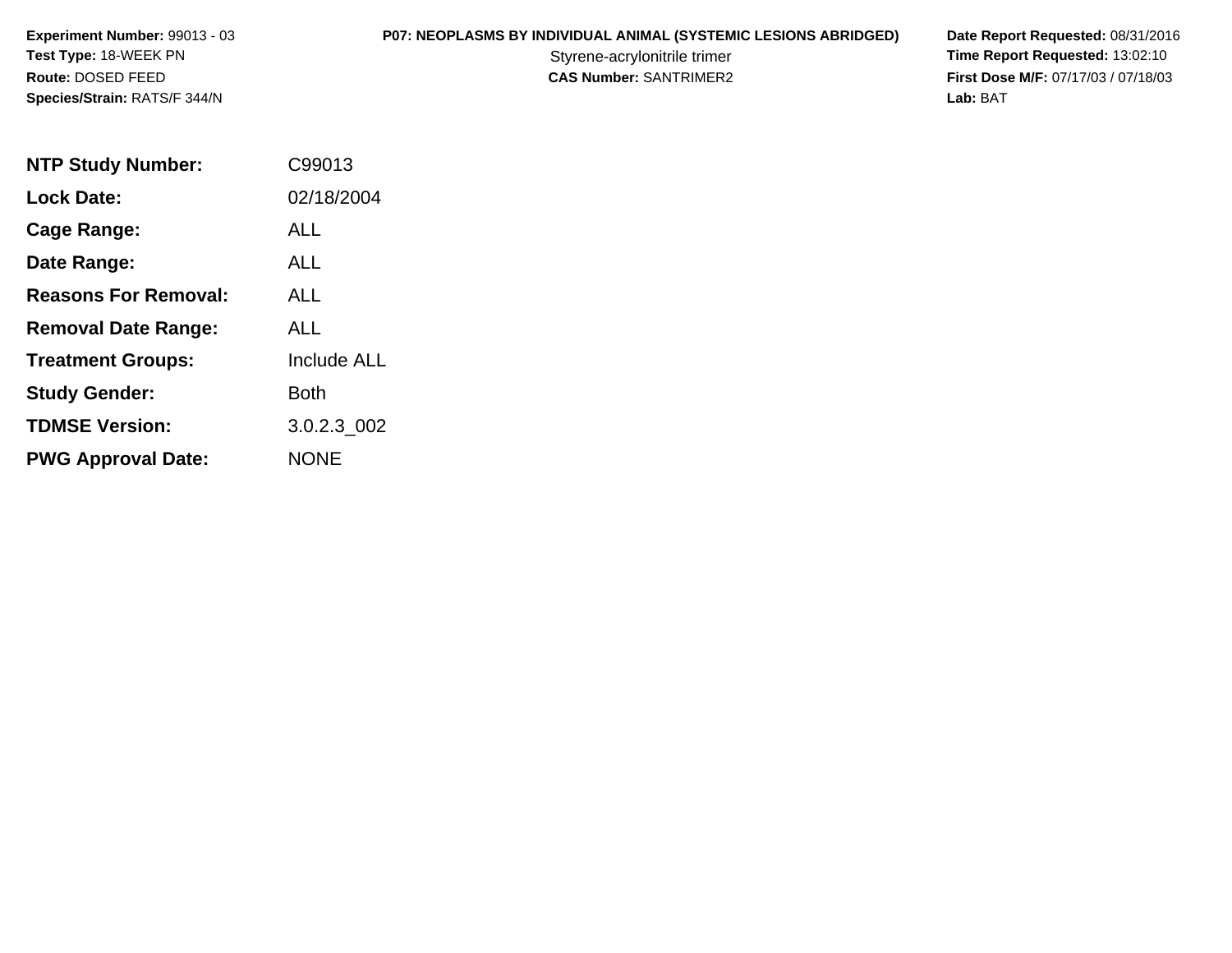# **P07: NEOPLASMS BY INDIVIDUAL ANIMAL (SYSTEMIC LESIONS ABRIDGED) Date Report Requested: 08/31/2016<br>Styrene-acrylonitrile trimer <b>Time Report Requested: 13:02:10**

Styrene-acrylonitrile trimer<br>
CAS Number: SANTRIMER2<br>
CAS Number: SANTRIMER2<br>
Tirst Dose M/F: 07/17/03 / 07/18/03 **First Dose M/F:** 07/17/03 / 07/18/03<br>Lab: BAT **Lab:** BAT

| DAY ON TEST<br><b>FISCHER 344 RATS MALE</b>                                                                                                                        | $_{\rm 0}^{\rm 0}$<br>$\frac{9}{2}$                             | $\mathsf{O}\xspace$<br>$\overline{0}$<br>$\frac{9}{2}$     | 0<br>$\mathbf 0$<br>$\boldsymbol{9}$<br>$\overline{2}$      | $\mathsf 0$<br>$\mathbf 0$<br>$\boldsymbol{9}$<br>$\overline{2}$           | $\pmb{0}$<br>$\ddot{\mathbf{0}}$<br>$\boldsymbol{9}$<br>$\overline{a}$ | $\begin{smallmatrix} 0\\0 \end{smallmatrix}$<br>$\frac{9}{2}$ | $\mathbf 0$<br>$\overline{0}$<br>$9\,$<br>$\overline{c}$                   | 0<br>0<br>$\boldsymbol{9}$<br>$\overline{2}$      | $_{\rm 0}^{\rm 0}$<br>$\frac{9}{2}$                     | 0<br>$\mathbf 0$<br>9<br>2                                            |                                                                                               |
|--------------------------------------------------------------------------------------------------------------------------------------------------------------------|-----------------------------------------------------------------|------------------------------------------------------------|-------------------------------------------------------------|----------------------------------------------------------------------------|------------------------------------------------------------------------|---------------------------------------------------------------|----------------------------------------------------------------------------|---------------------------------------------------|---------------------------------------------------------|-----------------------------------------------------------------------|-----------------------------------------------------------------------------------------------|
| 0 PPM<br><b>ANIMAL ID</b>                                                                                                                                          | $\pmb{0}$<br>$\overline{0}$<br>0<br>$\mathbf 0$<br>$\mathbf{1}$ | $\pmb{0}$<br>$\overline{0}$<br>$\pmb{0}$<br>$\overline{2}$ | $\mathbf 0$<br>$\mathbf 0$<br>$\mathbf 0$<br>$\pmb{0}$<br>3 | $\mathbf 0$<br>$\mathbf 0$<br>$\mathbf 0$<br>$\mathbf 0$<br>$\overline{4}$ | 0<br>0<br>$\mathbf 0$<br>$\pmb{0}$<br>5                                | $\pmb{0}$<br>$\overline{0}$<br>$\pmb{0}$<br>6                 | $\mathbf 0$<br>$\mathbf 0$<br>$\mathbf 0$<br>$\mathbf 0$<br>$\overline{7}$ | $\mathbf 0$<br>$\mathbf 0$<br>0<br>$\pmb{0}$<br>8 | $\pmb{0}$<br>$\pmb{0}$<br>$\mathbf 0$<br>$\pmb{0}$<br>9 | $\mathbf 0$<br>$\mathbf 0$<br>$\Omega$<br>$\mathbf{1}$<br>$\mathbf 0$ | * TOTALS                                                                                      |
| <b>ALIMENTARY SYSTEM</b>                                                                                                                                           |                                                                 |                                                            |                                                             |                                                                            |                                                                        |                                                               |                                                                            |                                                   |                                                         |                                                                       |                                                                                               |
| Esophagus                                                                                                                                                          |                                                                 |                                                            |                                                             |                                                                            |                                                                        |                                                               |                                                                            |                                                   |                                                         | $\ddot{}$                                                             | 10                                                                                            |
| Intestine Large, Cecum                                                                                                                                             |                                                                 |                                                            |                                                             |                                                                            |                                                                        |                                                               |                                                                            |                                                   |                                                         |                                                                       | 10                                                                                            |
| Intestine Large, Colon                                                                                                                                             |                                                                 |                                                            |                                                             |                                                                            |                                                                        |                                                               |                                                                            |                                                   |                                                         | $\overline{+}$                                                        | 10                                                                                            |
| Intestine Large, Rectum                                                                                                                                            | $\pm$                                                           |                                                            |                                                             |                                                                            |                                                                        |                                                               |                                                                            |                                                   | $\ddot{}$                                               | $+$                                                                   | 10                                                                                            |
| Intestine Small, Duodenum                                                                                                                                          |                                                                 |                                                            |                                                             |                                                                            |                                                                        |                                                               |                                                                            |                                                   |                                                         | $\div$                                                                | 10                                                                                            |
| Intestine Small, Ileum                                                                                                                                             |                                                                 |                                                            |                                                             |                                                                            |                                                                        |                                                               |                                                                            |                                                   |                                                         | $\div$                                                                | 10                                                                                            |
| Intestine Small, Jejunum                                                                                                                                           |                                                                 |                                                            |                                                             |                                                                            |                                                                        |                                                               |                                                                            |                                                   |                                                         | $+$                                                                   | 10                                                                                            |
| Liver                                                                                                                                                              |                                                                 |                                                            |                                                             |                                                                            |                                                                        |                                                               |                                                                            |                                                   |                                                         | $\div$                                                                | 10                                                                                            |
| Pancreas                                                                                                                                                           |                                                                 |                                                            |                                                             |                                                                            |                                                                        |                                                               |                                                                            |                                                   |                                                         | $\div$                                                                | 10                                                                                            |
| Salivary Glands                                                                                                                                                    | $+$                                                             |                                                            |                                                             |                                                                            |                                                                        |                                                               |                                                                            |                                                   |                                                         | $+$                                                                   | 10                                                                                            |
| Stomach, Forestomach                                                                                                                                               |                                                                 |                                                            |                                                             |                                                                            |                                                                        |                                                               |                                                                            |                                                   |                                                         | $\overline{+}$                                                        | 10                                                                                            |
| Stomach, Glandular                                                                                                                                                 |                                                                 |                                                            |                                                             |                                                                            |                                                                        |                                                               |                                                                            |                                                   |                                                         | $+$                                                                   | 10                                                                                            |
| <b>CARDIOVASCULAR SYSTEM</b>                                                                                                                                       |                                                                 |                                                            |                                                             |                                                                            |                                                                        |                                                               |                                                                            |                                                   |                                                         |                                                                       |                                                                                               |
| <b>Blood Vessel</b>                                                                                                                                                |                                                                 |                                                            |                                                             |                                                                            |                                                                        |                                                               |                                                                            |                                                   |                                                         | $\overline{+}$                                                        | 10                                                                                            |
| Heart                                                                                                                                                              |                                                                 |                                                            |                                                             |                                                                            |                                                                        |                                                               |                                                                            |                                                   |                                                         | $\ddot{}$                                                             | 10                                                                                            |
| *  Total animals with tissue examined microscopically; Total animals with tumor<br>+  Tissue examined microscopically<br>X Lesion present<br>I Insufficient tissue |                                                                 |                                                            |                                                             |                                                                            |                                                                        |                                                               |                                                                            |                                                   |                                                         |                                                                       | M  Missing tissue<br>A  Autolysis precludes evaluation<br>BLANK  Not examined microscopically |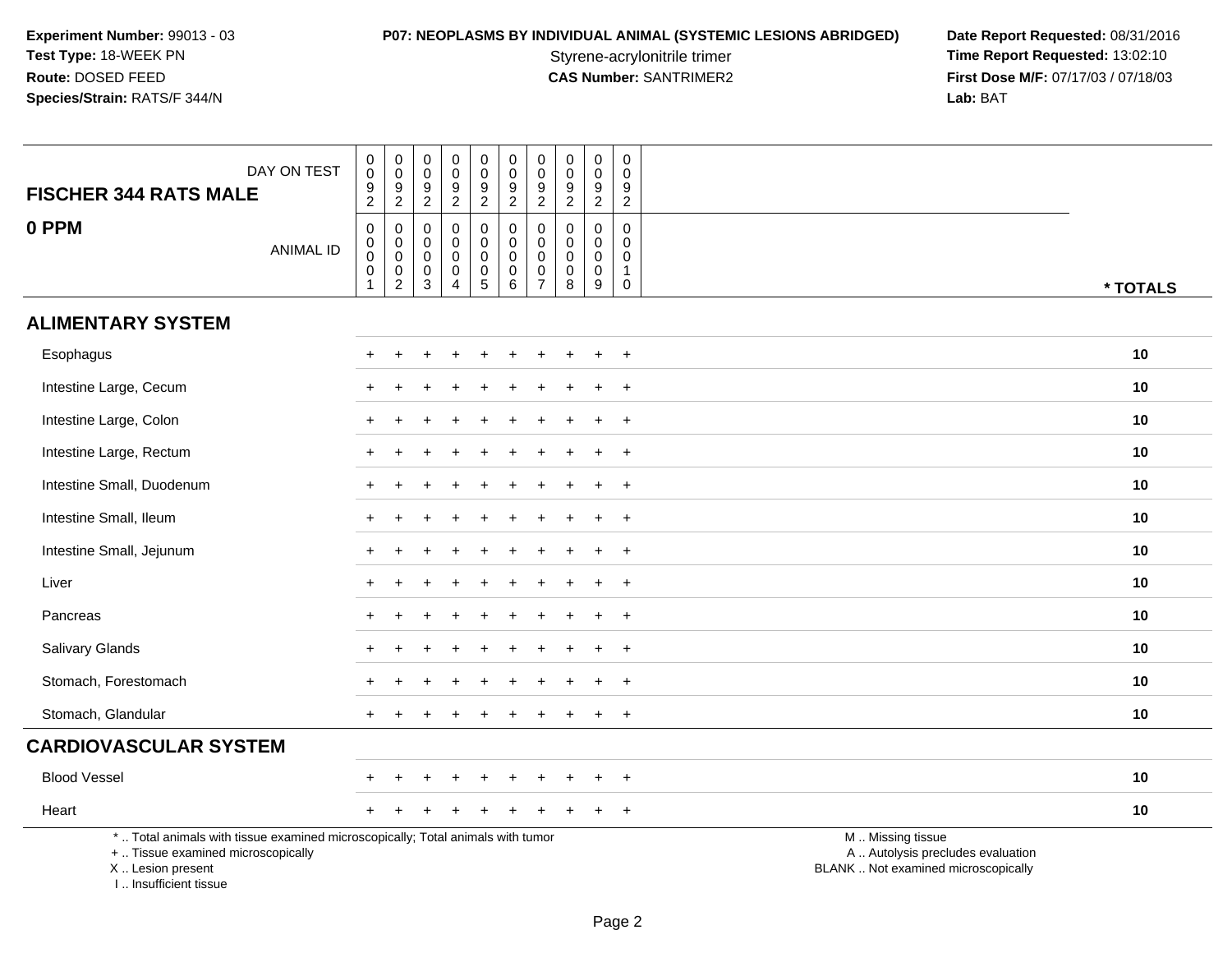**P07: NEOPLASMS BY INDIVIDUAL ANIMAL (SYSTEMIC LESIONS ABRIDGED) Date Report Requested: 08/31/2016<br>Styrene-acrylonitrile trimer <b>Time Report Requested: 13:02:10** Styrene-acrylonitrile trimer<br>
CAS Number: SANTRIMER2<br>
CAS Number: SANTRIMER2<br>
Tirst Dose M/F: 07/17/03 / 07/18/03 **First Dose M/F:** 07/17/03 / 07/18/03<br>Lab: BAT **Lab:** BAT

| DAY ON TEST<br><b>FISCHER 344 RATS MALE</b>                                                                                                                         | 0<br>$\mathbf 0$<br>$\frac{9}{2}$                                        | $_{\rm 0}^{\rm 0}$<br>$\frac{9}{2}$                                    | $\mathbf 0$<br>$\mathbf 0$<br>$\frac{9}{2}$                   | 0<br>$\mathbf 0$<br>$\boldsymbol{9}$<br>$\overline{2}$        | $\pmb{0}$<br>$\pmb{0}$<br>$\frac{9}{2}$                   | 0<br>$\mathbf 0$<br>$\frac{9}{2}$ | $\pmb{0}$<br>$\mathbf 0$<br>$\frac{9}{2}$                        | 0<br>$\mathbf 0$<br>$\frac{9}{2}$       | $\pmb{0}$<br>$\pmb{0}$<br>$\frac{9}{2}$         | $\pmb{0}$<br>$\mathbf 0$<br>$\boldsymbol{9}$<br>$\overline{2}$           |                                                                                               |          |
|---------------------------------------------------------------------------------------------------------------------------------------------------------------------|--------------------------------------------------------------------------|------------------------------------------------------------------------|---------------------------------------------------------------|---------------------------------------------------------------|-----------------------------------------------------------|-----------------------------------|------------------------------------------------------------------|-----------------------------------------|-------------------------------------------------|--------------------------------------------------------------------------|-----------------------------------------------------------------------------------------------|----------|
| 0 PPM<br><b>ANIMAL ID</b>                                                                                                                                           | $\mathsf{O}\xspace$<br>$_{\rm 0}^{\rm 0}$<br>$\pmb{0}$<br>$\overline{1}$ | $\mathbf 0$<br>$\pmb{0}$<br>$\mathbf 0$<br>$\pmb{0}$<br>$\overline{2}$ | $\mathbf 0$<br>$\mathbf 0$<br>$\mathbf 0$<br>$\mathbf 0$<br>3 | $\mathbf 0$<br>$\mathbf 0$<br>$\mathbf 0$<br>$\mathbf 0$<br>4 | $\mathbf 0$<br>$\mathbf 0$<br>$\pmb{0}$<br>$\pmb{0}$<br>5 | 0<br>0<br>0<br>$\pmb{0}$<br>6     | $\mathbf 0$<br>0<br>$\mathbf 0$<br>$\mathbf 0$<br>$\overline{7}$ | $\mathbf 0$<br>0<br>0<br>$\pmb{0}$<br>8 | $\mathbf 0$<br>0<br>$\pmb{0}$<br>$\pmb{0}$<br>9 | $\mathbf 0$<br>$\mathbf 0$<br>$\mathbf 0$<br>$\mathbf{1}$<br>$\mathbf 0$ |                                                                                               | * TOTALS |
| <b>ENDOCRINE SYSTEM</b>                                                                                                                                             |                                                                          |                                                                        |                                                               |                                                               |                                                           |                                   |                                                                  |                                         |                                                 |                                                                          |                                                                                               |          |
| <b>Adrenal Cortex</b>                                                                                                                                               | $+$                                                                      | $\ddot{}$                                                              | $\div$                                                        | $\div$                                                        | $\ddot{}$                                                 |                                   | $\ddot{}$                                                        | $\ddot{}$                               | $\ddot{}$                                       | $+$                                                                      |                                                                                               | 10       |
| Adrenal Medulla                                                                                                                                                     |                                                                          |                                                                        |                                                               |                                                               |                                                           |                                   |                                                                  |                                         |                                                 | $\ddot{}$                                                                |                                                                                               | 10       |
| Parathyroid Gland                                                                                                                                                   |                                                                          |                                                                        |                                                               |                                                               |                                                           |                                   |                                                                  |                                         |                                                 | $\overline{+}$                                                           |                                                                                               | 10       |
| <b>Pituitary Gland</b>                                                                                                                                              | $\pm$                                                                    |                                                                        |                                                               |                                                               |                                                           |                                   |                                                                  |                                         | $\ddot{}$                                       | $+$                                                                      |                                                                                               | 10       |
| <b>Thyroid Gland</b>                                                                                                                                                | $+$                                                                      |                                                                        |                                                               |                                                               |                                                           |                                   | $\div$                                                           | $\div$                                  | $\ddot{}$                                       | $+$                                                                      |                                                                                               | 10       |
| <b>GENERAL BODY SYSTEM</b>                                                                                                                                          |                                                                          |                                                                        |                                                               |                                                               |                                                           |                                   |                                                                  |                                         |                                                 |                                                                          |                                                                                               |          |
| <b>NONE</b>                                                                                                                                                         |                                                                          |                                                                        |                                                               |                                                               |                                                           |                                   |                                                                  |                                         |                                                 |                                                                          |                                                                                               |          |
| <b>GENITAL SYSTEM</b>                                                                                                                                               |                                                                          |                                                                        |                                                               |                                                               |                                                           |                                   |                                                                  |                                         |                                                 |                                                                          |                                                                                               |          |
| Epididymis                                                                                                                                                          | $+$                                                                      | $\ddot{}$                                                              | ÷                                                             | $\div$                                                        | $\ddot{}$                                                 |                                   | $\ddot{}$                                                        | $\ddot{}$                               | $\ddot{}$                                       | $+$                                                                      |                                                                                               | 10       |
| <b>Preputial Gland</b>                                                                                                                                              |                                                                          |                                                                        |                                                               |                                                               |                                                           |                                   |                                                                  |                                         |                                                 | $\overline{1}$                                                           |                                                                                               | 10       |
| Prostate                                                                                                                                                            |                                                                          |                                                                        |                                                               |                                                               |                                                           |                                   |                                                                  |                                         |                                                 | $\ddot{}$                                                                |                                                                                               | 10       |
| Seminal Vesicle                                                                                                                                                     |                                                                          |                                                                        |                                                               |                                                               |                                                           |                                   |                                                                  |                                         | $\div$                                          | $+$                                                                      |                                                                                               | 10       |
| <b>Testes</b>                                                                                                                                                       | $+$                                                                      |                                                                        |                                                               |                                                               |                                                           |                                   |                                                                  |                                         | $\ddot{}$                                       | $+$                                                                      |                                                                                               | 10       |
| <b>HEMATOPOIETIC SYSTEM</b>                                                                                                                                         |                                                                          |                                                                        |                                                               |                                                               |                                                           |                                   |                                                                  |                                         |                                                 |                                                                          |                                                                                               |          |
| <b>Bone Marrow</b>                                                                                                                                                  | $+$                                                                      |                                                                        |                                                               |                                                               |                                                           |                                   |                                                                  |                                         |                                                 | $+$                                                                      |                                                                                               | 10       |
| *  Total animals with tissue examined microscopically; Total animals with tumor<br>+  Tissue examined microscopically<br>X  Lesion present<br>I Insufficient tissue |                                                                          |                                                                        |                                                               |                                                               |                                                           |                                   |                                                                  |                                         |                                                 |                                                                          | M  Missing tissue<br>A  Autolysis precludes evaluation<br>BLANK  Not examined microscopically |          |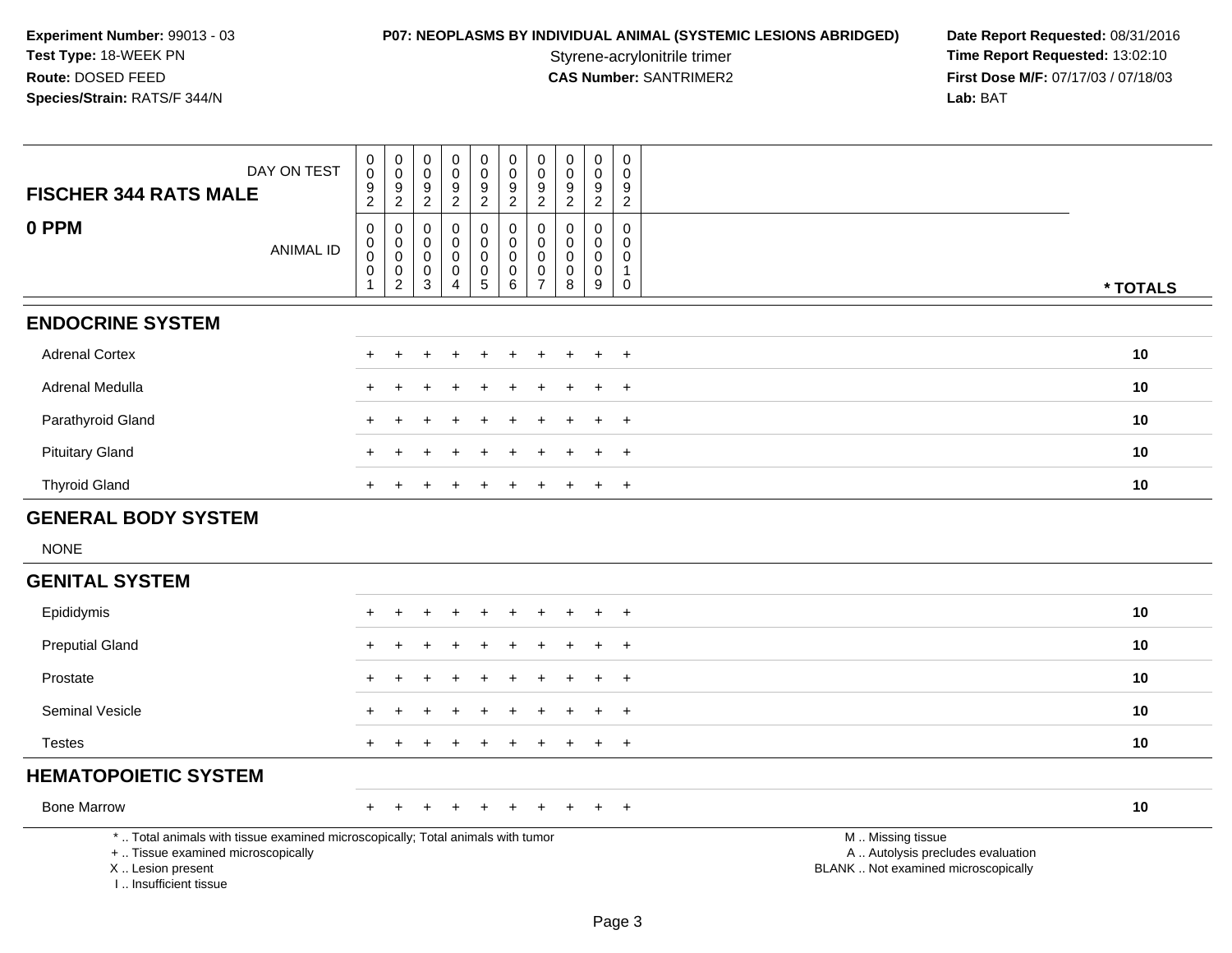**P07: NEOPLASMS BY INDIVIDUAL ANIMAL (SYSTEMIC LESIONS ABRIDGED) Date Report Requested: 08/31/2016<br>Styrene-acrylonitrile trimer <b>Time Report Requested: 13:02:10** Styrene-acrylonitrile trimer<br>
CAS Number: SANTRIMER2<br>
CAS Number: SANTRIMER2<br>
Tirst Dose M/F: 07/17/03 / 07/18/03 **First Dose M/F:** 07/17/03 / 07/18/03<br>Lab: BAT **Lab:** BAT

| DAY ON TEST<br><b>FISCHER 344 RATS MALE</b>                                                                                                | $_{\rm 0}^{\rm 0}$<br>$\boldsymbol{9}$<br>$\overline{2}$   | $\pmb{0}$<br>$\mathbf 0$<br>$\boldsymbol{9}$<br>$\boldsymbol{2}$      | $\mathbf 0$<br>$\mathbf 0$<br>$\boldsymbol{9}$<br>$\overline{c}$ | $\pmb{0}$<br>$\pmb{0}$<br>$\boldsymbol{9}$<br>$\overline{a}$ | $\pmb{0}$<br>$\mathbf 0$<br>$\boldsymbol{9}$<br>$\overline{c}$ | $\mathbf 0$<br>$\pmb{0}$<br>$\boldsymbol{9}$<br>$\overline{2}$ | $\pmb{0}$<br>$\pmb{0}$<br>$\boldsymbol{9}$<br>$\boldsymbol{2}$ | $\mathbf 0$<br>$\mathbf 0$<br>$\boldsymbol{9}$<br>$\overline{c}$ | 0<br>$\mathbf 0$<br>9<br>$\overline{2}$                          | $\,0\,$<br>$\Omega$<br>$\boldsymbol{9}$<br>$\overline{2}$      |                                                                                               |              |
|--------------------------------------------------------------------------------------------------------------------------------------------|------------------------------------------------------------|-----------------------------------------------------------------------|------------------------------------------------------------------|--------------------------------------------------------------|----------------------------------------------------------------|----------------------------------------------------------------|----------------------------------------------------------------|------------------------------------------------------------------|------------------------------------------------------------------|----------------------------------------------------------------|-----------------------------------------------------------------------------------------------|--------------|
| 0 PPM<br><b>ANIMAL ID</b>                                                                                                                  | $\pmb{0}$<br>$\pmb{0}$<br>$\mathsf 0$<br>0<br>$\mathbf{1}$ | 0<br>0<br>$\mathsf 0$<br>$\begin{smallmatrix} 0\\2 \end{smallmatrix}$ | $\Omega$<br>0<br>$\mathbf 0$<br>$\pmb{0}$<br>3                   | 0<br>0<br>$\mathbf 0$<br>$\pmb{0}$<br>$\overline{4}$         | 0<br>0<br>$\mathbf 0$<br>$\begin{matrix}0\\5\end{matrix}$      | 0<br>0<br>0<br>$\begin{array}{c} 0 \\ 6 \end{array}$           | 0<br>0<br>$\mathbf 0$<br>$\pmb{0}$<br>$\overline{7}$           | $\Omega$<br>$\mathbf 0$<br>$\mathbf 0$<br>$\mathbf 0$<br>8       | 0<br>$\mathbf 0$<br>$\mathbf 0$<br>$\mathbf 0$<br>$\overline{9}$ | 0<br>$\mathbf 0$<br>$\mathbf 0$<br>$\mathbf{1}$<br>$\mathbf 0$ |                                                                                               | * TOTALS     |
| Lymph Node                                                                                                                                 |                                                            | $\ddot{}$                                                             |                                                                  |                                                              |                                                                |                                                                |                                                                |                                                                  |                                                                  |                                                                |                                                                                               | $\mathbf{1}$ |
| Lymph Node, Mandibular                                                                                                                     | м                                                          | M                                                                     | M                                                                | M                                                            | M                                                              | M                                                              | M                                                              | M                                                                | $M$ M                                                            |                                                                |                                                                                               | $\bf{0}$     |
| Lymph Node, Mesenteric                                                                                                                     |                                                            |                                                                       |                                                                  |                                                              |                                                                |                                                                |                                                                |                                                                  | $\ddot{}$                                                        | $+$                                                            |                                                                                               | 10           |
| Spleen                                                                                                                                     |                                                            |                                                                       |                                                                  |                                                              |                                                                |                                                                |                                                                |                                                                  | $\pm$                                                            | $\ddot{}$                                                      |                                                                                               | 10           |
| Thymus                                                                                                                                     | $\ddot{}$                                                  |                                                                       |                                                                  |                                                              |                                                                |                                                                |                                                                |                                                                  | $\ddot{}$                                                        | $+$                                                            |                                                                                               | 10           |
| <b>INTEGUMENTARY SYSTEM</b>                                                                                                                |                                                            |                                                                       |                                                                  |                                                              |                                                                |                                                                |                                                                |                                                                  |                                                                  |                                                                |                                                                                               |              |
| Mammary Gland                                                                                                                              |                                                            |                                                                       |                                                                  |                                                              |                                                                |                                                                |                                                                |                                                                  |                                                                  |                                                                |                                                                                               | 10           |
| Skin                                                                                                                                       |                                                            |                                                                       |                                                                  |                                                              |                                                                |                                                                |                                                                |                                                                  | $\ddot{}$                                                        | $^{+}$                                                         |                                                                                               | 10           |
| <b>MUSCULOSKELETAL SYSTEM</b>                                                                                                              |                                                            |                                                                       |                                                                  |                                                              |                                                                |                                                                |                                                                |                                                                  |                                                                  |                                                                |                                                                                               |              |
| Bone                                                                                                                                       |                                                            |                                                                       |                                                                  |                                                              |                                                                |                                                                |                                                                |                                                                  | $\ddot{}$                                                        | $\overline{+}$                                                 |                                                                                               | 10           |
| <b>NERVOUS SYSTEM</b>                                                                                                                      |                                                            |                                                                       |                                                                  |                                                              |                                                                |                                                                |                                                                |                                                                  |                                                                  |                                                                |                                                                                               |              |
| <b>Brain</b>                                                                                                                               | $+$                                                        | $+$                                                                   | $\pm$                                                            | $+$                                                          | $+$                                                            | $+$                                                            | $+$                                                            | $+$                                                              | $+$                                                              | $+$                                                            |                                                                                               | 10           |
| <b>RESPIRATORY SYSTEM</b>                                                                                                                  |                                                            |                                                                       |                                                                  |                                                              |                                                                |                                                                |                                                                |                                                                  |                                                                  |                                                                |                                                                                               |              |
| Lung                                                                                                                                       |                                                            |                                                                       |                                                                  |                                                              |                                                                |                                                                |                                                                |                                                                  | ÷                                                                | $\ddot{}$                                                      |                                                                                               | 10           |
| Nose                                                                                                                                       |                                                            |                                                                       |                                                                  |                                                              |                                                                |                                                                |                                                                |                                                                  | ÷                                                                | $\overline{+}$                                                 |                                                                                               | 10           |
| Trachea                                                                                                                                    |                                                            |                                                                       |                                                                  |                                                              |                                                                |                                                                |                                                                |                                                                  |                                                                  | $\overline{+}$                                                 |                                                                                               | 10           |
| *  Total animals with tissue examined microscopically; Total animals with tumor<br>+  Tissue examined microscopically<br>X  Lesion present |                                                            |                                                                       |                                                                  |                                                              |                                                                |                                                                |                                                                |                                                                  |                                                                  |                                                                | M  Missing tissue<br>A  Autolysis precludes evaluation<br>BLANK  Not examined microscopically |              |

I .. Insufficient tissue

Page 4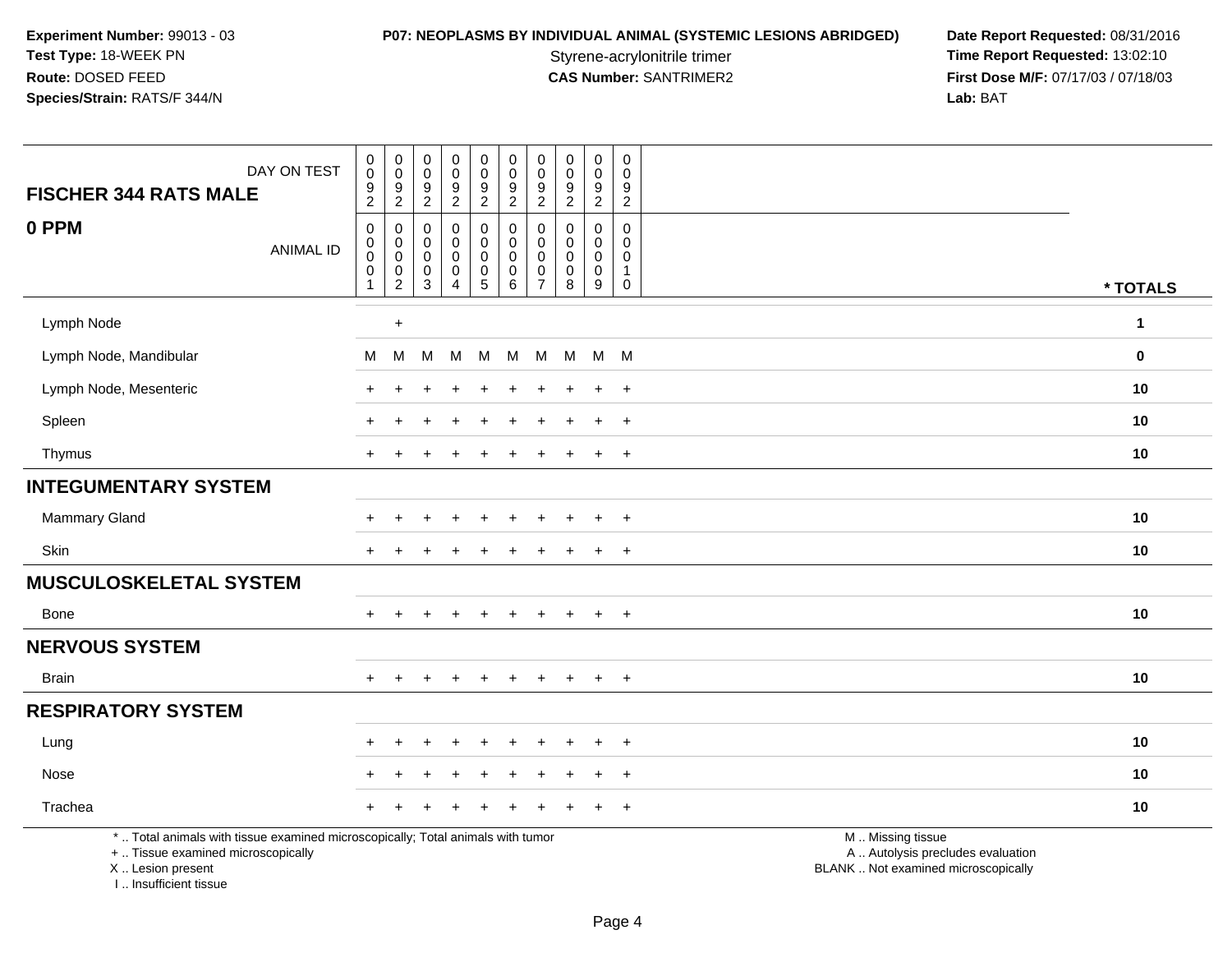## **P07: NEOPLASMS BY INDIVIDUAL ANIMAL (SYSTEMIC LESIONS ABRIDGED) Date Report Requested: 08/31/2016<br>Styrene-acrylonitrile trimer <b>Time Report Requested: 13:02:10**

Styrene-acrylonitrile trimer<br>
CAS Number: SANTRIMER2<br> **CAS Number:** SANTRIMER2<br> **Time Report Requested:** 13:02:10 **First Dose M/F:** 07/17/03 / 07/18/03<br>Lab: BAT **Lab:** BAT

| DAY ON TEST<br><b>FISCHER 344 RATS MALE</b> | $\boldsymbol{0}$<br>$\boldsymbol{0}$<br>9<br>$\overline{c}$ | $\boldsymbol{0}$<br>$\boldsymbol{0}$<br>9<br>2 | $_{\rm 0}^{\rm 0}$<br>$\boldsymbol{9}$<br>$\boldsymbol{2}$                | $\begin{smallmatrix} 0\\0 \end{smallmatrix}$<br>$\boldsymbol{9}$<br>$\overline{c}$ | $\begin{array}{c} 0 \\ 0 \\ 9 \\ 2 \end{array}$             | $\begin{smallmatrix} 0\\0 \end{smallmatrix}$<br>$\overline{9}$<br>$\overline{2}$ | $\mathbf 0$<br>$\mathbf 0$<br>9<br>ົ | $_{\rm 0}^{\rm 0}$<br>9 | $\pmb{0}$<br>$\pmb{0}$<br>$\boldsymbol{9}$<br>2 | $\mathbf 0$<br>$\mathbf 0$<br>9<br>$\overline{2}$ |          |
|---------------------------------------------|-------------------------------------------------------------|------------------------------------------------|---------------------------------------------------------------------------|------------------------------------------------------------------------------------|-------------------------------------------------------------|----------------------------------------------------------------------------------|--------------------------------------|-------------------------|-------------------------------------------------|---------------------------------------------------|----------|
| 0 PPM<br>ANIMAL ID                          | 0<br>$\pmb{0}$<br>$\pmb{0}$<br>$\pmb{0}$                    | 0<br>$\pmb{0}$<br>$\pmb{0}$<br>0<br>2          | $\boldsymbol{0}$<br>$\pmb{0}$<br>$\mathbf 0$<br>$\pmb{0}$<br>$\mathbf{3}$ | 0<br>$\mathsf 0$<br>0<br>0<br>4                                                    | $\begin{smallmatrix}0\0\0\0\end{smallmatrix}$<br>$\sqrt{5}$ | 0<br>$\overline{0}$<br>$\pmb{0}$<br>6                                            | $\pmb{0}$<br>$\pmb{0}$<br>$\pmb{0}$  | 0<br>8                  | 0<br>0<br>0<br>9                                | 0<br>0<br>0<br>$\mathbf 0$                        | * TOTALS |
| <b>SPECIAL SENSES SYSTEM</b>                |                                                             |                                                |                                                                           |                                                                                    |                                                             |                                                                                  |                                      |                         |                                                 |                                                   |          |
| Eye                                         | $+$                                                         |                                                |                                                                           |                                                                                    |                                                             |                                                                                  |                                      |                         | $+$                                             | $+$                                               | 10       |
| Harderian Gland                             | $+$                                                         |                                                |                                                                           | $\div$                                                                             | $\pm$                                                       | $+$                                                                              | $\pm$                                | $+$                     | $+$ $+$                                         |                                                   | 10       |
| <b>URINARY SYSTEM</b>                       |                                                             |                                                |                                                                           |                                                                                    |                                                             |                                                                                  |                                      |                         |                                                 |                                                   |          |
| Kidney                                      |                                                             |                                                |                                                                           |                                                                                    |                                                             |                                                                                  |                                      |                         | $+$                                             | $+$                                               | 10       |
| <b>Urinary Bladder</b>                      |                                                             |                                                |                                                                           |                                                                                    |                                                             |                                                                                  |                                      |                         | $+$                                             | $+$                                               | 10       |
| <b>SYSTEMIC LESIONS</b>                     |                                                             |                                                |                                                                           |                                                                                    |                                                             |                                                                                  |                                      |                         |                                                 |                                                   |          |
| Multiple Organ                              |                                                             |                                                |                                                                           |                                                                                    | $\div$                                                      | $+$                                                                              |                                      |                         | $+$                                             | $+$                                               | 10       |

\* .. Total animals with tissue examined microscopically; Total animals with tumor

+ .. Tissue examined microscopically

X .. Lesion present

I .. Insufficient tissue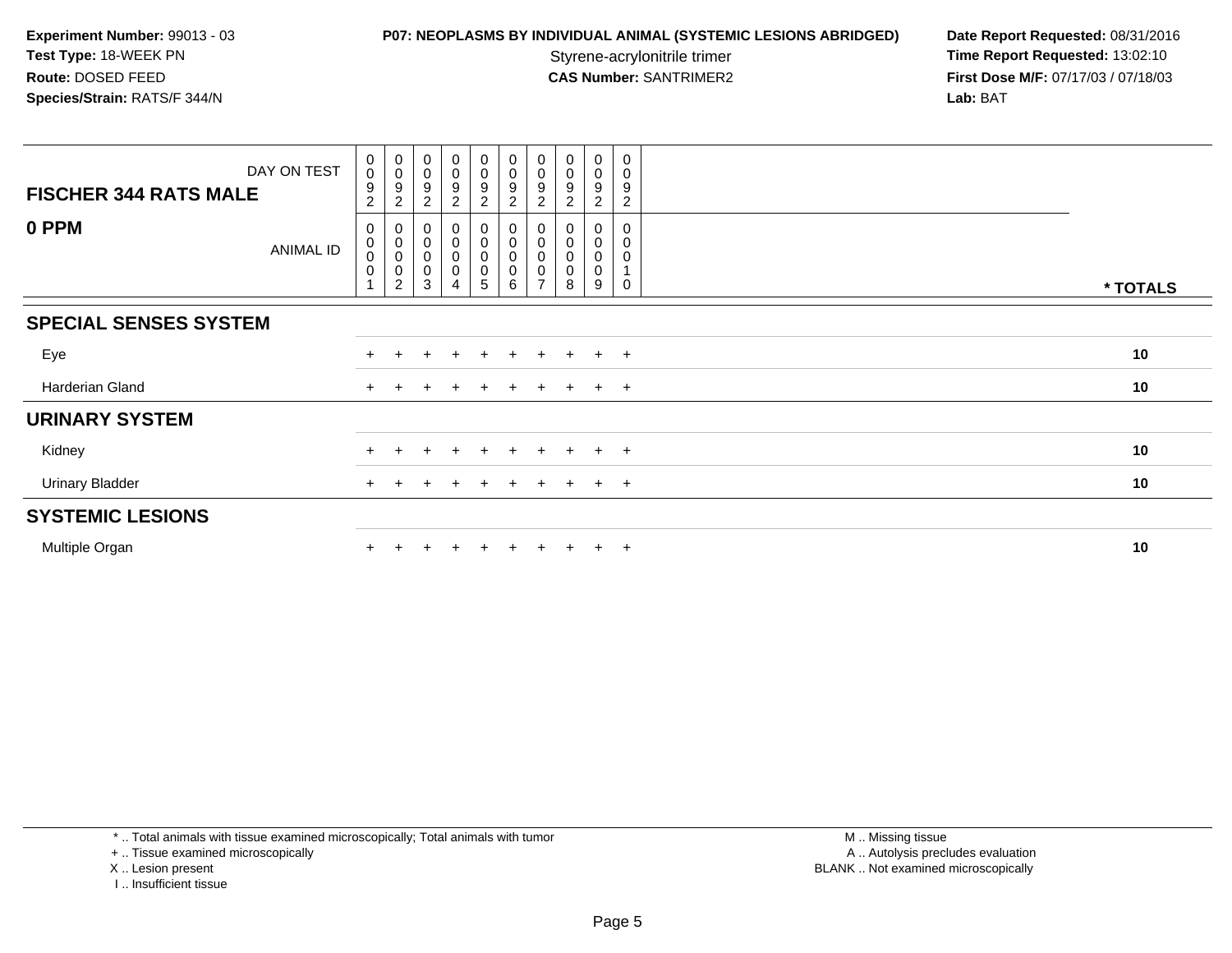| Experiment Number: 99013 - 03<br>Test Type: 18-WEEK PN<br>Route: DOSED FEED<br>Species/Strain: RATS/F 344/N | P07: NEOPLASMS BY INDIVIDUAL ANIMAL (SYSTEMIC LESIONS ABRIDGED)<br>Styrene-acrylonitrile trimer<br><b>CAS Number: SANTRIMER2</b> | Date Report Requested: 08/31/2016<br>Time Report Requested: 13:02:10<br>First Dose M/F: 07/17/03 / 07/18/03<br>Lab: BAT |
|-------------------------------------------------------------------------------------------------------------|----------------------------------------------------------------------------------------------------------------------------------|-------------------------------------------------------------------------------------------------------------------------|
| DAY ON TEST<br><b>FISCHER 344 RATS MALE</b><br><b>100 PPM</b><br><b>ANIMAL ID</b>                           |                                                                                                                                  | * TOTALS                                                                                                                |
| <b>ALIMENTARY SYSTEM</b><br><b>NONE</b>                                                                     |                                                                                                                                  |                                                                                                                         |
| <b>CARDIOVASCULAR SYSTEM</b><br><b>NONE</b>                                                                 |                                                                                                                                  |                                                                                                                         |
| <b>ENDOCRINE SYSTEM</b><br><b>NONE</b>                                                                      |                                                                                                                                  |                                                                                                                         |
| <b>GENERAL BODY SYSTEM</b><br><b>NONE</b>                                                                   |                                                                                                                                  |                                                                                                                         |
| <b>GENITAL SYSTEM</b><br><b>NONE</b>                                                                        |                                                                                                                                  |                                                                                                                         |
| <b>HEMATOPOIETIC SYSTEM</b><br><b>NONE</b>                                                                  |                                                                                                                                  |                                                                                                                         |
| <b>INTEGUMENTARY SYSTEM</b><br><b>NONE</b>                                                                  |                                                                                                                                  |                                                                                                                         |
| <b>MUSCULOSKELETAL SYSTEM</b><br><b>NONE</b>                                                                |                                                                                                                                  |                                                                                                                         |

\* .. Total animals with tissue examined microscopically; Total animals with tumor

+ .. Tissue examined microscopically<br>X .. Lesion present

I .. Insufficient tissue

 M .. Missing tissueA .. Autolysis precludes evaluation Lesion present BLANK .. Not examined microscopically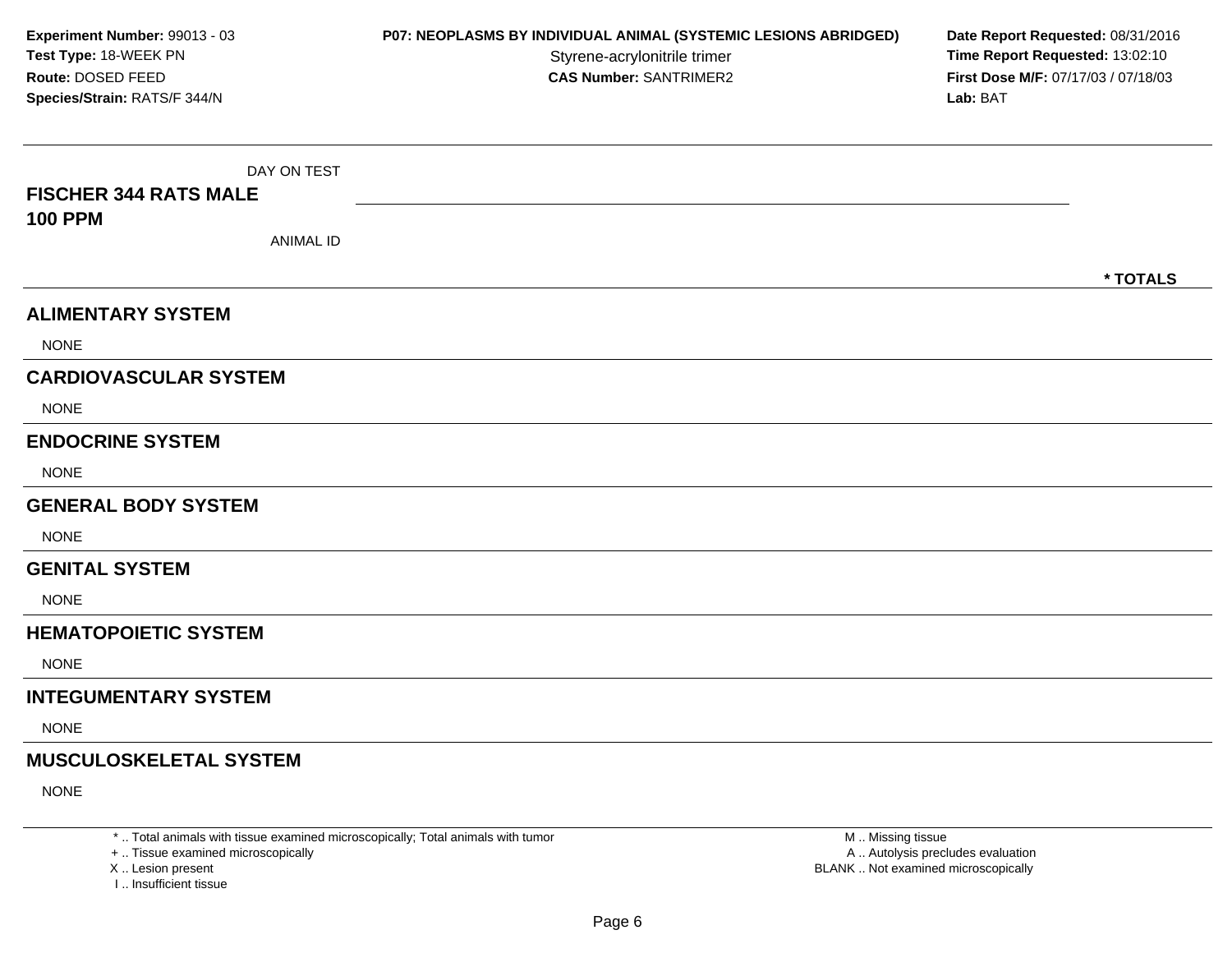DAY ON TEST**FISCHER 344 RATS MALE100 PPM**ANIMAL ID**\* TOTALSNERVOUS SYSTEM**NONE**RESPIRATORY SYSTEM**NONE**SPECIAL SENSES SYSTEM**NONE**URINARY SYSTEM**NONE**SYSTEMIC LESIONSExperiment Number:** 99013 - 03**P07: NEOPLASMS BY INDIVIDUAL ANIMAL (SYSTEMIC LESIONS ABRIDGED) Date Report Requested: 08/31/2016<br>Styrene-acrylonitrile trimer <b>Time Report Requested: 13:02:10 Test Type:** 18-WEEK PNStyrene-acrylonitrile trimer<br>
CAS Number: SANTRIMER2<br> **CAS Number:** SANTRIMER2<br> **Time Report Requested:** 13:02:10<br> **First Dose M/F:** 07/17/03 / 07/18/03 **Route:** DOSED FEED**First Dose M/F:** 07/17/03 / 07/18/03<br>**Lab:** BAT **Species/Strain:** RATS/F 344/N**Lab:** BAT

Multiple Organ**<sup>0</sup>**

\* .. Total animals with tissue examined microscopically; Total animals with tumor

+ .. Tissue examined microscopically

X .. Lesion present

I .. Insufficient tissue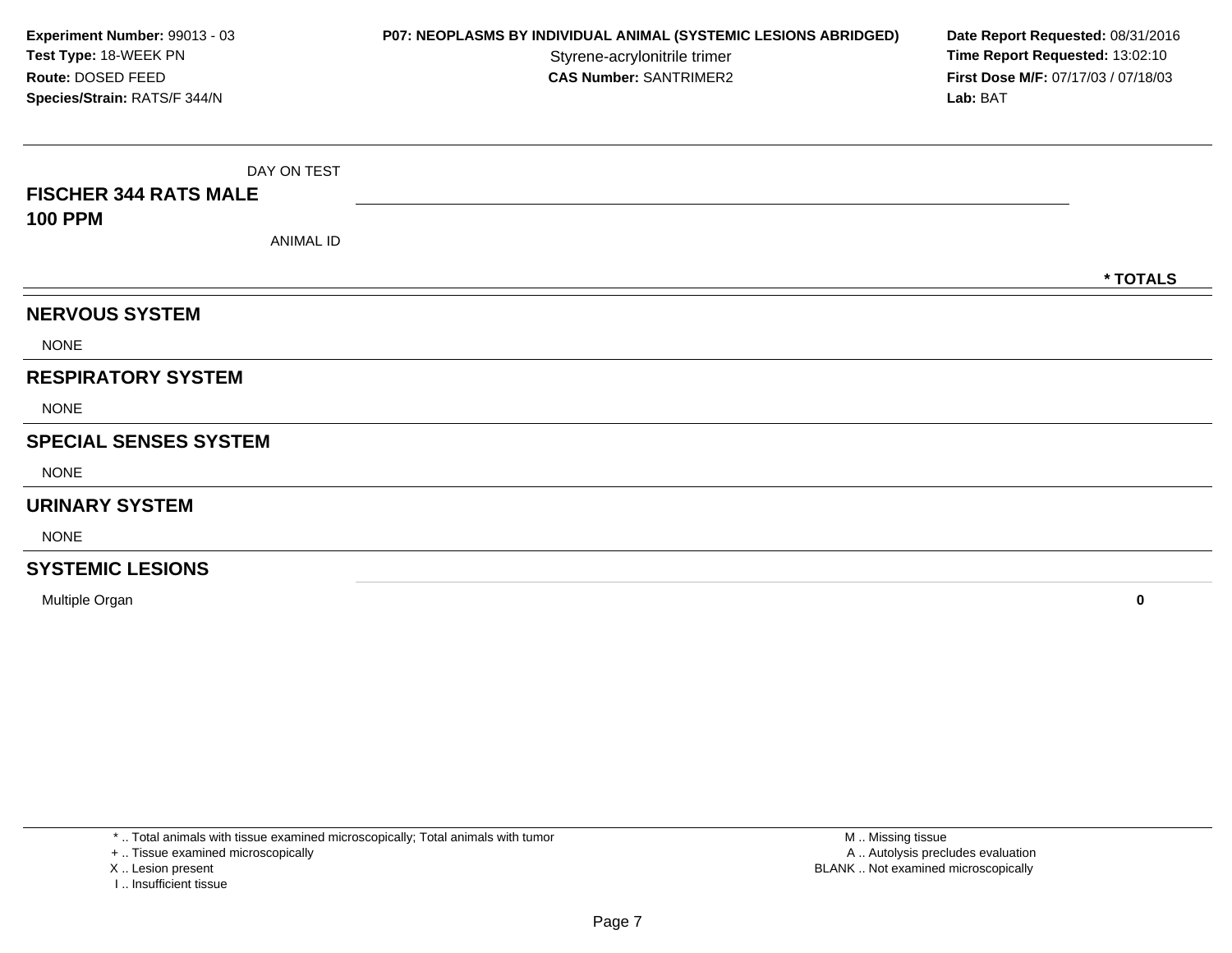| Experiment Number: 99013 - 03<br>Test Type: 18-WEEK PN<br>Route: DOSED FEED<br>Species/Strain: RATS/F 344/N | P07: NEOPLASMS BY INDIVIDUAL ANIMAL (SYSTEMIC LESIONS ABRIDGED)<br>Styrene-acrylonitrile trimer<br><b>CAS Number: SANTRIMER2</b> | Date Report Requested: 08/31/2016<br>Time Report Requested: 13:02:10<br>First Dose M/F: 07/17/03 / 07/18/03<br>Lab: BAT |
|-------------------------------------------------------------------------------------------------------------|----------------------------------------------------------------------------------------------------------------------------------|-------------------------------------------------------------------------------------------------------------------------|
| DAY ON TEST<br><b>FISCHER 344 RATS MALE</b><br><b>200 PPM</b><br><b>ANIMAL ID</b>                           |                                                                                                                                  | * TOTALS                                                                                                                |
| <b>ALIMENTARY SYSTEM</b><br><b>NONE</b>                                                                     |                                                                                                                                  |                                                                                                                         |
| <b>CARDIOVASCULAR SYSTEM</b><br><b>NONE</b>                                                                 |                                                                                                                                  |                                                                                                                         |
| <b>ENDOCRINE SYSTEM</b><br><b>NONE</b>                                                                      |                                                                                                                                  |                                                                                                                         |
| <b>GENERAL BODY SYSTEM</b><br><b>NONE</b>                                                                   |                                                                                                                                  |                                                                                                                         |
| <b>GENITAL SYSTEM</b><br><b>NONE</b>                                                                        |                                                                                                                                  |                                                                                                                         |
| <b>HEMATOPOIETIC SYSTEM</b><br><b>NONE</b>                                                                  |                                                                                                                                  |                                                                                                                         |
| <b>INTEGUMENTARY SYSTEM</b><br><b>NONE</b>                                                                  |                                                                                                                                  |                                                                                                                         |
| <b>MUSCULOSKELETAL SYSTEM</b><br><b>NONE</b>                                                                |                                                                                                                                  |                                                                                                                         |

\* .. Total animals with tissue examined microscopically; Total animals with tumor

+ .. Tissue examined microscopically<br>X .. Lesion present

I .. Insufficient tissue

 M .. Missing tissueA .. Autolysis precludes evaluation Lesion present BLANK .. Not examined microscopically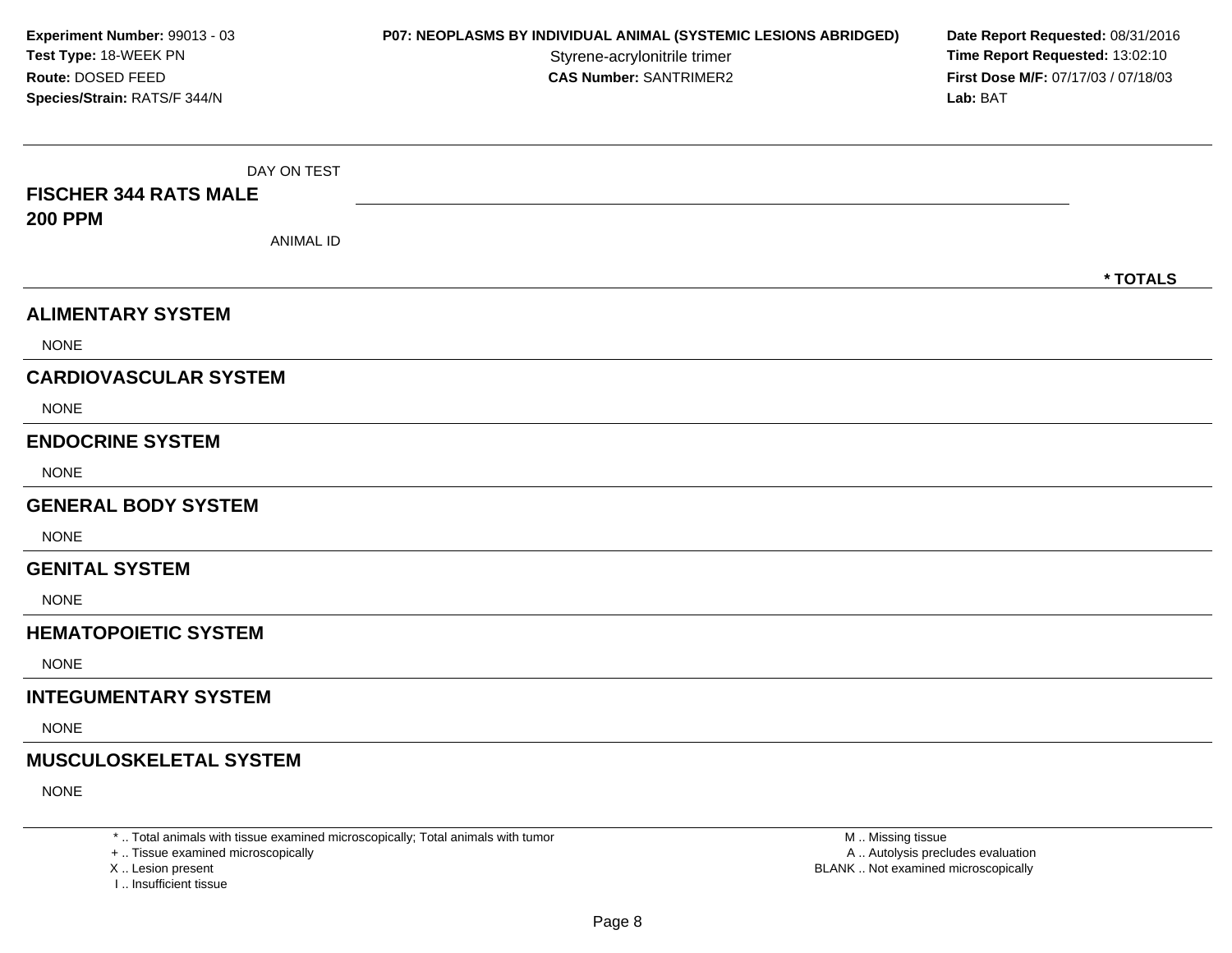DAY ON TEST**FISCHER 344 RATS MALE200 PPM**ANIMAL ID**\* TOTALSNERVOUS SYSTEM**NONE**RESPIRATORY SYSTEM**NONE**SPECIAL SENSES SYSTEM**NONE**URINARY SYSTEM**NONE**SYSTEMIC LESIONSExperiment Number:** 99013 - 03**P07: NEOPLASMS BY INDIVIDUAL ANIMAL (SYSTEMIC LESIONS ABRIDGED) Date Report Requested: 08/31/2016<br>Styrene-acrylonitrile trimer <b>Time Report Requested: 13:02:10 Test Type:** 18-WEEK PNStyrene-acrylonitrile trimer<br>
CAS Number: SANTRIMER2<br> **CAS Number:** SANTRIMER2<br> **Time Report Requested:** 13:02:10<br> **First Dose M/F:** 07/17/03 / 07/18/03 **Route:** DOSED FEED**First Dose M/F:** 07/17/03 / 07/18/03<br>**Lab:** BAT **Species/Strain:** RATS/F 344/N**Lab:** BAT

Multiple Organ**<sup>0</sup>**

\* .. Total animals with tissue examined microscopically; Total animals with tumor

+ .. Tissue examined microscopically

X .. Lesion present

I .. Insufficient tissue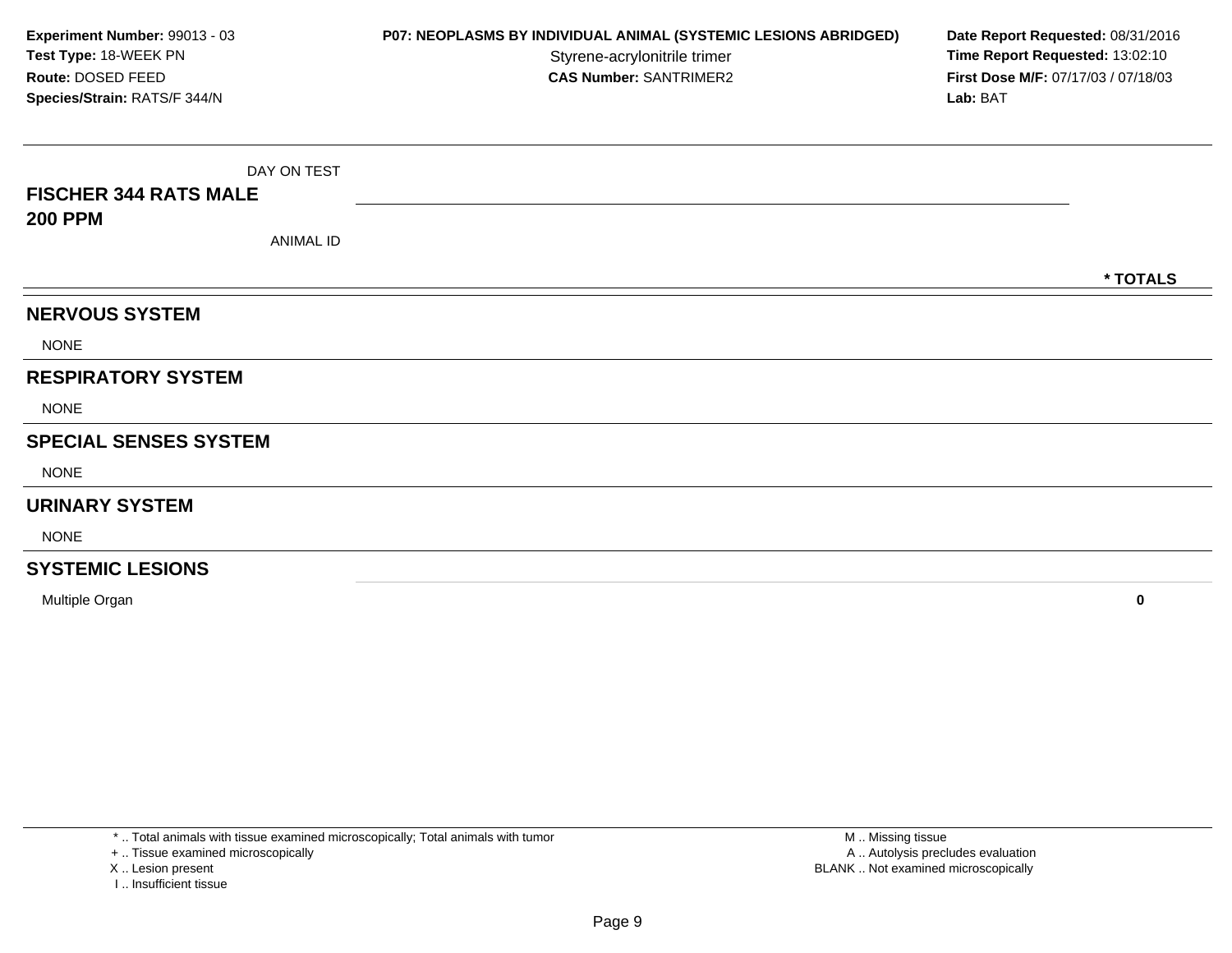| Experiment Number: 99013 - 03<br>Test Type: 18-WEEK PN<br>Route: DOSED FEED<br>Species/Strain: RATS/F 344/N | P07: NEOPLASMS BY INDIVIDUAL ANIMAL (SYSTEMIC LESIONS ABRIDGED)<br>Styrene-acrylonitrile trimer<br><b>CAS Number: SANTRIMER2</b> | Date Report Requested: 08/31/2016<br>Time Report Requested: 13:02:10<br>First Dose M/F: 07/17/03 / 07/18/03<br>Lab: BAT |
|-------------------------------------------------------------------------------------------------------------|----------------------------------------------------------------------------------------------------------------------------------|-------------------------------------------------------------------------------------------------------------------------|
| DAY ON TEST<br><b>FISCHER 344 RATS MALE</b><br><b>400 PPM</b><br><b>ANIMAL ID</b>                           |                                                                                                                                  | * TOTALS                                                                                                                |
| <b>ALIMENTARY SYSTEM</b><br><b>NONE</b>                                                                     |                                                                                                                                  |                                                                                                                         |
| <b>CARDIOVASCULAR SYSTEM</b><br><b>NONE</b>                                                                 |                                                                                                                                  |                                                                                                                         |
| <b>ENDOCRINE SYSTEM</b><br><b>NONE</b>                                                                      |                                                                                                                                  |                                                                                                                         |
| <b>GENERAL BODY SYSTEM</b><br><b>NONE</b>                                                                   |                                                                                                                                  |                                                                                                                         |
| <b>GENITAL SYSTEM</b><br><b>NONE</b>                                                                        |                                                                                                                                  |                                                                                                                         |
| <b>HEMATOPOIETIC SYSTEM</b><br><b>NONE</b>                                                                  |                                                                                                                                  |                                                                                                                         |
| <b>INTEGUMENTARY SYSTEM</b><br><b>NONE</b>                                                                  |                                                                                                                                  |                                                                                                                         |
| <b>MUSCULOSKELETAL SYSTEM</b><br><b>NONE</b>                                                                |                                                                                                                                  |                                                                                                                         |

\* .. Total animals with tissue examined microscopically; Total animals with tumor

+ .. Tissue examined microscopically

X ..

I .. Insufficient tissue

 M .. Missing tissueA .. Autolysis precludes evaluation Lesion present BLANK .. Not examined microscopically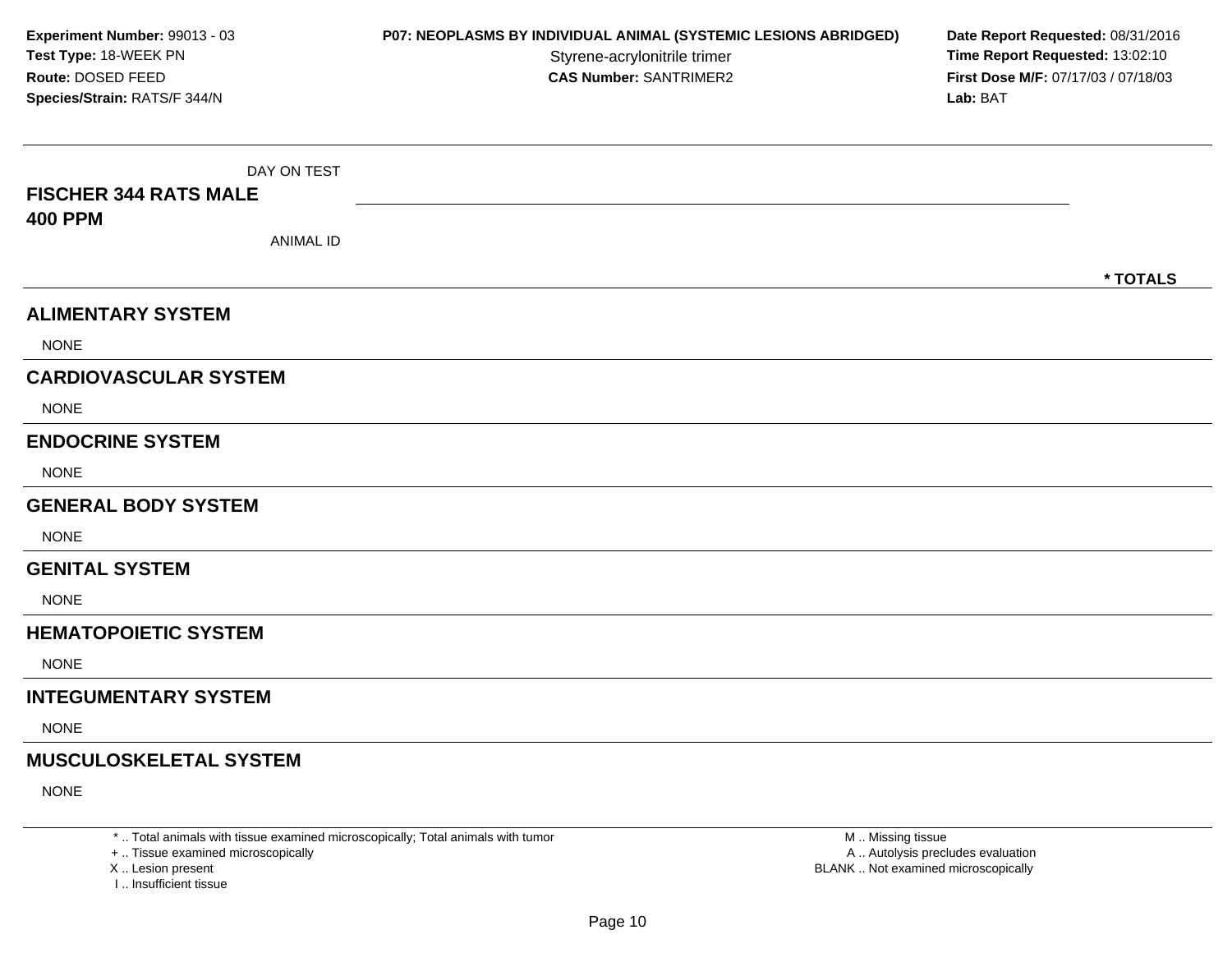DAY ON TEST**FISCHER 344 RATS MALE400 PPM**ANIMAL ID**\* TOTALSNERVOUS SYSTEM**NONE**RESPIRATORY SYSTEM**NONE**SPECIAL SENSES SYSTEM**NONE**URINARY SYSTEM**NONE**SYSTEMIC LESIONSExperiment Number:** 99013 - 03**P07: NEOPLASMS BY INDIVIDUAL ANIMAL (SYSTEMIC LESIONS ABRIDGED) Date Report Requested: 08/31/2016<br>Styrene-acrylonitrile trimer <b>Time Report Requested: 13:02:10 Test Type:** 18-WEEK PNStyrene-acrylonitrile trimer<br>
CAS Number: SANTRIMER2<br> **CAS Number:** SANTRIMER2<br> **Time Report Requested:** 13:02:10<br> **First Dose M/F:** 07/17/03 / 07/18/03 **Route:** DOSED FEED**First Dose M/F:** 07/17/03 / 07/18/03<br>**Lab:** BAT **Species/Strain:** RATS/F 344/N**Lab:** BAT

Multiple Organ**<sup>0</sup>**

\* .. Total animals with tissue examined microscopically; Total animals with tumor

+ .. Tissue examined microscopically

X .. Lesion present

I .. Insufficient tissue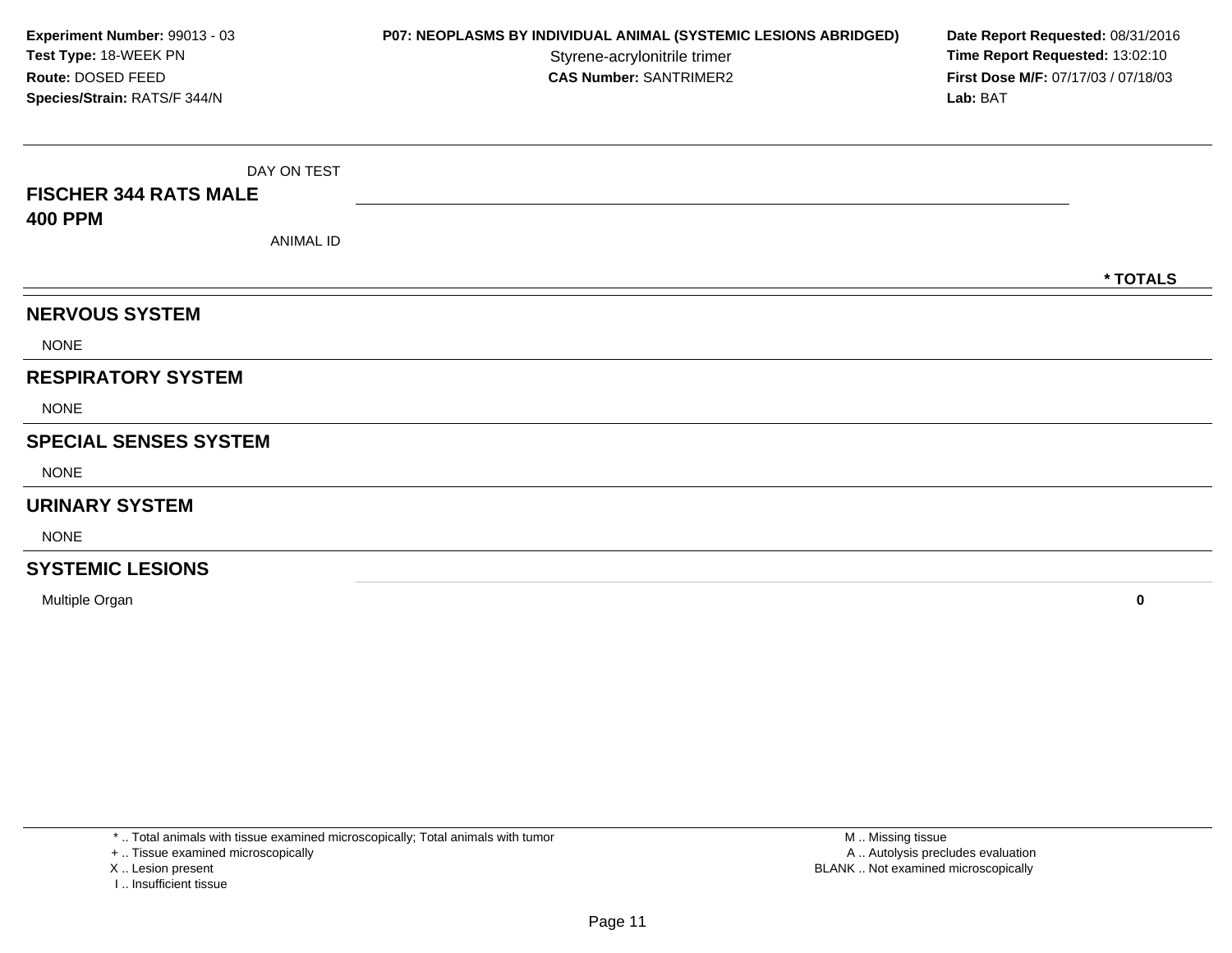| Experiment Number: 99013 - 03<br>Test Type: 18-WEEK PN<br>Route: DOSED FEED<br>Species/Strain: RATS/F 344/N | P07: NEOPLASMS BY INDIVIDUAL ANIMAL (SYSTEMIC LESIONS ABRIDGED)<br>Styrene-acrylonitrile trimer<br><b>CAS Number: SANTRIMER2</b> | Date Report Requested: 08/31/2016<br>Time Report Requested: 13:02:10<br>First Dose M/F: 07/17/03 / 07/18/03<br>Lab: BAT |
|-------------------------------------------------------------------------------------------------------------|----------------------------------------------------------------------------------------------------------------------------------|-------------------------------------------------------------------------------------------------------------------------|
| DAY ON TEST<br><b>FISCHER 344 RATS MALE</b><br><b>800 PPM</b><br><b>ANIMAL ID</b>                           |                                                                                                                                  | * TOTALS                                                                                                                |
| <b>ALIMENTARY SYSTEM</b><br><b>NONE</b>                                                                     |                                                                                                                                  |                                                                                                                         |
| <b>CARDIOVASCULAR SYSTEM</b><br><b>NONE</b>                                                                 |                                                                                                                                  |                                                                                                                         |
| <b>ENDOCRINE SYSTEM</b><br><b>NONE</b>                                                                      |                                                                                                                                  |                                                                                                                         |
| <b>GENERAL BODY SYSTEM</b><br><b>NONE</b>                                                                   |                                                                                                                                  |                                                                                                                         |
| <b>GENITAL SYSTEM</b><br><b>NONE</b>                                                                        |                                                                                                                                  |                                                                                                                         |
| <b>HEMATOPOIETIC SYSTEM</b><br><b>NONE</b>                                                                  |                                                                                                                                  |                                                                                                                         |
| <b>INTEGUMENTARY SYSTEM</b><br><b>NONE</b>                                                                  |                                                                                                                                  |                                                                                                                         |
| <b>MUSCULOSKELETAL SYSTEM</b><br><b>NONE</b>                                                                |                                                                                                                                  |                                                                                                                         |

\* .. Total animals with tissue examined microscopically; Total animals with tumor

+ .. Tissue examined microscopically

X ..

I .. Insufficient tissue

 M .. Missing tissueA .. Autolysis precludes evaluation Lesion present BLANK .. Not examined microscopically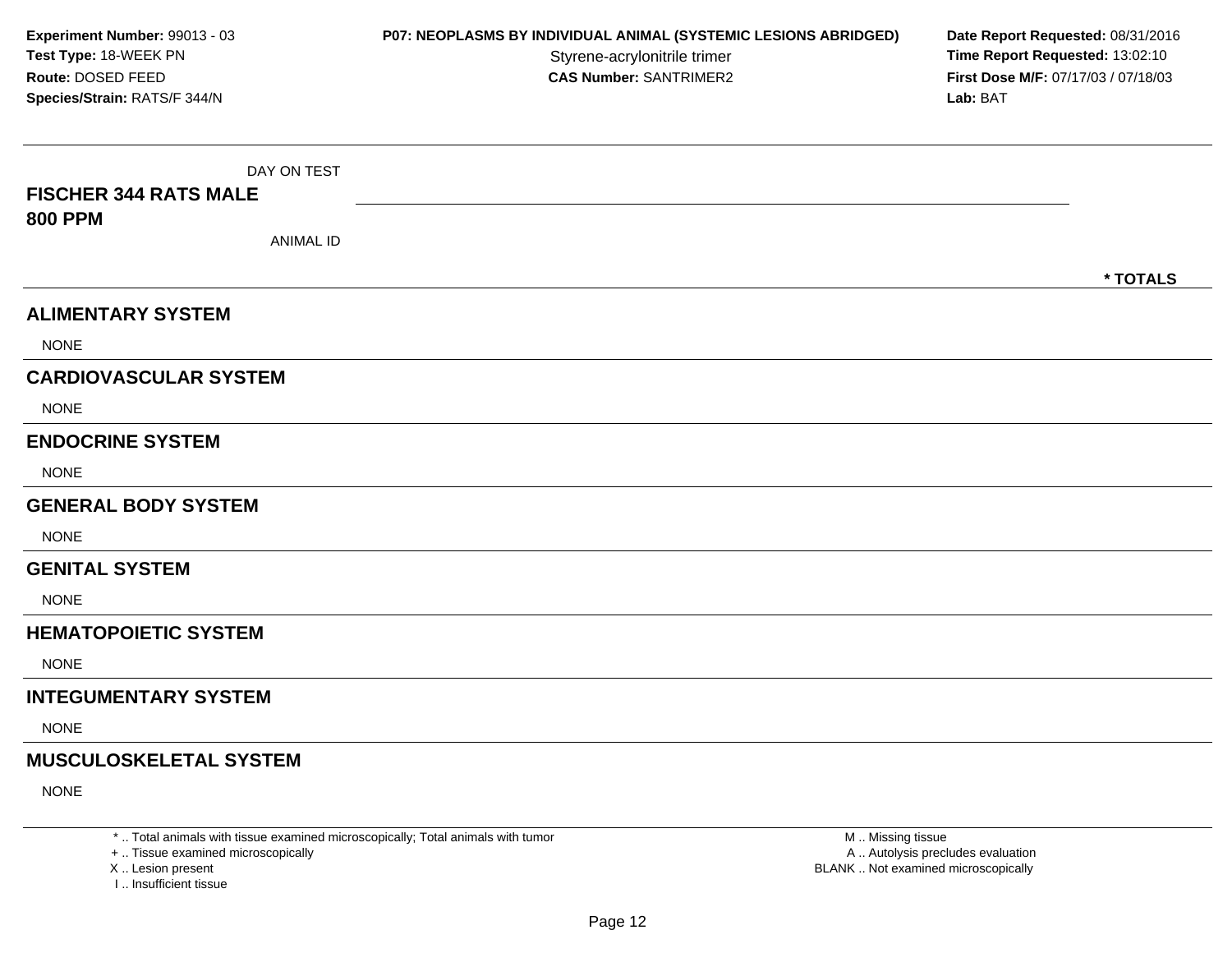DAY ON TEST**FISCHER 344 RATS MALE800 PPM**ANIMAL ID**\* TOTALSNERVOUS SYSTEM**NONE**RESPIRATORY SYSTEM**NONE**SPECIAL SENSES SYSTEM**NONE**URINARY SYSTEM**NONE**SYSTEMIC LESIONSExperiment Number:** 99013 - 03**P07: NEOPLASMS BY INDIVIDUAL ANIMAL (SYSTEMIC LESIONS ABRIDGED) Date Report Requested: 08/31/2016<br>Styrene-acrylonitrile trimer <b>Time Report Requested: 13:02:10 Test Type:** 18-WEEK PNStyrene-acrylonitrile trimer<br>
CAS Number: SANTRIMER2<br> **CAS Number:** SANTRIMER2<br> **Time Report Requested:** 13:02:10<br> **First Dose M/F:** 07/17/03 / 07/18/03 **Route:** DOSED FEED**First Dose M/F:** 07/17/03 / 07/18/03<br>**Lab:** BAT **Species/Strain:** RATS/F 344/N**Lab:** BAT

Multiple Organ**<sup>0</sup>**

\* .. Total animals with tissue examined microscopically; Total animals with tumor

+ .. Tissue examined microscopically

X .. Lesion present

I .. Insufficient tissue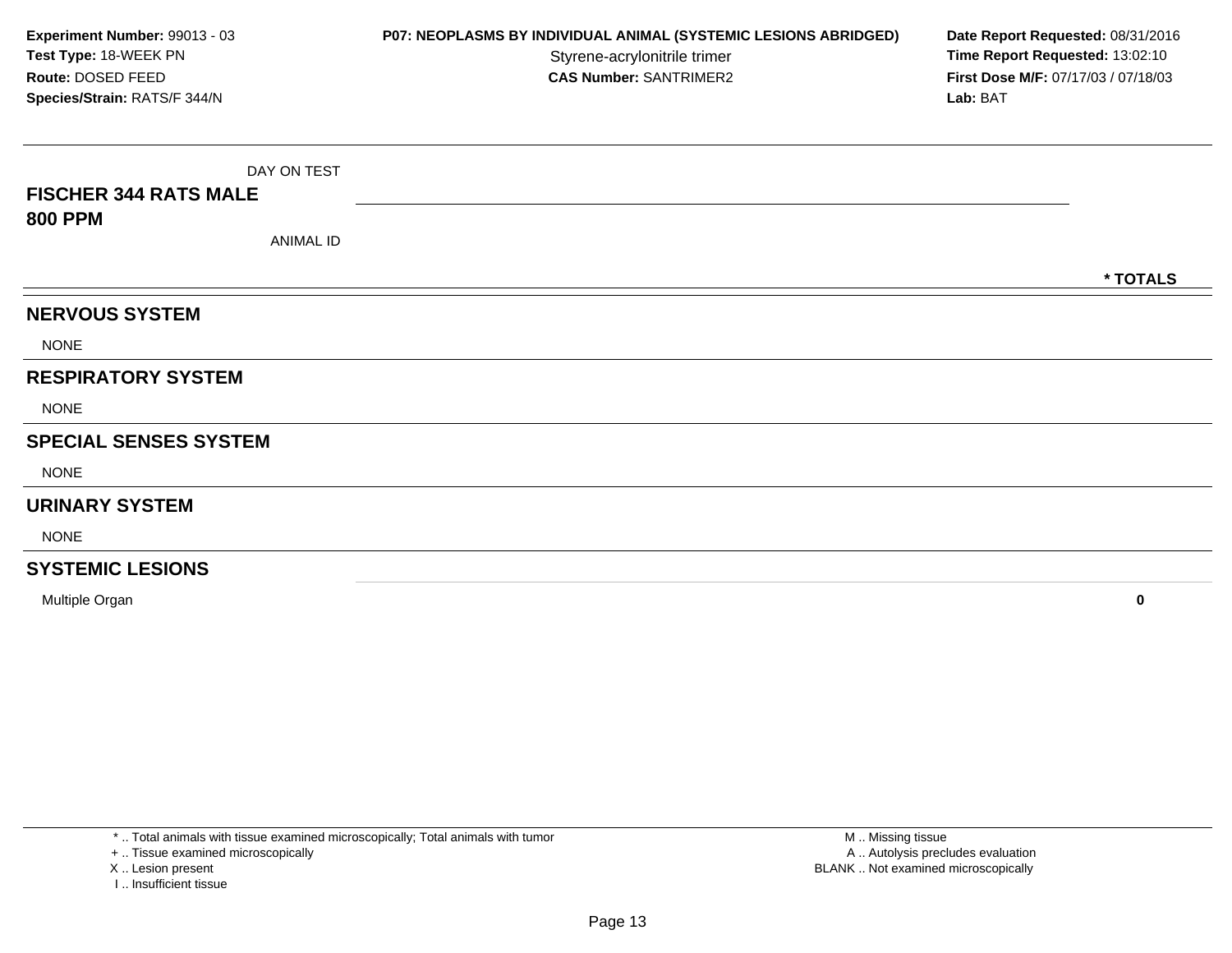**P07: NEOPLASMS BY INDIVIDUAL ANIMAL (SYSTEMIC LESIONS ABRIDGED) Date Report Requested: 08/31/2016<br>Styrene-acrylonitrile trimer <b>Time Report Requested: 13:02:10** Styrene-acrylonitrile trimer<br>
CAS Number: SANTRIMER2<br>
CAS Number: SANTRIMER2<br>
Tirst Dose M/F: 07/17/03 / 07/18/03 **First Dose M/F:** 07/17/03 / 07/18/03<br>Lab: BAT **Lab:** BAT

| DAY ON TEST<br><b>FISCHER 344 RATS MALE</b>                                                                                                                        | $\pmb{0}$<br>$\pmb{0}$<br>$\frac{9}{2}$                                             | $\pmb{0}$<br>$\mathbf 0$<br>$\frac{9}{2}$ | $\pmb{0}$<br>$\mathbf 0$<br>9<br>$\overline{2}$          | $\pmb{0}$<br>$\pmb{0}$<br>9<br>$\overline{2}$                     | $\pmb{0}$<br>$\pmb{0}$<br>$\boldsymbol{9}$<br>$\boldsymbol{2}$ | $\pmb{0}$<br>$\pmb{0}$<br>$\boldsymbol{9}$<br>$\overline{2}$     | $\pmb{0}$<br>$\pmb{0}$<br>9<br>$\overline{2}$                    | $\pmb{0}$<br>$\pmb{0}$<br>9<br>$\overline{2}$              | $\pmb{0}$<br>$\pmb{0}$<br>$\boldsymbol{9}$<br>$\overline{2}$           | 0<br>$\Omega$<br>9<br>$\overline{c}$                       |                                                                                               |
|--------------------------------------------------------------------------------------------------------------------------------------------------------------------|-------------------------------------------------------------------------------------|-------------------------------------------|----------------------------------------------------------|-------------------------------------------------------------------|----------------------------------------------------------------|------------------------------------------------------------------|------------------------------------------------------------------|------------------------------------------------------------|------------------------------------------------------------------------|------------------------------------------------------------|-----------------------------------------------------------------------------------------------|
| <b>1600 PPM</b><br><b>ANIMAL ID</b>                                                                                                                                | $\pmb{0}$<br>$\mathbf 0$<br>$\mathsf{O}\xspace$<br>$\overline{5}$<br>$\overline{1}$ | $\,0\,$<br>$\mathbf 0$<br>$\frac{0}{5}$   | $\mathbf 0$<br>0<br>$\mathsf{O}\xspace$<br>$\frac{5}{3}$ | $\mathbf 0$<br>$\mathbf 0$<br>$\pmb{0}$<br>$\sqrt{5}$<br>$\Delta$ | 0<br>$\pmb{0}$<br>$\pmb{0}$<br>$\frac{5}{5}$                   | 0<br>$\mathsf{O}\xspace$<br>$\mathsf{O}\xspace$<br>$\frac{5}{6}$ | $\mathbf 0$<br>$\mathbf 0$<br>$\mathbf 0$<br>5<br>$\overline{7}$ | $\mathbf 0$<br>$\mathbf 0$<br>$\pmb{0}$<br>$\sqrt{5}$<br>8 | $\pmb{0}$<br>$\mathbf 0$<br>$\pmb{0}$<br>$\,$ 5 $\,$<br>$\overline{9}$ | $\mathbf 0$<br>$\Omega$<br>$\mathbf 0$<br>6<br>$\mathbf 0$ | * TOTALS                                                                                      |
| <b>ALIMENTARY SYSTEM</b>                                                                                                                                           |                                                                                     |                                           |                                                          |                                                                   |                                                                |                                                                  |                                                                  |                                                            |                                                                        |                                                            |                                                                                               |
| Esophagus                                                                                                                                                          | $+$                                                                                 | $\ddot{}$                                 |                                                          |                                                                   | $\ddot{}$                                                      |                                                                  | $\div$                                                           |                                                            |                                                                        | $+$                                                        | 10                                                                                            |
| Intestine Large, Cecum                                                                                                                                             |                                                                                     |                                           |                                                          |                                                                   |                                                                |                                                                  |                                                                  |                                                            |                                                                        |                                                            | 10                                                                                            |
| Intestine Large, Colon                                                                                                                                             |                                                                                     |                                           |                                                          |                                                                   |                                                                |                                                                  |                                                                  |                                                            |                                                                        | $\overline{+}$                                             | 10                                                                                            |
| Intestine Large, Rectum                                                                                                                                            | $\pm$                                                                               |                                           |                                                          |                                                                   |                                                                |                                                                  |                                                                  |                                                            |                                                                        | $+$                                                        | 10                                                                                            |
| Intestine Small, Duodenum                                                                                                                                          |                                                                                     |                                           |                                                          |                                                                   |                                                                |                                                                  |                                                                  |                                                            |                                                                        | $\ddot{}$                                                  | 10                                                                                            |
| Intestine Small, Ileum                                                                                                                                             |                                                                                     |                                           |                                                          |                                                                   |                                                                |                                                                  |                                                                  |                                                            |                                                                        | $\ddot{}$                                                  | 10                                                                                            |
| Intestine Small, Jejunum                                                                                                                                           | $+$                                                                                 |                                           |                                                          |                                                                   |                                                                |                                                                  |                                                                  |                                                            |                                                                        | $+$                                                        | 10                                                                                            |
| Liver                                                                                                                                                              |                                                                                     |                                           |                                                          |                                                                   |                                                                |                                                                  |                                                                  |                                                            |                                                                        | $\overline{+}$                                             | 10                                                                                            |
| Pancreas                                                                                                                                                           |                                                                                     |                                           |                                                          |                                                                   |                                                                |                                                                  |                                                                  |                                                            |                                                                        | $\ddot{}$                                                  | 10                                                                                            |
| Salivary Glands                                                                                                                                                    |                                                                                     |                                           |                                                          |                                                                   |                                                                |                                                                  |                                                                  |                                                            |                                                                        | $\overline{+}$                                             | 10                                                                                            |
| Stomach, Forestomach                                                                                                                                               |                                                                                     |                                           |                                                          |                                                                   |                                                                |                                                                  |                                                                  |                                                            |                                                                        | $+$                                                        | 10                                                                                            |
| Stomach, Glandular                                                                                                                                                 |                                                                                     |                                           |                                                          |                                                                   |                                                                |                                                                  |                                                                  |                                                            |                                                                        | $\ddot{}$                                                  | 10                                                                                            |
| <b>CARDIOVASCULAR SYSTEM</b>                                                                                                                                       |                                                                                     |                                           |                                                          |                                                                   |                                                                |                                                                  |                                                                  |                                                            |                                                                        |                                                            |                                                                                               |
| <b>Blood Vessel</b>                                                                                                                                                |                                                                                     |                                           |                                                          |                                                                   |                                                                |                                                                  |                                                                  |                                                            |                                                                        | $\overline{+}$                                             | 10                                                                                            |
| Heart                                                                                                                                                              |                                                                                     |                                           |                                                          |                                                                   |                                                                |                                                                  |                                                                  |                                                            |                                                                        | $+$                                                        | 10                                                                                            |
| *  Total animals with tissue examined microscopically; Total animals with tumor<br>+  Tissue examined microscopically<br>X Lesion present<br>I Insufficient tissue |                                                                                     |                                           |                                                          |                                                                   |                                                                |                                                                  |                                                                  |                                                            |                                                                        |                                                            | M  Missing tissue<br>A  Autolysis precludes evaluation<br>BLANK  Not examined microscopically |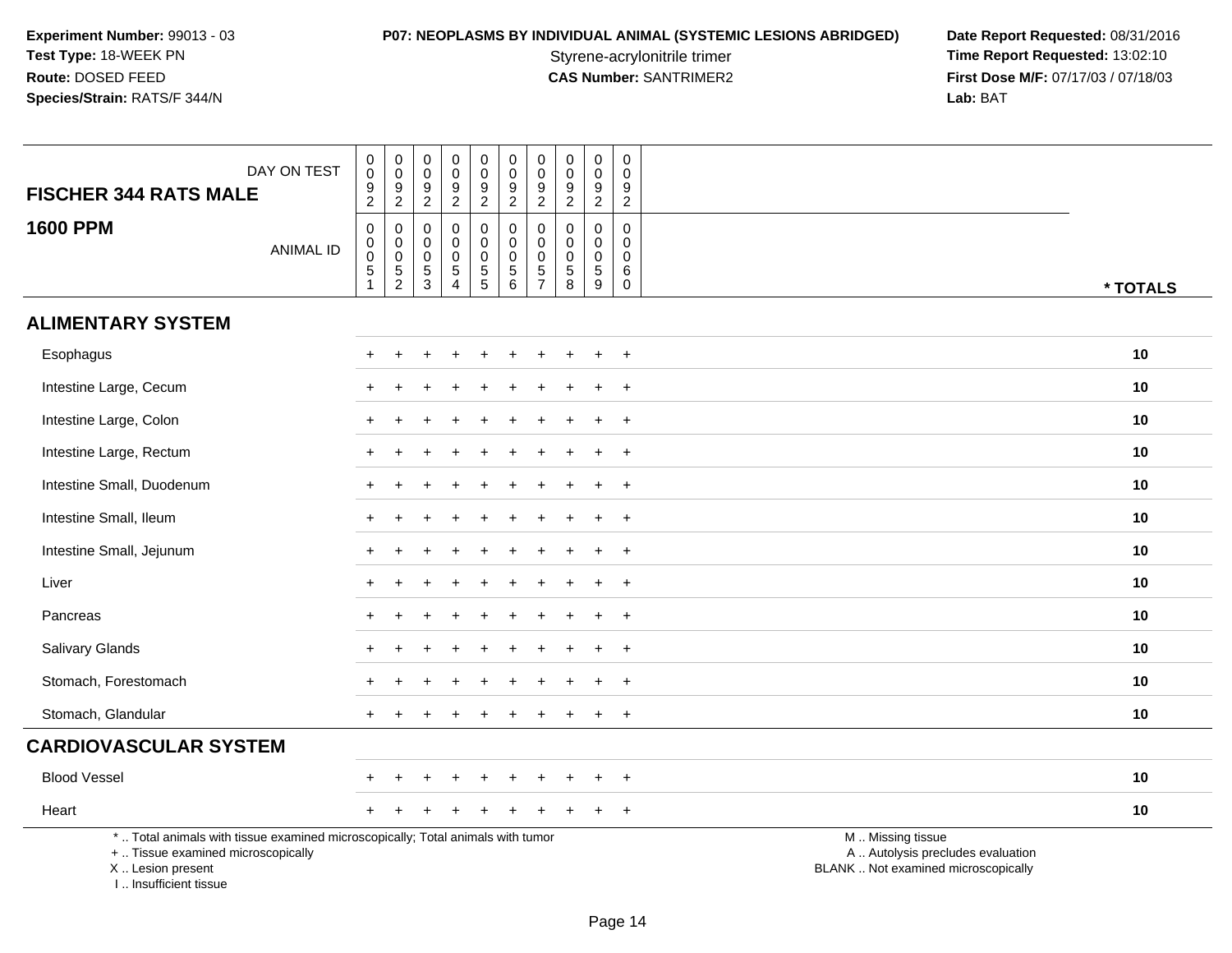**P07: NEOPLASMS BY INDIVIDUAL ANIMAL (SYSTEMIC LESIONS ABRIDGED) Date Report Requested: 08/31/2016<br>Styrene-acrylonitrile trimer <b>Time Report Requested: 13:02:10** Styrene-acrylonitrile trimer<br>
CAS Number: SANTRIMER2<br>
CAS Number: SANTRIMER2<br>
Tirst Dose M/F: 07/17/03 / 07/18/03 **First Dose M/F:** 07/17/03 / 07/18/03<br>Lab: BAT **Lab:** BAT

| DAY ON TEST<br><b>FISCHER 344 RATS MALE</b>                                                                                                                         | $\,0\,$<br>$\boldsymbol{0}$<br>9<br>$\overline{2}$        | 0<br>$\mathsf{O}\xspace$<br>$9\,$<br>$\overline{2}$            | $\pmb{0}$<br>$\mathsf{O}\xspace$<br>9<br>$\overline{2}$ | $\pmb{0}$<br>$\ddot{\mathbf{0}}$<br>$\frac{9}{2}$            | $\mathbf 0$<br>$\pmb{0}$<br>$\frac{9}{2}$                                        | $\pmb{0}$<br>$\mathbf 0$<br>9<br>$\overline{2}$                                    | $\pmb{0}$<br>$\mathbf 0$<br>9<br>$\overline{c}$        | $\pmb{0}$<br>$\pmb{0}$<br>$\boldsymbol{9}$<br>$\overline{2}$                               | $\pmb{0}$<br>$\mathbf 0$<br>9<br>$\overline{2}$  | $\mathsf{O}$<br>$\pmb{0}$<br>9<br>$\overline{2}$  |                                                                                               |
|---------------------------------------------------------------------------------------------------------------------------------------------------------------------|-----------------------------------------------------------|----------------------------------------------------------------|---------------------------------------------------------|--------------------------------------------------------------|----------------------------------------------------------------------------------|------------------------------------------------------------------------------------|--------------------------------------------------------|--------------------------------------------------------------------------------------------|--------------------------------------------------|---------------------------------------------------|-----------------------------------------------------------------------------------------------|
| <b>1600 PPM</b><br><b>ANIMAL ID</b>                                                                                                                                 | $\boldsymbol{0}$<br>$\,0\,$<br>$\pmb{0}$<br>$\frac{5}{1}$ | $\mathbf 0$<br>0<br>$\pmb{0}$<br>$\mathbf 5$<br>$\overline{2}$ | 0<br>$\mathbf 0$<br>0<br>$\frac{5}{3}$                  | $\pmb{0}$<br>0<br>$\pmb{0}$<br>$\,$ 5 $\,$<br>$\overline{4}$ | $\pmb{0}$<br>$\mathbf 0$<br>$\mathbf 0$<br>$\begin{array}{c} 5 \\ 5 \end{array}$ | $\mathbf 0$<br>$\mathbf 0$<br>$\mathbf 0$<br>$\begin{array}{c} 5 \\ 6 \end{array}$ | 0<br>$\mathbf 0$<br>$\mathbf 0$<br>5<br>$\overline{7}$ | $\mathbf 0$<br>$\mathbf 0$<br>$\mathsf{O}\xspace$<br>$\begin{array}{c} 5 \\ 8 \end{array}$ | 0<br>$\mathbf 0$<br>$\mathbf 0$<br>$\frac{5}{9}$ | 0<br>$\mathbf 0$<br>0<br>6<br>$\ddot{\mathbf{0}}$ | * TOTALS                                                                                      |
| <b>ENDOCRINE SYSTEM</b>                                                                                                                                             |                                                           |                                                                |                                                         |                                                              |                                                                                  |                                                                                    |                                                        |                                                                                            |                                                  |                                                   |                                                                                               |
| <b>Adrenal Cortex</b>                                                                                                                                               |                                                           |                                                                |                                                         |                                                              |                                                                                  |                                                                                    |                                                        |                                                                                            |                                                  | $\ddot{}$                                         | 10                                                                                            |
| Adrenal Medulla                                                                                                                                                     |                                                           |                                                                |                                                         |                                                              |                                                                                  |                                                                                    |                                                        |                                                                                            | $\div$                                           | $\overline{+}$                                    | 10                                                                                            |
| Parathyroid Gland                                                                                                                                                   | $+$                                                       | M                                                              | $\ddot{}$                                               |                                                              |                                                                                  |                                                                                    |                                                        |                                                                                            | $\ddot{}$                                        | M                                                 | 8                                                                                             |
| <b>Pituitary Gland</b>                                                                                                                                              |                                                           |                                                                |                                                         |                                                              |                                                                                  |                                                                                    |                                                        |                                                                                            | $\ddot{}$                                        | $+$                                               | 10                                                                                            |
| <b>Thyroid Gland</b>                                                                                                                                                |                                                           |                                                                |                                                         |                                                              |                                                                                  |                                                                                    |                                                        |                                                                                            | $\ddot{}$                                        | $+$                                               | 10                                                                                            |
| <b>GENERAL BODY SYSTEM</b>                                                                                                                                          |                                                           |                                                                |                                                         |                                                              |                                                                                  |                                                                                    |                                                        |                                                                                            |                                                  |                                                   |                                                                                               |
| <b>NONE</b>                                                                                                                                                         |                                                           |                                                                |                                                         |                                                              |                                                                                  |                                                                                    |                                                        |                                                                                            |                                                  |                                                   |                                                                                               |
| <b>GENITAL SYSTEM</b>                                                                                                                                               |                                                           |                                                                |                                                         |                                                              |                                                                                  |                                                                                    |                                                        |                                                                                            |                                                  |                                                   |                                                                                               |
| Epididymis                                                                                                                                                          |                                                           |                                                                |                                                         |                                                              |                                                                                  |                                                                                    |                                                        |                                                                                            |                                                  | $\ddot{}$                                         | 10                                                                                            |
| <b>Preputial Gland</b>                                                                                                                                              |                                                           |                                                                |                                                         |                                                              |                                                                                  |                                                                                    |                                                        |                                                                                            | $\ddot{}$                                        | $+$                                               | 10                                                                                            |
| Prostate                                                                                                                                                            |                                                           |                                                                |                                                         |                                                              |                                                                                  |                                                                                    |                                                        |                                                                                            |                                                  | $+$                                               | 10                                                                                            |
| Seminal Vesicle                                                                                                                                                     |                                                           |                                                                |                                                         |                                                              |                                                                                  |                                                                                    |                                                        |                                                                                            | $\ddot{}$                                        | $+$                                               | 10                                                                                            |
| <b>Testes</b>                                                                                                                                                       |                                                           |                                                                |                                                         |                                                              |                                                                                  |                                                                                    |                                                        |                                                                                            | $\ddot{}$                                        | $\overline{+}$                                    | 10                                                                                            |
| <b>HEMATOPOIETIC SYSTEM</b>                                                                                                                                         |                                                           |                                                                |                                                         |                                                              |                                                                                  |                                                                                    |                                                        |                                                                                            |                                                  |                                                   |                                                                                               |
| <b>Bone Marrow</b>                                                                                                                                                  | $+$                                                       |                                                                |                                                         | $\div$                                                       |                                                                                  |                                                                                    |                                                        |                                                                                            | $\ddot{}$                                        | $+$                                               | 10                                                                                            |
| *  Total animals with tissue examined microscopically; Total animals with tumor<br>+  Tissue examined microscopically<br>X  Lesion present<br>I Insufficient tissue |                                                           |                                                                |                                                         |                                                              |                                                                                  |                                                                                    |                                                        |                                                                                            |                                                  |                                                   | M  Missing tissue<br>A  Autolysis precludes evaluation<br>BLANK  Not examined microscopically |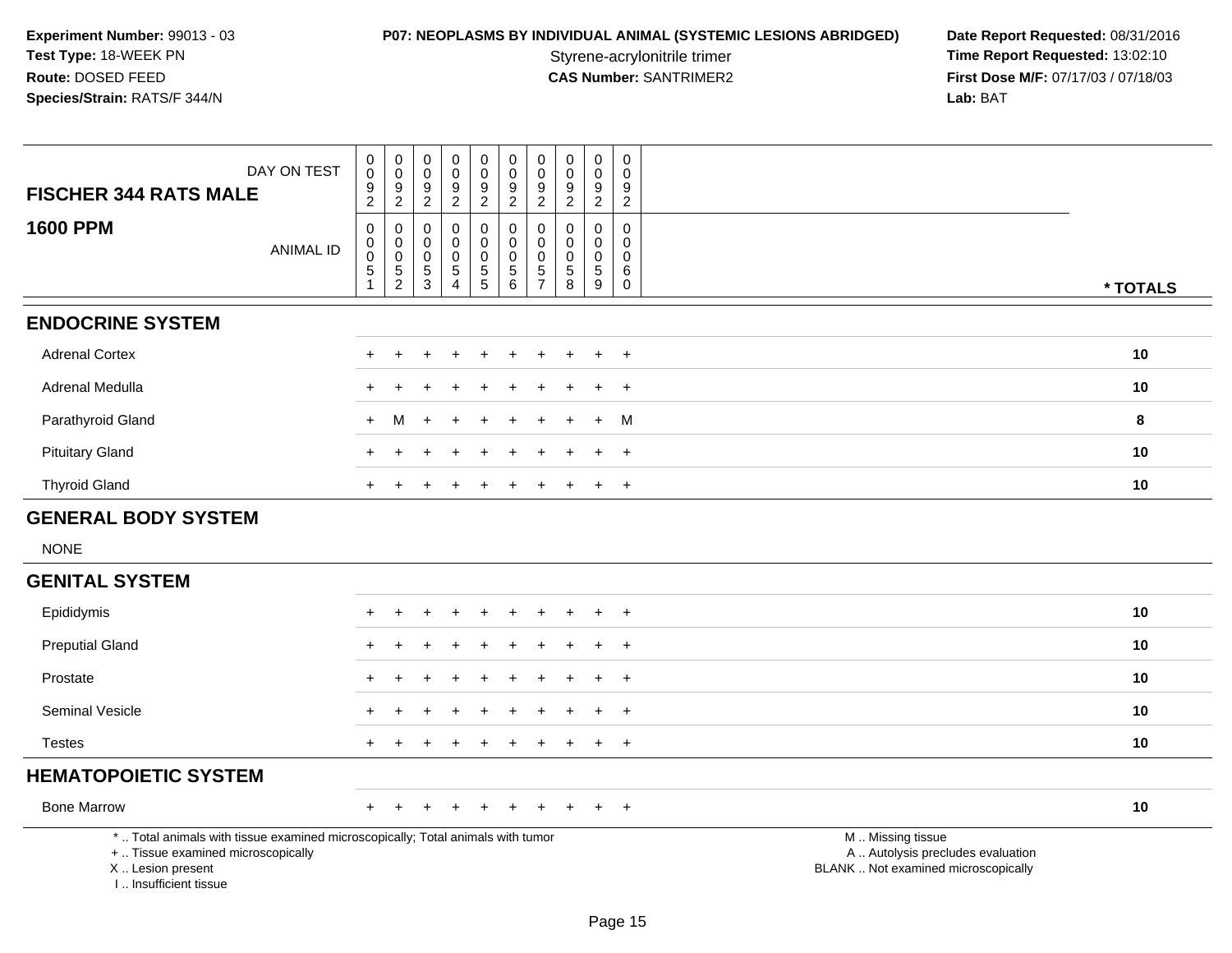### **P07: NEOPLASMS BY INDIVIDUAL ANIMAL (SYSTEMIC LESIONS ABRIDGED) Date Report Requested: 08/31/2016<br>Styrene-acrylonitrile trimer <b>Time Report Requested: 13:02:10**

Styrene-acrylonitrile trimer<br>
CAS Number: SANTRIMER2<br> **CAS Number:** SANTRIMER2<br> **Time Report Requested:** 13:02:10<br> **First Dose M/F:** 07/17/03 / 07/18/03 **First Dose M/F:** 07/17/03 / 07/18/03<br>Lab: BAT **Lab:** BAT

| DAY ON TEST<br><b>FISCHER 344 RATS MALE</b> | $\pmb{0}$<br>$\mathbf 0$<br>$\frac{9}{2}$                                       | $\mathbf 0$<br>$\mathbf 0$<br>$\frac{9}{2}$ | $_{\rm 0}^{\rm 0}$<br>$\frac{9}{2}$                      | $\pmb{0}$<br>$\mathsf{O}\xspace$<br>$\frac{9}{2}$                                   | $\pmb{0}$<br>$\mathbf 0$<br>$\boldsymbol{9}$<br>$\overline{2}$                      | $\pmb{0}$<br>$\mathsf 0$<br>$\boldsymbol{9}$<br>$\overline{2}$ | 0<br>$\pmb{0}$<br>9<br>$\overline{2}$       | $\pmb{0}$<br>$\pmb{0}$<br>$\frac{9}{2}$                    | $\pmb{0}$<br>$\pmb{0}$<br>$\boldsymbol{9}$<br>$\sqrt{2}$          | $\pmb{0}$<br>0<br>9<br>$\overline{2}$               |             |
|---------------------------------------------|---------------------------------------------------------------------------------|---------------------------------------------|----------------------------------------------------------|-------------------------------------------------------------------------------------|-------------------------------------------------------------------------------------|----------------------------------------------------------------|---------------------------------------------|------------------------------------------------------------|-------------------------------------------------------------------|-----------------------------------------------------|-------------|
| <b>1600 PPM</b><br><b>ANIMAL ID</b>         | $\mathbf 0$<br>0<br>$\begin{smallmatrix}0\0\5\end{smallmatrix}$<br>$\mathbf{1}$ | 0<br>0<br>$\pmb{0}$<br>$\frac{5}{2}$        | $\mathbf 0$<br>$\pmb{0}$<br>$\pmb{0}$<br>$\sqrt{5}$<br>3 | $\pmb{0}$<br>$\mathsf 0$<br>$\mathsf{O}\xspace$<br>$\overline{5}$<br>$\overline{4}$ | $\mathbf 0$<br>$\mathbf 0$<br>$\mathsf{O}\xspace$<br>$\mathbf 5$<br>$5\phantom{.0}$ | 0<br>$\mathbf 0$<br>$\mathsf 0$<br>$\sqrt{5}$<br>6             | 0<br>0<br>0<br>$\sqrt{5}$<br>$\overline{7}$ | $\mathbf 0$<br>$\mathbf 0$<br>$\pmb{0}$<br>$\sqrt{5}$<br>8 | 0<br>$\mathbf 0$<br>$\mathbf 0$<br>$\sqrt{5}$<br>$\boldsymbol{9}$ | 0<br>$\mathbf 0$<br>$\mathbf 0$<br>6<br>$\mathbf 0$ | * TOTALS    |
| Lymph Node, Mandibular                      | M                                                                               | M                                           | м                                                        | M                                                                                   | M                                                                                   | M                                                              | M                                           | M                                                          | M M                                                               |                                                     | $\mathbf 0$ |
| Lymph Node, Mesenteric                      | $\ddot{}$                                                                       |                                             |                                                          |                                                                                     |                                                                                     | ÷                                                              | $\pm$                                       | $\div$                                                     | $+$                                                               | $+$                                                 | 10          |
| Spleen                                      | $+$                                                                             | ٠                                           |                                                          | $\div$                                                                              |                                                                                     | $\ddot{}$                                                      | $\pm$                                       | $\mathbf +$                                                | $\ddot{}$                                                         | $+$                                                 | 10          |
| Thymus                                      | $+$                                                                             |                                             |                                                          |                                                                                     |                                                                                     |                                                                |                                             |                                                            | $\ddot{}$                                                         | $^{+}$                                              | 10          |
| <b>INTEGUMENTARY SYSTEM</b>                 |                                                                                 |                                             |                                                          |                                                                                     |                                                                                     |                                                                |                                             |                                                            |                                                                   |                                                     |             |
| <b>Mammary Gland</b>                        | $\ddot{}$                                                                       |                                             |                                                          |                                                                                     |                                                                                     |                                                                |                                             |                                                            | $\div$                                                            | $+$                                                 | 10          |
| Skin                                        | $+$                                                                             |                                             |                                                          |                                                                                     |                                                                                     |                                                                |                                             |                                                            | $\ddot{}$                                                         | $\div$                                              | 10          |
| <b>MUSCULOSKELETAL SYSTEM</b>               |                                                                                 |                                             |                                                          |                                                                                     |                                                                                     |                                                                |                                             |                                                            |                                                                   |                                                     |             |
| Bone                                        | $+$                                                                             | $\ddot{}$                                   | $\ddot{}$                                                | $+$                                                                                 | $+$                                                                                 | $\ddot{}$                                                      | $+$                                         | $\ddot{}$                                                  | $+$                                                               | $+$                                                 | 10          |
| <b>NERVOUS SYSTEM</b>                       |                                                                                 |                                             |                                                          |                                                                                     |                                                                                     |                                                                |                                             |                                                            |                                                                   |                                                     |             |
| Brain                                       | $+$                                                                             | $\ddot{}$                                   | $\ddot{}$                                                | $+$                                                                                 | $\ddot{}$                                                                           | $+$                                                            | $+$                                         | $+$                                                        | $+$                                                               | $+$                                                 | 10          |
| <b>RESPIRATORY SYSTEM</b>                   |                                                                                 |                                             |                                                          |                                                                                     |                                                                                     |                                                                |                                             |                                                            |                                                                   |                                                     |             |
| Lung                                        | $+$                                                                             | $\ddot{}$                                   |                                                          | ÷.                                                                                  |                                                                                     |                                                                |                                             |                                                            | $\ddot{}$                                                         | $+$                                                 | 10          |
| Nose                                        | $+$                                                                             | $\pm$                                       |                                                          |                                                                                     |                                                                                     |                                                                |                                             |                                                            | $\ddot{}$                                                         | $\overline{+}$                                      | 10          |
| Trachea                                     | $\pm$                                                                           |                                             |                                                          |                                                                                     |                                                                                     |                                                                |                                             |                                                            | $\ddot{}$                                                         | $+$                                                 | 10          |

### **SPECIAL SENSES SYSTEM**

\* .. Total animals with tissue examined microscopically; Total animals with tumor

+ .. Tissue examined microscopically

X .. Lesion present

I .. Insufficient tissue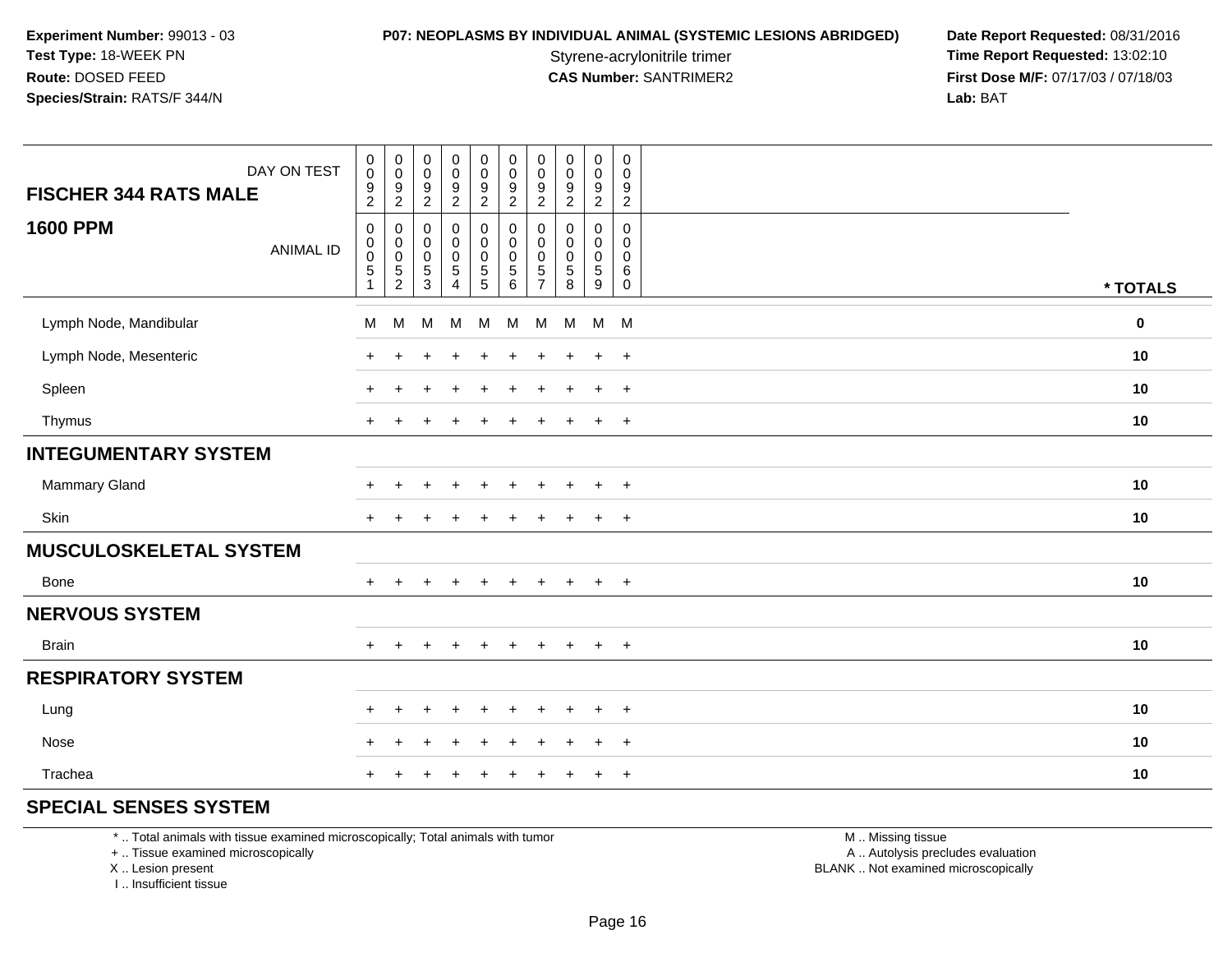## **P07: NEOPLASMS BY INDIVIDUAL ANIMAL (SYSTEMIC LESIONS ABRIDGED) Date Report Requested: 08/31/2016<br>Styrene-acrylonitrile trimer <b>Time Report Requested: 13:02:10**

Styrene-acrylonitrile trimer<br>
CAS Number: SANTRIMER2<br> **CAS Number:** SANTRIMER2<br> **Time Report Requested:** 13:02:10 **First Dose M/F:** 07/17/03 / 07/18/03<br>Lab: BAT **Lab:** BAT

| DAY ON TEST<br><b>FISCHER 344 RATS MALE</b> | $_{\rm 0}^{\rm 0}$<br>9<br>$\overline{2}$ | $\begin{smallmatrix}0\0\0\9\end{smallmatrix}$<br>$\sqrt{2}$          | $\begin{smallmatrix}0\\0\\9\end{smallmatrix}$<br>$\sqrt{2}$ | $\begin{smallmatrix}0\0\0\9\end{smallmatrix}$<br>$\overline{c}$ | $_{\rm 0}^{\rm 0}$<br>$\overline{9}$<br>$\overline{c}$            | $\begin{smallmatrix}0\0\0\9\end{smallmatrix}$<br>$\overline{c}$               | $\pmb{0}$<br>$\pmb{0}$<br>9<br>$\overline{2}$ | $\begin{smallmatrix}0\\0\\9\end{smallmatrix}$<br>$\overline{2}$ | 0<br>0<br>9<br>$\overline{c}$           | $\overline{0}$<br>$\mathbf 0$<br>9<br>$\overline{\mathbf{c}}$ |          |
|---------------------------------------------|-------------------------------------------|----------------------------------------------------------------------|-------------------------------------------------------------|-----------------------------------------------------------------|-------------------------------------------------------------------|-------------------------------------------------------------------------------|-----------------------------------------------|-----------------------------------------------------------------|-----------------------------------------|---------------------------------------------------------------|----------|
| <b>1600 PPM</b><br><b>ANIMAL ID</b>         | 0<br>$\pmb{0}$<br>$\pmb{0}$<br>5          | $\begin{matrix}0\\0\\0\end{matrix}$<br>$\mathbf 5$<br>$\overline{2}$ | $\begin{matrix}0\0\0\end{matrix}$<br>5<br>3                 | $_0^0$<br>$\mathsf{O}\xspace$<br>5<br>4                         | $\begin{smallmatrix}0\\0\end{smallmatrix}$<br>$\pmb{0}$<br>5<br>5 | $\begin{smallmatrix}0\\0\end{smallmatrix}$<br>$\mathbf 0$<br>$\mathbf 5$<br>6 | 0<br>O<br>5                                   | 0<br>$\mathbf 0$<br>0<br>5<br>8                                 | 0<br>0<br>$\mathsf{O}\xspace$<br>5<br>9 | $\mathbf 0$<br>0<br>6<br>0                                    | * TOTALS |
| Eye                                         | $+$                                       |                                                                      | $\div$                                                      | $\ddot{}$                                                       | $+$                                                               | $+$                                                                           | $+$                                           | $+$                                                             | $+$                                     | $+$                                                           | 10       |
| Harderian Gland                             | $^+$                                      |                                                                      |                                                             | $\div$                                                          | $+$                                                               | $\pm$                                                                         | $+$                                           | $+$                                                             | $+$                                     | $+$                                                           | 10       |
| <b>URINARY SYSTEM</b>                       |                                           |                                                                      |                                                             |                                                                 |                                                                   |                                                                               |                                               |                                                                 |                                         |                                                               |          |
| Kidney                                      | $+$                                       |                                                                      | ÷                                                           | $\ddot{}$                                                       | $+$                                                               | $\pm$                                                                         | ÷.                                            |                                                                 | $\pm$                                   | $^{+}$                                                        | 10       |
| <b>Urinary Bladder</b>                      | $+$                                       |                                                                      | $\pm$                                                       | $\pm$                                                           | $+$                                                               | $+$                                                                           | $+$                                           | $+$                                                             | $+$                                     | $+$                                                           | 10       |
| <b>SYSTEMIC LESIONS</b>                     |                                           |                                                                      |                                                             |                                                                 |                                                                   |                                                                               |                                               |                                                                 |                                         |                                                               |          |
| Multiple Organ                              |                                           |                                                                      |                                                             | $\ddot{}$                                                       |                                                                   | $+$                                                                           | $+$                                           |                                                                 | $\pm$                                   | $+$                                                           | 10       |

\*\*\* END OF MALE DATA \*\*\*

\* .. Total animals with tissue examined microscopically; Total animals with tumor

+ .. Tissue examined microscopically

X .. Lesion present

I .. Insufficient tissue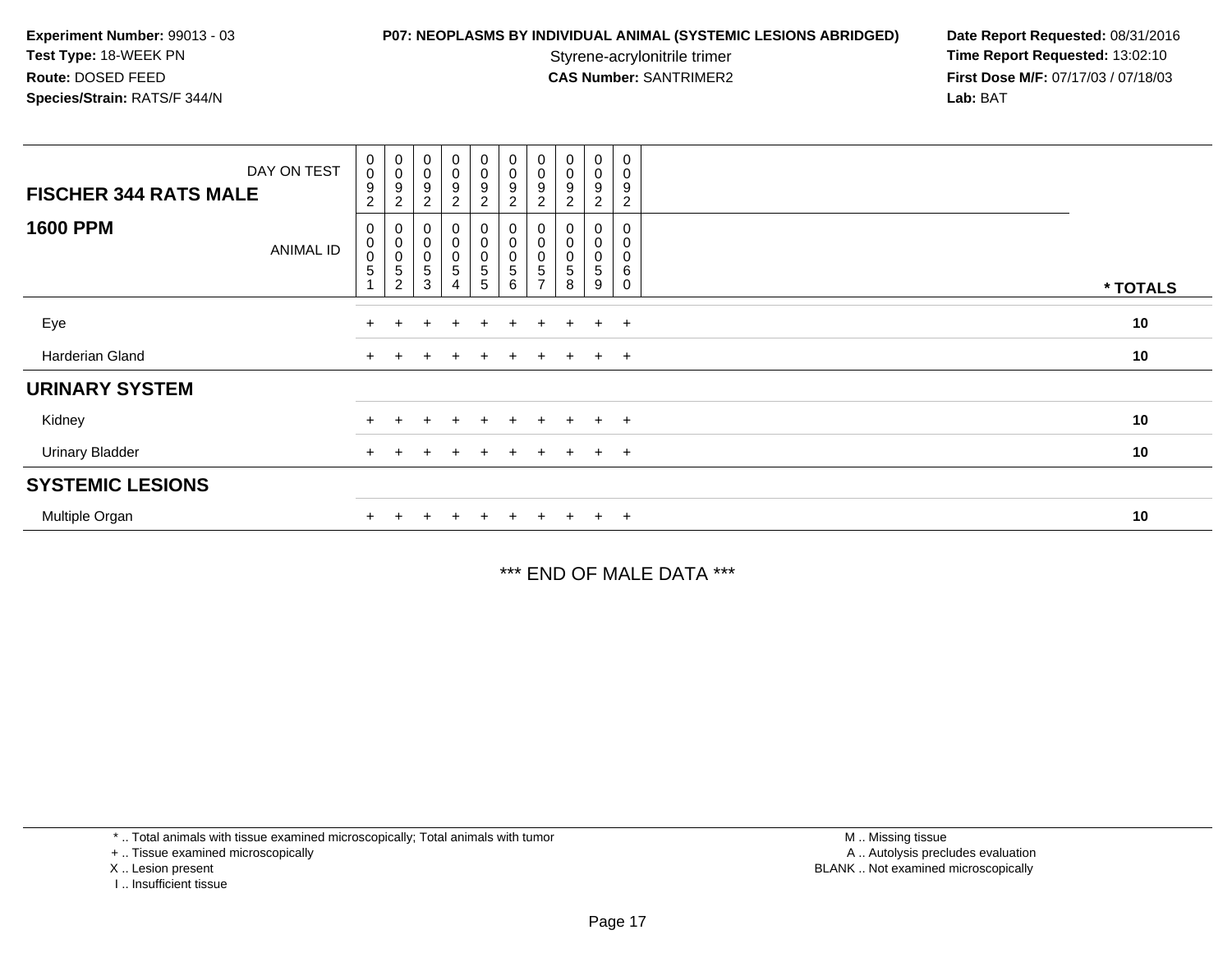# **P07: NEOPLASMS BY INDIVIDUAL ANIMAL (SYSTEMIC LESIONS ABRIDGED) Date Report Requested: 08/31/2016<br>Styrene-acrylonitrile trimer <b>Time Report Requested: 13:02:10**

Styrene-acrylonitrile trimer<br>
CAS Number: SANTRIMER2<br>
CAS Number: SANTRIMER2<br>
Tirst Dose M/F: 07/17/03 / 07/18/03 **First Dose M/F:** 07/17/03 / 07/18/03<br>Lab: BAT **Lab:** BAT

| DAY ON TEST<br><b>FISCHER 344 RATS FEMALE</b>                                                                                                                      | $\pmb{0}$<br>$\mathbf 0$<br>$\frac{9}{2}$         | $\mathsf{O}$<br>$\bar{0}$<br>$\frac{9}{2}$                               | $\pmb{0}$<br>$\ddot{\mathbf{0}}$<br>$\frac{9}{2}$                         | $_{\rm 0}^{\rm 0}$<br>$\frac{9}{2}$                              | $\pmb{0}$<br>$\overline{0}$<br>$\boldsymbol{9}$<br>$\overline{2}$ | $\pmb{0}$<br>$\ddot{\mathbf{0}}$<br>$\boldsymbol{9}$<br>$\overline{2}$ | $\mathbf 0$<br>$\mathbf 0$<br>9<br>$\overline{2}$            | $\mathbf 0$<br>$\pmb{0}$<br>9<br>$\overline{2}$ | $\pmb{0}$<br>$\ddot{\mathbf{0}}$<br>$\boldsymbol{9}$<br>$\overline{2}$ | $\mathbf 0$<br>$\mathbf 0$<br>9<br>$\overline{2}$                |                                                                                               |
|--------------------------------------------------------------------------------------------------------------------------------------------------------------------|---------------------------------------------------|--------------------------------------------------------------------------|---------------------------------------------------------------------------|------------------------------------------------------------------|-------------------------------------------------------------------|------------------------------------------------------------------------|--------------------------------------------------------------|-------------------------------------------------|------------------------------------------------------------------------|------------------------------------------------------------------|-----------------------------------------------------------------------------------------------|
| 0 PPM<br><b>ANIMAL ID</b>                                                                                                                                          | $\mathbf 0$<br>$\pmb{0}$<br>$\mathbf 0$<br>6<br>1 | $\pmb{0}$<br>$\mathsf{O}\xspace$<br>$\ddot{\mathbf{0}}$<br>$\frac{6}{2}$ | $\mathbf 0$<br>$\boldsymbol{0}$<br>$\mathbf 0$<br>$\,6\,$<br>$\mathbf{3}$ | $\pmb{0}$<br>$\pmb{0}$<br>$\mathbf 0$<br>$\,6$<br>$\overline{4}$ | 0<br>$\pmb{0}$<br>$\pmb{0}$<br>$\frac{6}{5}$                      | $\mathbf 0$<br>$\mathbf 0$<br>$\mathbf 0$<br>$\,6\,$<br>6              | $\mathbf 0$<br>0<br>$\mathbf 0$<br>$\,6\,$<br>$\overline{7}$ | $\Omega$<br>0<br>$\mathbf 0$<br>$\,6$<br>8      | $\mathbf 0$<br>0<br>0<br>$\,6\,$<br>9                                  | $\mathbf 0$<br>$\mathbf 0$<br>$\mathbf 0$<br>$\overline{7}$<br>0 | * TOTALS                                                                                      |
| <b>ALIMENTARY SYSTEM</b>                                                                                                                                           |                                                   |                                                                          |                                                                           |                                                                  |                                                                   |                                                                        |                                                              |                                                 |                                                                        |                                                                  |                                                                                               |
| Esophagus                                                                                                                                                          |                                                   |                                                                          |                                                                           |                                                                  |                                                                   |                                                                        |                                                              |                                                 |                                                                        | $\ddot{}$                                                        | 10                                                                                            |
| Intestine Large, Cecum                                                                                                                                             |                                                   |                                                                          |                                                                           |                                                                  |                                                                   |                                                                        |                                                              |                                                 |                                                                        | $\overline{1}$                                                   | 10                                                                                            |
| Intestine Large, Colon                                                                                                                                             |                                                   |                                                                          |                                                                           |                                                                  |                                                                   |                                                                        |                                                              |                                                 |                                                                        | $\pm$                                                            | 10                                                                                            |
| Intestine Large, Rectum                                                                                                                                            |                                                   |                                                                          |                                                                           |                                                                  |                                                                   |                                                                        |                                                              |                                                 | $\ddot{}$                                                              | $+$                                                              | 10                                                                                            |
| Intestine Small, Duodenum                                                                                                                                          |                                                   |                                                                          |                                                                           |                                                                  |                                                                   |                                                                        |                                                              |                                                 |                                                                        | $\ddot{}$                                                        | 10                                                                                            |
| Intestine Small, Ileum                                                                                                                                             |                                                   |                                                                          |                                                                           |                                                                  |                                                                   |                                                                        |                                                              |                                                 |                                                                        | $\ddot{}$                                                        | 10                                                                                            |
| Intestine Small, Jejunum                                                                                                                                           |                                                   |                                                                          |                                                                           |                                                                  |                                                                   |                                                                        |                                                              |                                                 | $\div$                                                                 | $+$                                                              | 10                                                                                            |
| Liver                                                                                                                                                              |                                                   |                                                                          |                                                                           |                                                                  |                                                                   |                                                                        |                                                              |                                                 |                                                                        | $\ddot{}$                                                        | 10                                                                                            |
| Pancreas                                                                                                                                                           |                                                   |                                                                          |                                                                           |                                                                  |                                                                   |                                                                        |                                                              |                                                 |                                                                        | $\overline{1}$                                                   | 10                                                                                            |
| Salivary Glands                                                                                                                                                    |                                                   |                                                                          |                                                                           |                                                                  |                                                                   |                                                                        |                                                              |                                                 | $\div$                                                                 | $+$                                                              | 10                                                                                            |
| Stomach, Forestomach                                                                                                                                               |                                                   |                                                                          |                                                                           |                                                                  |                                                                   |                                                                        |                                                              |                                                 |                                                                        | $\overline{+}$                                                   | 10                                                                                            |
| Stomach, Glandular                                                                                                                                                 |                                                   |                                                                          |                                                                           |                                                                  |                                                                   |                                                                        |                                                              |                                                 | $\ddot{}$                                                              | $+$                                                              | 10                                                                                            |
| <b>CARDIOVASCULAR SYSTEM</b>                                                                                                                                       |                                                   |                                                                          |                                                                           |                                                                  |                                                                   |                                                                        |                                                              |                                                 |                                                                        |                                                                  |                                                                                               |
| <b>Blood Vessel</b>                                                                                                                                                |                                                   |                                                                          |                                                                           |                                                                  |                                                                   |                                                                        |                                                              |                                                 | $\div$                                                                 | $+$                                                              | 10                                                                                            |
| Heart                                                                                                                                                              |                                                   |                                                                          |                                                                           |                                                                  |                                                                   |                                                                        |                                                              |                                                 | $\div$                                                                 | $+$                                                              | 10                                                                                            |
| *  Total animals with tissue examined microscopically; Total animals with tumor<br>+  Tissue examined microscopically<br>X Lesion present<br>I Insufficient tissue |                                                   |                                                                          |                                                                           |                                                                  |                                                                   |                                                                        |                                                              |                                                 |                                                                        |                                                                  | M  Missing tissue<br>A  Autolysis precludes evaluation<br>BLANK  Not examined microscopically |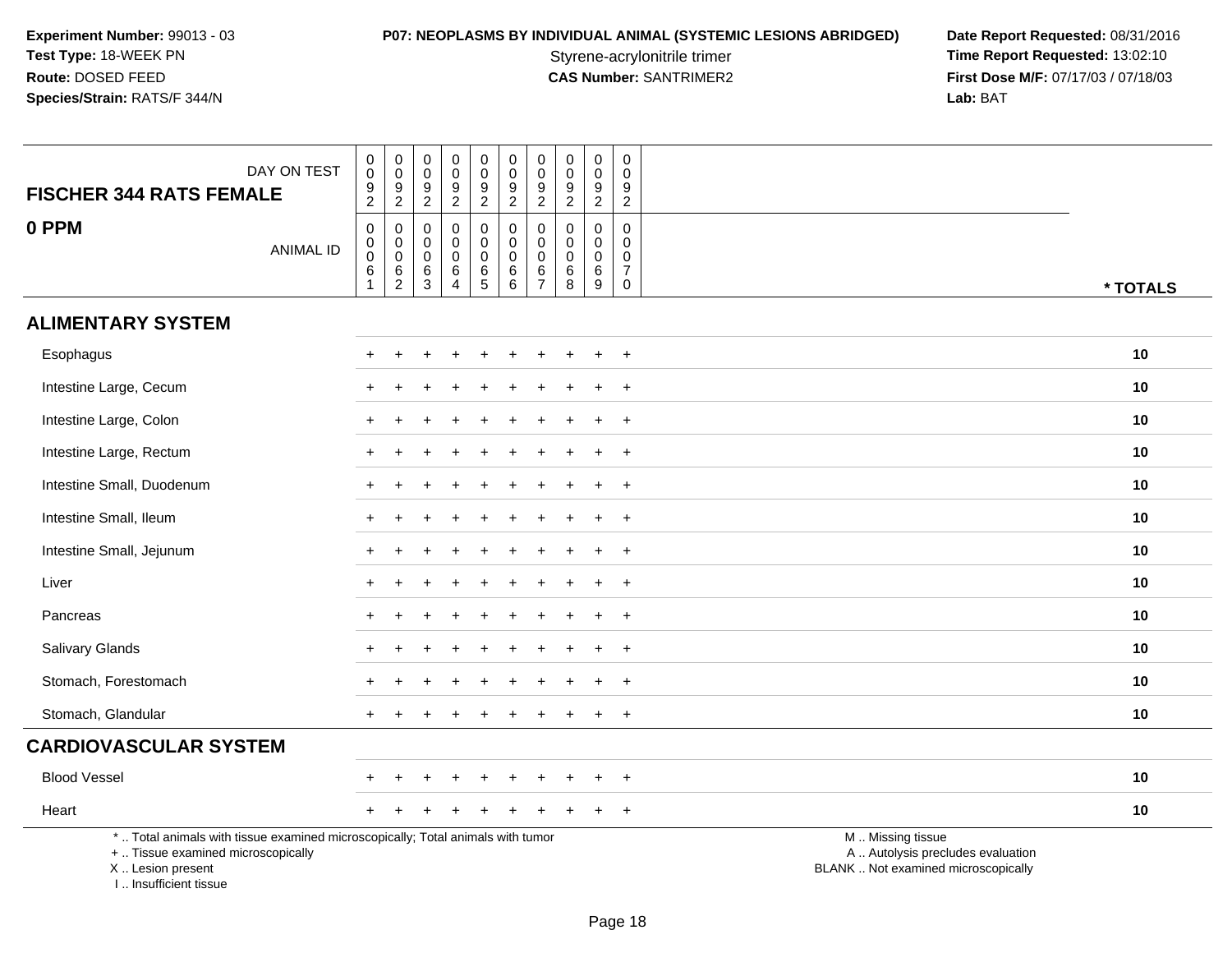# **P07: NEOPLASMS BY INDIVIDUAL ANIMAL (SYSTEMIC LESIONS ABRIDGED) Date Report Requested: 08/31/2016<br>Styrene-acrylonitrile trimer <b>Time Report Requested: 13:02:10**

Styrene-acrylonitrile trimer<br>
CAS Number: SANTRIMER2<br>
CAS Number: SANTRIMER2<br>
Tirst Dose M/F: 07/17/03 / 07/18/03 **First Dose M/F:** 07/17/03 / 07/18/03<br>Lab: BAT **Lab:** BAT

| <b>FISCHER 344 RATS FEMALE</b>                                                                                                             | DAY ON TEST      | $\pmb{0}$<br>$\pmb{0}$<br>9                                  | $\pmb{0}$<br>$\mathsf{O}\xspace$<br>9             | 0<br>0<br>9                             | $\mathbf 0$<br>$\mathsf 0$<br>$9\,$     | 0<br>$\pmb{0}$<br>$\boldsymbol{9}$        | $\pmb{0}$<br>$\pmb{0}$<br>9                       | 0<br>$\mathbf 0$<br>9                          | $\mathbf 0$<br>$\pmb{0}$<br>9                     | 0<br>$\pmb{0}$<br>9           | $\pmb{0}$<br>$\mathbf 0$<br>9 |                                                                                               |          |
|--------------------------------------------------------------------------------------------------------------------------------------------|------------------|--------------------------------------------------------------|---------------------------------------------------|-----------------------------------------|-----------------------------------------|-------------------------------------------|---------------------------------------------------|------------------------------------------------|---------------------------------------------------|-------------------------------|-------------------------------|-----------------------------------------------------------------------------------------------|----------|
| 0 PPM                                                                                                                                      | <b>ANIMAL ID</b> | $\overline{2}$<br>$\pmb{0}$<br>$\boldsymbol{0}$<br>$\pmb{0}$ | $\overline{c}$<br>0<br>$\mathbf 0$<br>$\mathbf 0$ | $\overline{2}$<br>0<br>0<br>$\mathbf 0$ | $\overline{2}$<br>0<br>0<br>$\mathbf 0$ | $\boldsymbol{2}$<br>0<br>0<br>$\mathbf 0$ | $\overline{2}$<br>0<br>$\mathbf 0$<br>$\mathbf 0$ | $\overline{c}$<br>$\Omega$<br>0<br>$\mathbf 0$ | $\overline{2}$<br>$\mathbf 0$<br>$\mathbf 0$<br>0 | $\overline{c}$<br>0<br>0<br>0 | $\overline{2}$<br>0<br>0<br>0 |                                                                                               |          |
|                                                                                                                                            |                  | 6<br>$\overline{1}$                                          | $^6_2$                                            | $^6_3$                                  | $\,6$<br>$\boldsymbol{\Lambda}$         | $6\over 5$                                | $^6_6$                                            | 6<br>$\overline{7}$                            | $^6_8$                                            | 6<br>$\overline{9}$           | $\overline{7}$<br>$\mathsf 0$ |                                                                                               | * TOTALS |
| <b>ENDOCRINE SYSTEM</b>                                                                                                                    |                  |                                                              |                                                   |                                         |                                         |                                           |                                                   |                                                |                                                   |                               |                               |                                                                                               |          |
| <b>Adrenal Cortex</b>                                                                                                                      |                  |                                                              |                                                   |                                         |                                         |                                           |                                                   |                                                |                                                   |                               | $\overline{+}$                |                                                                                               | 10       |
| Adrenal Medulla                                                                                                                            |                  |                                                              |                                                   |                                         |                                         |                                           |                                                   |                                                |                                                   | $\ddot{}$                     | $\ddot{}$                     |                                                                                               | 10       |
| Parathyroid Gland                                                                                                                          |                  | М                                                            |                                                   |                                         |                                         | M                                         |                                                   |                                                | м                                                 | M                             | $+$                           |                                                                                               | 6        |
| <b>Pituitary Gland</b>                                                                                                                     |                  |                                                              |                                                   |                                         |                                         |                                           |                                                   |                                                |                                                   | $\div$                        | $\overline{+}$                |                                                                                               | 10       |
| <b>Thyroid Gland</b>                                                                                                                       |                  |                                                              |                                                   |                                         |                                         |                                           |                                                   |                                                |                                                   | $\ddot{}$                     | $+$                           |                                                                                               | 10       |
| <b>GENERAL BODY SYSTEM</b>                                                                                                                 |                  |                                                              |                                                   |                                         |                                         |                                           |                                                   |                                                |                                                   |                               |                               |                                                                                               |          |
| <b>NONE</b>                                                                                                                                |                  |                                                              |                                                   |                                         |                                         |                                           |                                                   |                                                |                                                   |                               |                               |                                                                                               |          |
| <b>GENITAL SYSTEM</b>                                                                                                                      |                  |                                                              |                                                   |                                         |                                         |                                           |                                                   |                                                |                                                   |                               |                               |                                                                                               |          |
| <b>Clitoral Gland</b>                                                                                                                      |                  |                                                              |                                                   |                                         |                                         |                                           |                                                   |                                                |                                                   |                               | $\div$                        |                                                                                               | 10       |
| Ovary                                                                                                                                      |                  |                                                              |                                                   |                                         |                                         |                                           |                                                   |                                                |                                                   |                               | $\ddot{}$                     |                                                                                               | 10       |
| Uterus                                                                                                                                     |                  | $+$                                                          |                                                   |                                         |                                         |                                           |                                                   |                                                |                                                   | $\ddot{}$                     | $+$                           |                                                                                               | 10       |
| <b>HEMATOPOIETIC SYSTEM</b>                                                                                                                |                  |                                                              |                                                   |                                         |                                         |                                           |                                                   |                                                |                                                   |                               |                               |                                                                                               |          |
| <b>Bone Marrow</b>                                                                                                                         |                  |                                                              |                                                   |                                         |                                         |                                           |                                                   |                                                |                                                   |                               | $\overline{+}$                |                                                                                               | 10       |
| Lymph Node, Mandibular                                                                                                                     |                  | M                                                            | M                                                 | м                                       | M                                       | M                                         | M                                                 | M                                              | M                                                 | M                             | - M                           |                                                                                               | 0        |
| Lymph Node, Mesenteric                                                                                                                     |                  |                                                              |                                                   |                                         |                                         |                                           |                                                   |                                                |                                                   |                               | $\overline{+}$                |                                                                                               | 10       |
| *  Total animals with tissue examined microscopically; Total animals with tumor<br>+  Tissue examined microscopically<br>X  Lesion present |                  |                                                              |                                                   |                                         |                                         |                                           |                                                   |                                                |                                                   |                               |                               | M  Missing tissue<br>A  Autolysis precludes evaluation<br>BLANK  Not examined microscopically |          |

I .. Insufficient tissue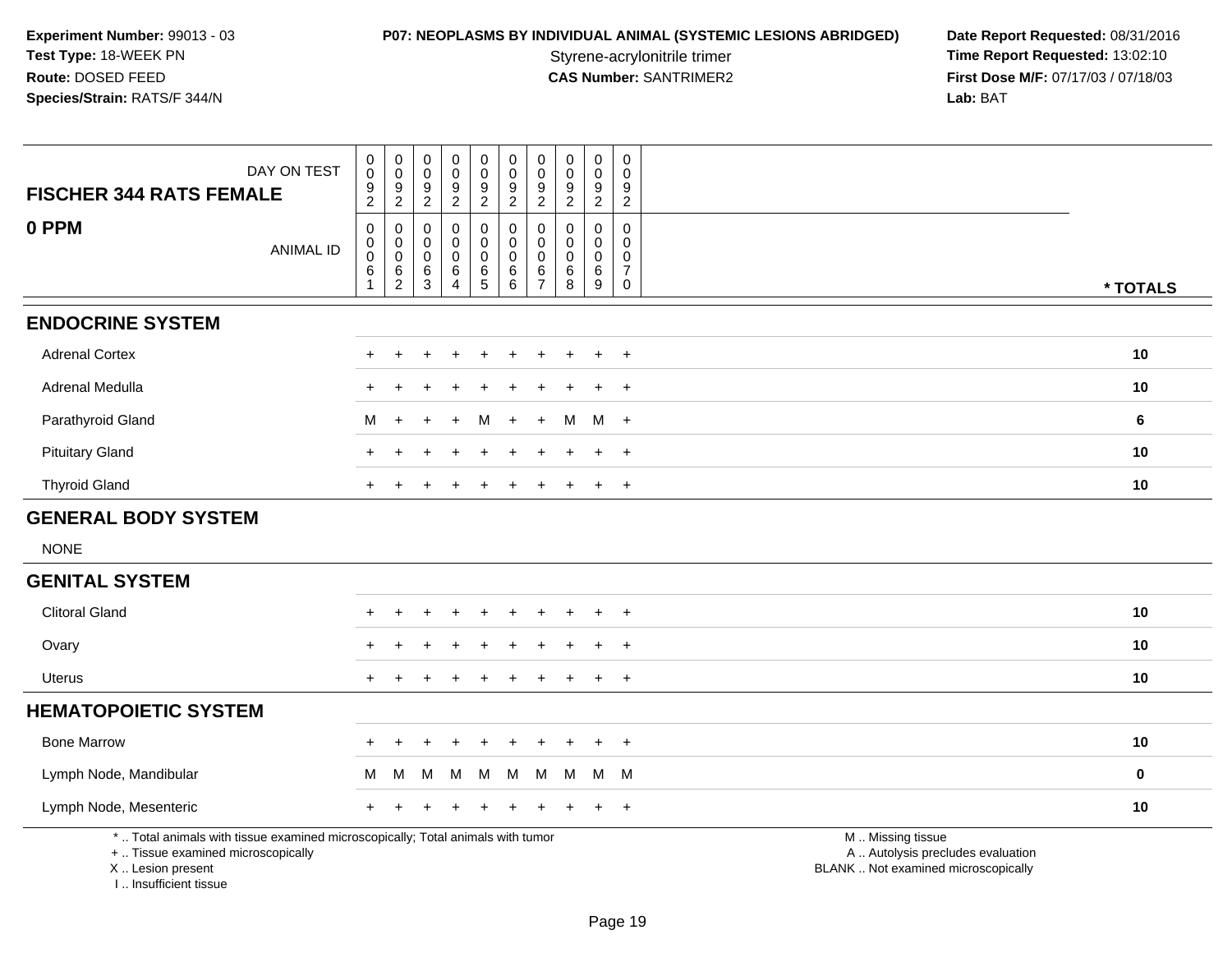**P07: NEOPLASMS BY INDIVIDUAL ANIMAL (SYSTEMIC LESIONS ABRIDGED) Date Report Requested: 08/31/2016<br>Styrene-acrylonitrile trimer <b>Time Report Requested: 13:02:10** Styrene-acrylonitrile trimer<br>
CAS Number: SANTRIMER2<br>
CAS Number: SANTRIMER2<br>
Tirst Dose M/F: 07/17/03 / 07/18/03 **First Dose M/F:** 07/17/03 / 07/18/03<br>Lab: BAT **Lab:** BAT

| DAY ON TEST<br><b>FISCHER 344 RATS FEMALE</b>                                                                                                                       | $\pmb{0}$<br>$\pmb{0}$<br>$\boldsymbol{9}$<br>$\overline{2}$                       | $\mathbf 0$<br>$\mathbf 0$<br>9<br>$\overline{2}$ | $\mathbf 0$<br>$\mathsf{O}\xspace$<br>$\boldsymbol{9}$<br>$\overline{2}$ | $\pmb{0}$<br>$\pmb{0}$<br>$\boldsymbol{9}$<br>$\overline{2}$         | $\pmb{0}$<br>$\mathbf 0$<br>9<br>$\overline{2}$  | $\mathsf{O}\xspace$<br>$\mathsf{O}\xspace$<br>9<br>$\overline{2}$ | $\pmb{0}$<br>0<br>9<br>$\overline{2}$               | $\pmb{0}$<br>$\mathbf 0$<br>$\boldsymbol{9}$<br>$\overline{2}$       | $\pmb{0}$<br>$\mathbf 0$<br>$\boldsymbol{9}$<br>$\overline{2}$ | $\boldsymbol{0}$<br>$\mathbf 0$<br>9<br>$\overline{2}$                  |                                                                                               |          |
|---------------------------------------------------------------------------------------------------------------------------------------------------------------------|------------------------------------------------------------------------------------|---------------------------------------------------|--------------------------------------------------------------------------|----------------------------------------------------------------------|--------------------------------------------------|-------------------------------------------------------------------|-----------------------------------------------------|----------------------------------------------------------------------|----------------------------------------------------------------|-------------------------------------------------------------------------|-----------------------------------------------------------------------------------------------|----------|
| 0 PPM<br><b>ANIMAL ID</b>                                                                                                                                           | $\mathbf 0$<br>$\mathsf{O}\xspace$<br>$\ddot{\mathbf{0}}$<br>$\,6$<br>$\mathbf{1}$ | 0<br>$\mathbf 0$<br>$\mathsf{O}\xspace$<br>$^6_2$ | $\mathbf 0$<br>$\mathbf 0$<br>$\mathbf 0$<br>6<br>$\overline{3}$         | 0<br>$\mathbf 0$<br>$\mathsf{O}\xspace$<br>$\,6\,$<br>$\overline{4}$ | $\mathbf 0$<br>0<br>$\mathsf 0$<br>$\frac{6}{5}$ | 0<br>$\mathbf 0$<br>0<br>$^6_6$                                   | 0<br>$\Omega$<br>$\mathbf 0$<br>6<br>$\overline{7}$ | $\mathbf 0$<br>$\mathbf 0$<br>$\pmb{0}$<br>$\,6\,$<br>$\overline{8}$ | 0<br>$\mathbf 0$<br>$\mathbf 0$<br>$^6_9$                      | $\mathbf 0$<br>$\Omega$<br>$\mathbf 0$<br>$\overline{7}$<br>$\mathbf 0$ |                                                                                               | * TOTALS |
| Spleen                                                                                                                                                              |                                                                                    |                                                   |                                                                          |                                                                      |                                                  |                                                                   |                                                     |                                                                      | $\ddot{}$                                                      | $+$                                                                     |                                                                                               | 10       |
| Thymus                                                                                                                                                              |                                                                                    |                                                   |                                                                          |                                                                      |                                                  |                                                                   |                                                     |                                                                      | $\ddot{}$                                                      | $+$                                                                     |                                                                                               | 10       |
| <b>INTEGUMENTARY SYSTEM</b>                                                                                                                                         |                                                                                    |                                                   |                                                                          |                                                                      |                                                  |                                                                   |                                                     |                                                                      |                                                                |                                                                         |                                                                                               |          |
| <b>Mammary Gland</b>                                                                                                                                                | ÷                                                                                  |                                                   |                                                                          |                                                                      |                                                  |                                                                   |                                                     |                                                                      | ÷                                                              | $+$                                                                     |                                                                                               | 10       |
| Skin                                                                                                                                                                | $\pm$                                                                              |                                                   |                                                                          |                                                                      |                                                  |                                                                   |                                                     |                                                                      | $\overline{+}$                                                 | $+$                                                                     |                                                                                               | 10       |
| <b>MUSCULOSKELETAL SYSTEM</b>                                                                                                                                       |                                                                                    |                                                   |                                                                          |                                                                      |                                                  |                                                                   |                                                     |                                                                      |                                                                |                                                                         |                                                                                               |          |
| <b>Bone</b>                                                                                                                                                         | $\ddot{}$                                                                          |                                                   |                                                                          |                                                                      |                                                  |                                                                   |                                                     | $\overline{+}$                                                       | $+$                                                            | $+$                                                                     |                                                                                               | 10       |
| <b>NERVOUS SYSTEM</b>                                                                                                                                               |                                                                                    |                                                   |                                                                          |                                                                      |                                                  |                                                                   |                                                     |                                                                      |                                                                |                                                                         |                                                                                               |          |
| <b>Brain</b>                                                                                                                                                        | $+$                                                                                | $\ddot{}$                                         | $\ddot{}$                                                                | $\ddot{}$                                                            | $\ddot{}$                                        | $+$                                                               | $\ddot{}$                                           | $+$                                                                  | $+$                                                            | $+$                                                                     |                                                                                               | 10       |
| <b>RESPIRATORY SYSTEM</b>                                                                                                                                           |                                                                                    |                                                   |                                                                          |                                                                      |                                                  |                                                                   |                                                     |                                                                      |                                                                |                                                                         |                                                                                               |          |
| Lung                                                                                                                                                                |                                                                                    |                                                   |                                                                          |                                                                      |                                                  |                                                                   |                                                     |                                                                      |                                                                | $\ddot{}$                                                               |                                                                                               | 10       |
| Nose                                                                                                                                                                |                                                                                    |                                                   |                                                                          |                                                                      |                                                  |                                                                   |                                                     |                                                                      |                                                                | $\ddot{}$                                                               |                                                                                               | 10       |
| Trachea                                                                                                                                                             | $\pm$                                                                              |                                                   |                                                                          |                                                                      |                                                  |                                                                   |                                                     |                                                                      | $\ddot{}$                                                      | $+$                                                                     |                                                                                               | 10       |
| <b>SPECIAL SENSES SYSTEM</b>                                                                                                                                        |                                                                                    |                                                   |                                                                          |                                                                      |                                                  |                                                                   |                                                     |                                                                      |                                                                |                                                                         |                                                                                               |          |
| Eye                                                                                                                                                                 |                                                                                    |                                                   |                                                                          |                                                                      |                                                  |                                                                   |                                                     |                                                                      |                                                                | $\ddot{}$                                                               |                                                                                               | 10       |
| Harderian Gland                                                                                                                                                     |                                                                                    |                                                   |                                                                          |                                                                      |                                                  |                                                                   |                                                     |                                                                      |                                                                | $\ddot{}$                                                               |                                                                                               | 10       |
| *  Total animals with tissue examined microscopically; Total animals with tumor<br>+  Tissue examined microscopically<br>X  Lesion present<br>I Insufficient tissue |                                                                                    |                                                   |                                                                          |                                                                      |                                                  |                                                                   |                                                     |                                                                      |                                                                |                                                                         | M  Missing tissue<br>A  Autolysis precludes evaluation<br>BLANK  Not examined microscopically |          |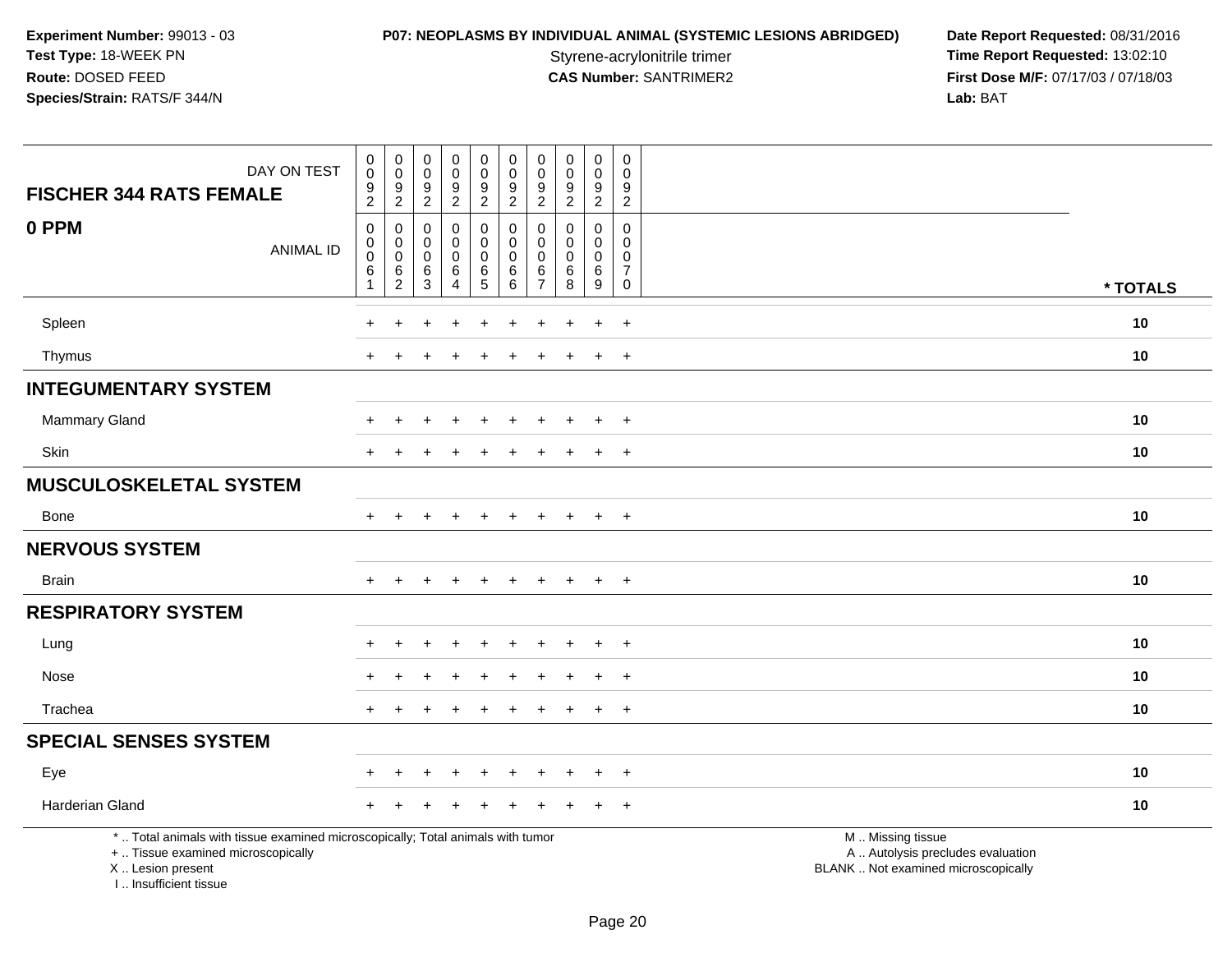## **P07: NEOPLASMS BY INDIVIDUAL ANIMAL (SYSTEMIC LESIONS ABRIDGED) Date Report Requested: 08/31/2016<br>Styrene-acrylonitrile trimer <b>Time Report Requested: 13:02:10**

Styrene-acrylonitrile trimer<br>
CAS Number: SANTRIMER2<br> **CAS Number:** SANTRIMER2<br> **Time Report Requested:** 13:02:10 **First Dose M/F:** 07/17/03 / 07/18/03<br>Lab: BAT **Lab:** BAT

| <b>FISCHER 344 RATS FEMALE</b> | DAY ON TEST | $_0^0$<br>$\boldsymbol{9}$<br>$\overline{c}$ | $_{\rm 0}^{\rm 0}$<br>$\boldsymbol{9}$<br>$\sqrt{2}$ | $\begin{smallmatrix}0\0\0\end{smallmatrix}$<br>9<br>$\boldsymbol{2}$ | $_{\rm 0}^{\rm 0}$<br>9<br>$\overline{c}$              | $\mathbf 0$<br>$\pmb{0}$<br>$\boldsymbol{9}$<br>$\overline{a}$ | $\mathbf 0$<br>0<br>9<br>$\overline{2}$ | $\begin{smallmatrix}0\\0\end{smallmatrix}$<br>$\boldsymbol{9}$<br>∩<br>∠ | 0<br>$\pmb{0}$<br>9<br>$\overline{2}$ | $\pmb{0}$<br>$\pmb{0}$<br>9<br>2 | $\boldsymbol{0}$<br>0<br>9<br>$\overline{c}$ |          |
|--------------------------------|-------------|----------------------------------------------|------------------------------------------------------|----------------------------------------------------------------------|--------------------------------------------------------|----------------------------------------------------------------|-----------------------------------------|--------------------------------------------------------------------------|---------------------------------------|----------------------------------|----------------------------------------------|----------|
| 0 PPM                          | ANIMAL ID   | O<br>0<br>0<br>$\,6$                         | 0<br>$\mathbf 0$<br>$\pmb{0}$<br>$\frac{6}{2}$       | O<br>$\pmb{0}$<br>$\pmb{0}$<br>$^6_3$                                | 0<br>$\pmb{0}$<br>$\pmb{0}$<br>$\,6$<br>$\overline{4}$ | 0<br>$\pmb{0}$<br>$\pmb{0}$<br>$6\over 5$                      | 0<br>0<br>6<br>6                        | 0<br>$\mathbf 0$<br>$\mathbf 0$<br>6<br>-                                | 0<br>0<br>6<br>8                      | 0<br>$\pmb{0}$<br>0<br>6<br>9    | 0<br>0<br>0<br>$\overline{ }$<br>$\pmb{0}$   | * TOTALS |
| <b>URINARY SYSTEM</b>          |             |                                              |                                                      |                                                                      |                                                        |                                                                |                                         |                                                                          |                                       |                                  |                                              |          |
| Kidney                         |             |                                              |                                                      |                                                                      |                                                        |                                                                | ÷.                                      |                                                                          |                                       |                                  | $+$ $+$                                      | 10       |
| <b>Urinary Bladder</b>         |             |                                              |                                                      |                                                                      |                                                        |                                                                | $+$                                     |                                                                          |                                       | $+$                              | $+$                                          | 10       |
| <b>SYSTEMIC LESIONS</b>        |             |                                              |                                                      |                                                                      |                                                        |                                                                |                                         |                                                                          |                                       |                                  |                                              |          |
| Multiple Organ                 |             |                                              |                                                      |                                                                      | ÷                                                      | ٠                                                              | $+$                                     | $\pm$                                                                    |                                       | $+$                              | $+$                                          | 10       |

\* .. Total animals with tissue examined microscopically; Total animals with tumor

+ .. Tissue examined microscopically

- X .. Lesion present
- I .. Insufficient tissue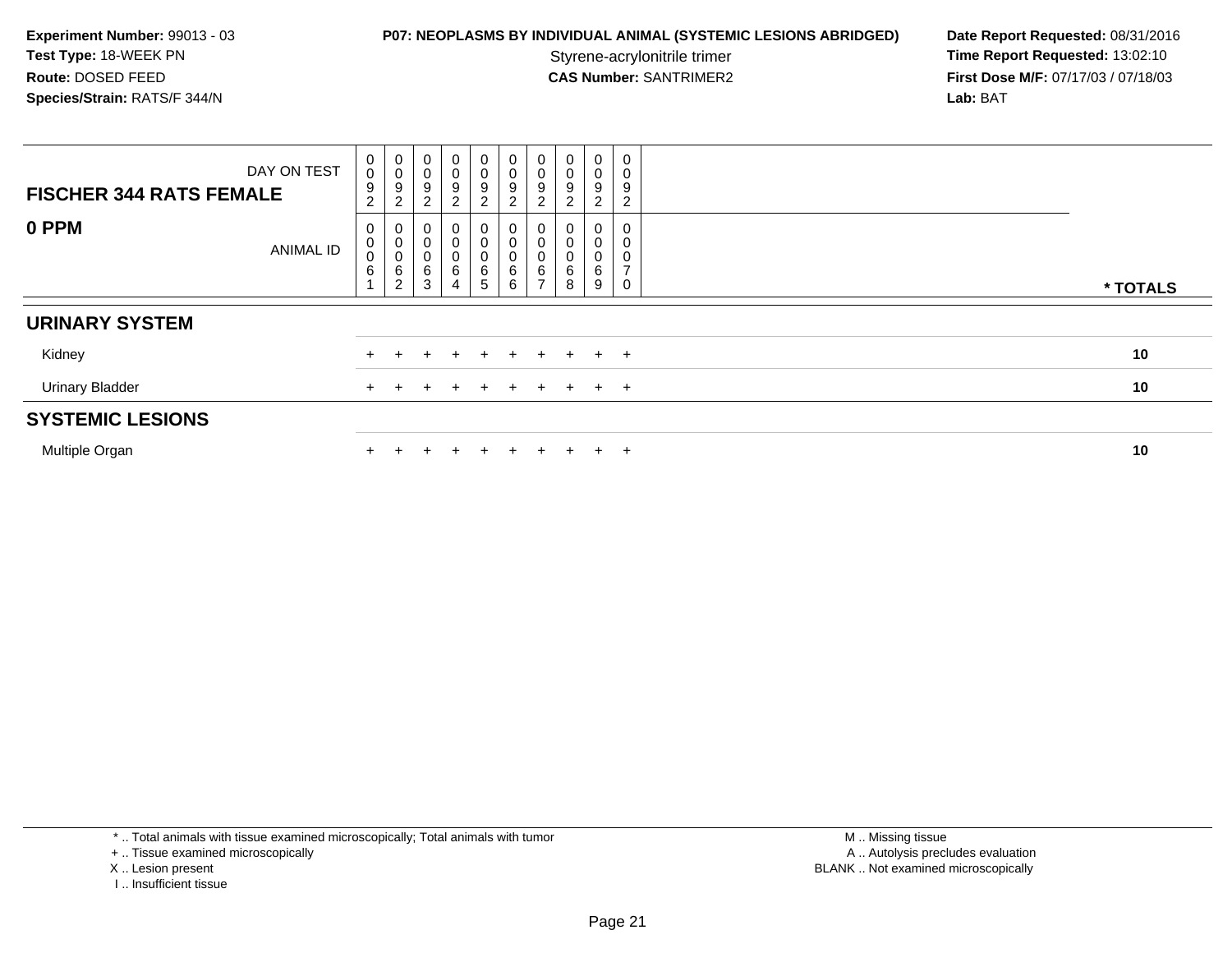### **P07: NEOPLASMS BY INDIVIDUAL ANIMAL (SYSTEMIC LESIONS ABRIDGED) Date Report Requested: 08/31/2016<br>Styrene-acrylonitrile trimer <b>Time Report Requested: 13:02:10**

Styrene-acrylonitrile trimer<br>
CAS Number: SANTRIMER2<br> **CAS Number:** SANTRIMER2<br> **Time Report Requested:** 13:02:10 **First Dose M/F:** 07/17/03 / 07/18/03<br>Lab: BAT **Lab:** BAT

| DAY ON TEST<br><b>FISCHER 344 RATS FEMALE</b> | 0<br>0<br>$\boldsymbol{9}$<br>$\overline{c}$ | 0<br>0<br>9<br>$\overline{c}$                                                 | 0<br>0<br>9<br>$\overline{c}$      | 0<br>0<br>9<br>$\boldsymbol{2}$    | 0<br>0<br>9<br>$\overline{a}$      | 0<br>0<br>9<br>$\overline{a}$                | 0<br>0<br>9<br>$\overline{c}$                             | 0<br>0<br>9<br>$\boldsymbol{2}$ | $\mathbf 0$<br>$\mathbf 0$<br>9<br>$\sqrt{2}$ | 0<br>0<br>9<br>$\overline{c}$   |              |
|-----------------------------------------------|----------------------------------------------|-------------------------------------------------------------------------------|------------------------------------|------------------------------------|------------------------------------|----------------------------------------------|-----------------------------------------------------------|---------------------------------|-----------------------------------------------|---------------------------------|--------------|
| <b>100 PPM</b><br><b>ANIMAL ID</b>            | 0<br>0<br>0<br>$\overline{7}$<br>1           | $\mathbf 0$<br>$\mathbf 0$<br>$\mathbf 0$<br>$\overline{7}$<br>$\overline{2}$ | 0<br>0<br>0<br>$\overline{7}$<br>3 | 0<br>0<br>0<br>$\overline{7}$<br>4 | 0<br>0<br>0<br>$\overline{7}$<br>5 | 0<br>0<br>$\mathbf 0$<br>$\overline{7}$<br>6 | 0<br>$\mathbf 0$<br>0<br>$\overline{7}$<br>$\overline{7}$ | $\Omega$<br>0<br>0<br>7<br>8    | 0<br>$\Omega$<br>0<br>$\overline{7}$<br>9     | 0<br>0<br>0<br>8<br>$\mathbf 0$ | * TOTALS     |
| <b>ALIMENTARY SYSTEM</b>                      |                                              |                                                                               |                                    |                                    |                                    |                                              |                                                           |                                 |                                               |                                 |              |
|                                               |                                              |                                                                               |                                    |                                    |                                    |                                              |                                                           |                                 |                                               |                                 |              |
| Liver                                         | $+$                                          |                                                                               |                                    |                                    |                                    |                                              | $+$                                                       |                                 |                                               |                                 | $\mathbf{2}$ |
| <b>CARDIOVASCULAR SYSTEM</b>                  |                                              |                                                                               |                                    |                                    |                                    |                                              |                                                           |                                 |                                               |                                 |              |
| <b>NONE</b>                                   |                                              |                                                                               |                                    |                                    |                                    |                                              |                                                           |                                 |                                               |                                 |              |
| <b>ENDOCRINE SYSTEM</b>                       |                                              |                                                                               |                                    |                                    |                                    |                                              |                                                           |                                 |                                               |                                 |              |
| <b>NONE</b>                                   |                                              |                                                                               |                                    |                                    |                                    |                                              |                                                           |                                 |                                               |                                 |              |
| <b>GENERAL BODY SYSTEM</b>                    |                                              |                                                                               |                                    |                                    |                                    |                                              |                                                           |                                 |                                               |                                 |              |
| <b>NONE</b>                                   |                                              |                                                                               |                                    |                                    |                                    |                                              |                                                           |                                 |                                               |                                 |              |
| <b>GENITAL SYSTEM</b>                         |                                              |                                                                               |                                    |                                    |                                    |                                              |                                                           |                                 |                                               |                                 |              |
| <b>NONE</b>                                   |                                              |                                                                               |                                    |                                    |                                    |                                              |                                                           |                                 |                                               |                                 |              |
| <b>HEMATOPOIETIC SYSTEM</b>                   |                                              |                                                                               |                                    |                                    |                                    |                                              |                                                           |                                 |                                               |                                 |              |
| <b>NONE</b>                                   |                                              |                                                                               |                                    |                                    |                                    |                                              |                                                           |                                 |                                               |                                 |              |
| <b>INTEGUMENTARY SYSTEM</b>                   |                                              |                                                                               |                                    |                                    |                                    |                                              |                                                           |                                 |                                               |                                 |              |
| <b>NONE</b>                                   |                                              |                                                                               |                                    |                                    |                                    |                                              |                                                           |                                 |                                               |                                 |              |
| <b>MUSCULOSKELETAL SYSTEM</b>                 |                                              |                                                                               |                                    |                                    |                                    |                                              |                                                           |                                 |                                               |                                 |              |
| <b>NONE</b>                                   |                                              |                                                                               |                                    |                                    |                                    |                                              |                                                           |                                 |                                               |                                 |              |
|                                               |                                              |                                                                               |                                    |                                    |                                    |                                              |                                                           |                                 |                                               |                                 |              |

\* .. Total animals with tissue examined microscopically; Total animals with tumor

+ .. Tissue examined microscopically

X .. Lesion present

I .. Insufficient tissue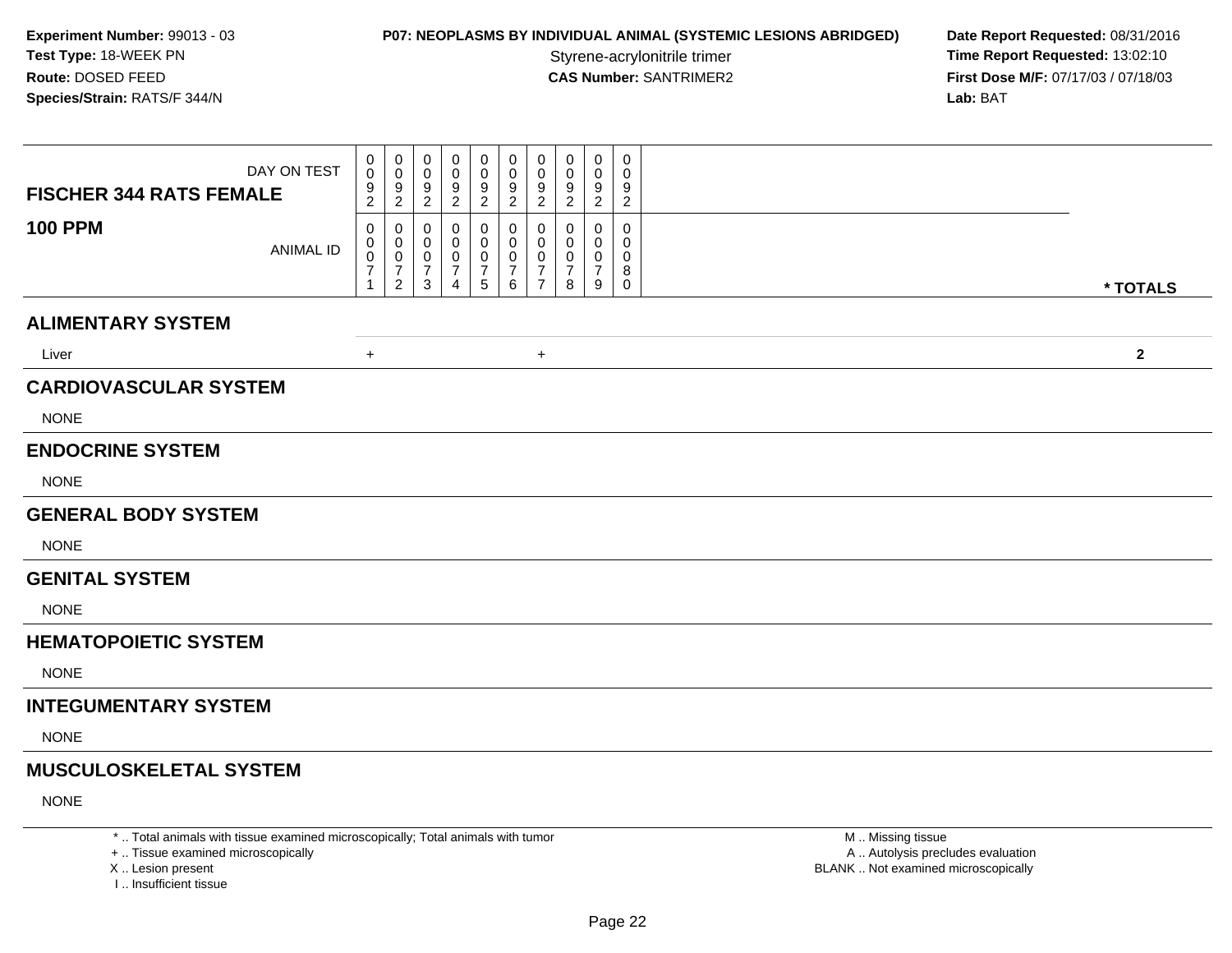### **P07: NEOPLASMS BY INDIVIDUAL ANIMAL (SYSTEMIC LESIONS ABRIDGED) Date Report Requested: 08/31/2016<br>Styrene-acrylonitrile trimer <b>Time Report Requested: 13:02:10**

Styrene-acrylonitrile trimer<br>
CAS Number: SANTRIMER2<br> **CAS Number:** SANTRIMER2<br> **Time Report Requested:** 13:02:10<br> **First Dose M/F:** 07/17/03 / 07/18/03 **First Dose M/F:** 07/17/03 / 07/18/03<br>**Lab:** BAT **Lab:** BAT

| DAY ON TEST<br><b>FISCHER 344 RATS FEMALE</b> | 0<br>0<br>9<br>$\sim$<br><u>_</u> | - ರ | U<br>У |   | 0<br>9            | 0<br>υ<br>9      | 9 |   | $\cap$<br>g<br>_ | 0<br>0<br>9<br>◠<br>$\epsilon$ |          |
|-----------------------------------------------|-----------------------------------|-----|--------|---|-------------------|------------------|---|---|------------------|--------------------------------|----------|
| <b>100 PPM</b><br><b>ANIMAL ID</b>            | 0<br>0<br>0                       |     | ບ<br>J | 4 | 0<br>$\mathbf{p}$ | U<br>υ<br>υ<br>6 |   | 8 | U<br>9           | 0<br>0<br>0<br>8<br>0          | * TOTALS |

#### **NERVOUS SYSTEM**

NONE

### **RESPIRATORY SYSTEM**

NONE

#### **SPECIAL SENSES SYSTEM**

NONE

#### **URINARY SYSTEM**

NONE

### **SYSTEMIC LESIONS**

Multiple Organn  $+$ 

\* .. Total animals with tissue examined microscopically; Total animals with tumor

+ .. Tissue examined microscopically

X .. Lesion present

I .. Insufficient tissue

 M .. Missing tissuey the contract of the contract of the contract of the contract of the contract of the contract of the contract of  $A$ . Autolysis precludes evaluation Lesion present BLANK .. Not examined microscopically

<sup>+</sup> **<sup>2</sup>**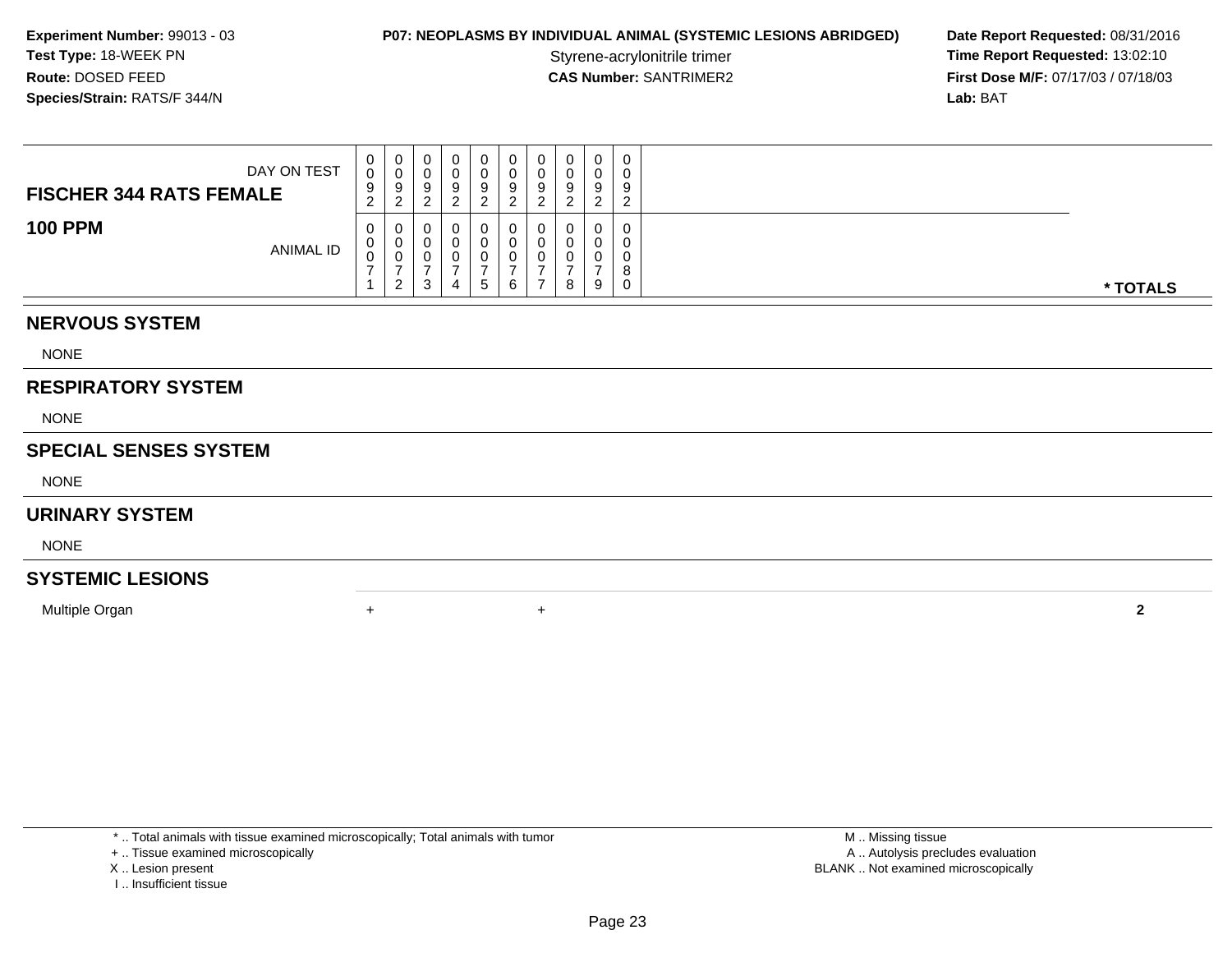# **P07: NEOPLASMS BY INDIVIDUAL ANIMAL (SYSTEMIC LESIONS ABRIDGED) Date Report Requested: 08/31/2016<br>Styrene-acrylonitrile trimer <b>Time Report Requested: 13:02:10**

Styrene-acrylonitrile trimer<br> **CAS Number:** SANTRIMER2<br> **CAS Number:** SANTRIMER2<br> **Time Report Requested:** 13:02:10 **First Dose M/F:** 07/17/03 / 07/18/03<br>Lab: BAT **Lab:** BAT

| DAY ON TEST<br><b>FISCHER 344 RATS FEMALE</b> | 0<br>$\mathbf 0$<br>9<br>$\overline{c}$ | 0<br>$\mathbf 0$<br>9<br>$\sqrt{2}$                    | 0<br>0<br>9<br>$\overline{c}$ | 0<br>0<br>9<br>$\overline{c}$ | 0<br>0<br>9<br>$\boldsymbol{2}$ | 0<br>0<br>9<br>$\overline{a}$ | 0<br>0<br>9<br>$\overline{2}$                                    | 0<br>9<br>$\overline{c}$ | $\mathbf 0$<br>0<br>9<br>$\sqrt{2}$ | 0<br>0<br>9<br>$\overline{c}$   |              |
|-----------------------------------------------|-----------------------------------------|--------------------------------------------------------|-------------------------------|-------------------------------|---------------------------------|-------------------------------|------------------------------------------------------------------|--------------------------|-------------------------------------|---------------------------------|--------------|
| <b>200 PPM</b><br><b>ANIMAL ID</b>            | 0<br>0<br>0<br>8                        | 0<br>$\mathbf 0$<br>$\mathbf 0$<br>8<br>$\overline{2}$ | 0<br>0<br>0<br>8<br>3         | 0<br>0<br>0<br>8<br>4         | 0<br>0<br>0<br>$^8$ 5           | 0<br>0<br>0<br>$\frac{8}{6}$  | $\mathbf 0$<br>$\mathbf 0$<br>$\mathbf 0$<br>8<br>$\overline{7}$ | 0<br>0<br>8<br>8         | 0<br>$\Omega$<br>0<br>8<br>9        | 0<br>0<br>0<br>9<br>$\mathbf 0$ | * TOTALS     |
| <b>ALIMENTARY SYSTEM</b>                      |                                         |                                                        |                               |                               |                                 |                               |                                                                  |                          |                                     |                                 |              |
| Mesentery                                     |                                         |                                                        |                               |                               |                                 |                               |                                                                  |                          |                                     | $\ddot{}$                       | $\mathbf{1}$ |
| <b>CARDIOVASCULAR SYSTEM</b>                  |                                         |                                                        |                               |                               |                                 |                               |                                                                  |                          |                                     |                                 |              |
| <b>NONE</b>                                   |                                         |                                                        |                               |                               |                                 |                               |                                                                  |                          |                                     |                                 |              |
| <b>ENDOCRINE SYSTEM</b>                       |                                         |                                                        |                               |                               |                                 |                               |                                                                  |                          |                                     |                                 |              |
| <b>NONE</b>                                   |                                         |                                                        |                               |                               |                                 |                               |                                                                  |                          |                                     |                                 |              |
| <b>GENERAL BODY SYSTEM</b>                    |                                         |                                                        |                               |                               |                                 |                               |                                                                  |                          |                                     |                                 |              |
| <b>NONE</b>                                   |                                         |                                                        |                               |                               |                                 |                               |                                                                  |                          |                                     |                                 |              |
| <b>GENITAL SYSTEM</b>                         |                                         |                                                        |                               |                               |                                 |                               |                                                                  |                          |                                     |                                 |              |
| <b>NONE</b>                                   |                                         |                                                        |                               |                               |                                 |                               |                                                                  |                          |                                     |                                 |              |
| <b>HEMATOPOIETIC SYSTEM</b>                   |                                         |                                                        |                               |                               |                                 |                               |                                                                  |                          |                                     |                                 |              |
| <b>NONE</b>                                   |                                         |                                                        |                               |                               |                                 |                               |                                                                  |                          |                                     |                                 |              |
| <b>INTEGUMENTARY SYSTEM</b>                   |                                         |                                                        |                               |                               |                                 |                               |                                                                  |                          |                                     |                                 |              |
| <b>NONE</b>                                   |                                         |                                                        |                               |                               |                                 |                               |                                                                  |                          |                                     |                                 |              |
| <b>MUSCULOSKELETAL SYSTEM</b>                 |                                         |                                                        |                               |                               |                                 |                               |                                                                  |                          |                                     |                                 |              |
| <b>NONE</b>                                   |                                         |                                                        |                               |                               |                                 |                               |                                                                  |                          |                                     |                                 |              |

\* .. Total animals with tissue examined microscopically; Total animals with tumor

+ .. Tissue examined microscopically

X .. Lesion present

I .. Insufficient tissue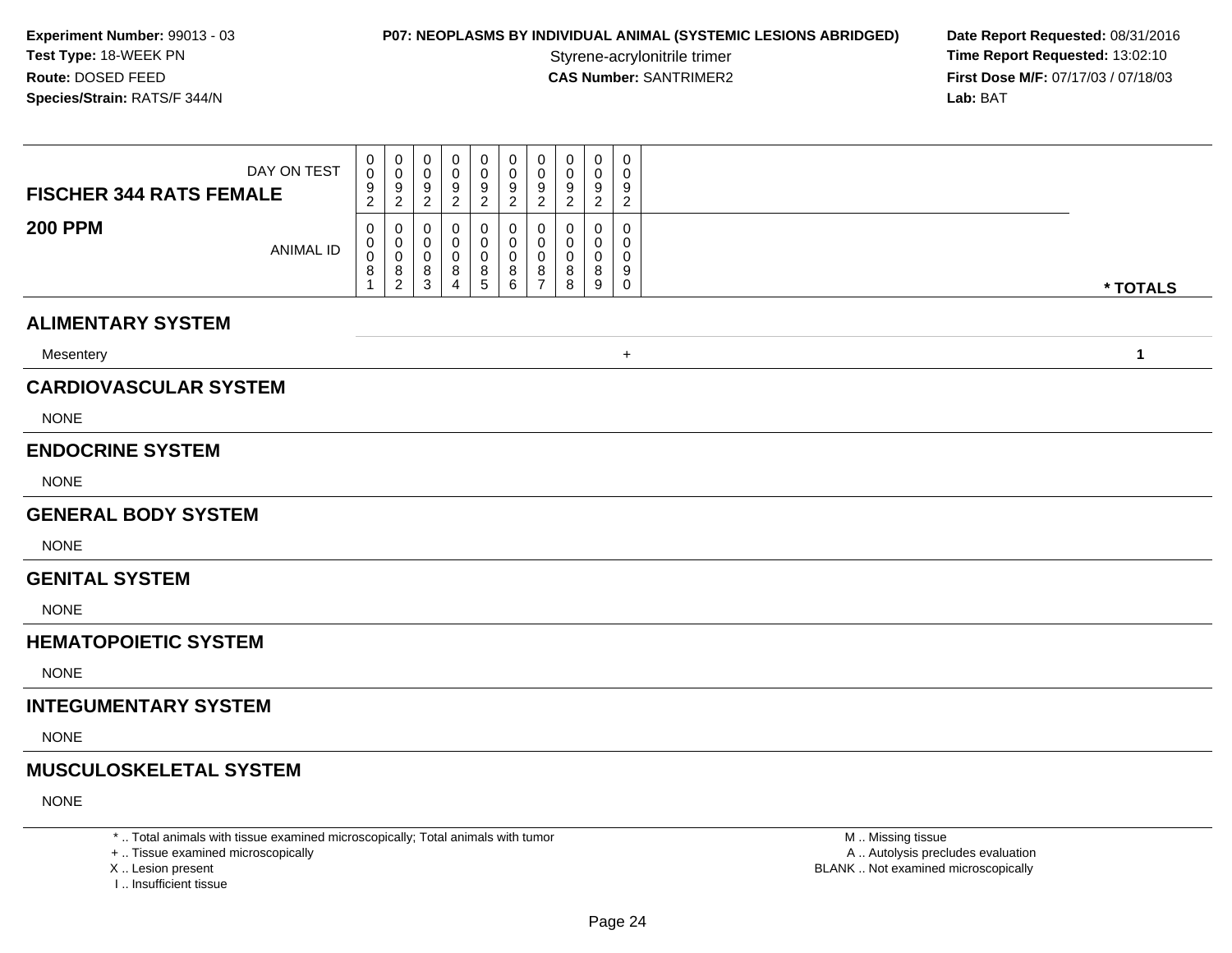### **P07: NEOPLASMS BY INDIVIDUAL ANIMAL (SYSTEMIC LESIONS ABRIDGED) Date Report Requested: 08/31/2016<br>Styrene-acrylonitrile trimer <b>Time Report Requested: 13:02:10**

Styrene-acrylonitrile trimer<br>
CAS Number: SANTRIMER2<br> **CAS Number:** SANTRIMER2<br> **Time Report Requested:** 13:02:10<br> **First Dose M/F:** 07/17/03 / 07/18/03 **First Dose M/F:** 07/17/03 / 07/18/03<br>**Lab:** BAT **Lab:** BAT

| DAY ON TEST<br><b>FISCHER 344 RATS FEMALE</b> | 0<br>0<br>9<br>$\sim$<br>∼ | J | 0           |   | 0<br>9                              | 0<br>v<br>У            | 0<br>v<br>9<br>$\sim$ |   | $\Omega$<br>U<br>$\Omega$<br>▃ | 0<br>0<br>9<br>$\sqrt{2}$<br><u>_</u> |          |
|-----------------------------------------------|----------------------------|---|-------------|---|-------------------------------------|------------------------|-----------------------|---|--------------------------------|---------------------------------------|----------|
| <b>200 PPM</b><br><b>ANIMAL ID</b>            | 0<br>0<br>0<br>8           |   | ັ<br>o<br>د | o | Ü<br>$\circ$<br>$\circ$<br><u>5</u> | ν<br>$\circ$<br>o<br>ь | 0<br>υ<br>ັບ<br>8     | 8 | U<br>u<br>8<br>9               | 0<br>0<br>0<br>9<br>0                 | * TOTALS |

### **NERVOUS SYSTEM**

NONE

### **RESPIRATORY SYSTEM**

NONE

#### **SPECIAL SENSES SYSTEM**

NONE

#### **URINARY SYSTEM**

NONE

### **SYSTEMIC LESIONS**

Multiple Organn  $+$ 

\* .. Total animals with tissue examined microscopically; Total animals with tumor

#### + .. Tissue examined microscopically

X .. Lesion present

I .. Insufficient tissue

 M .. Missing tissuey the contract of the contract of the contract of the contract of the contract of the contract of the contract of  $A$ . Autolysis precludes evaluation Lesion present BLANK .. Not examined microscopically

**<sup>1</sup>**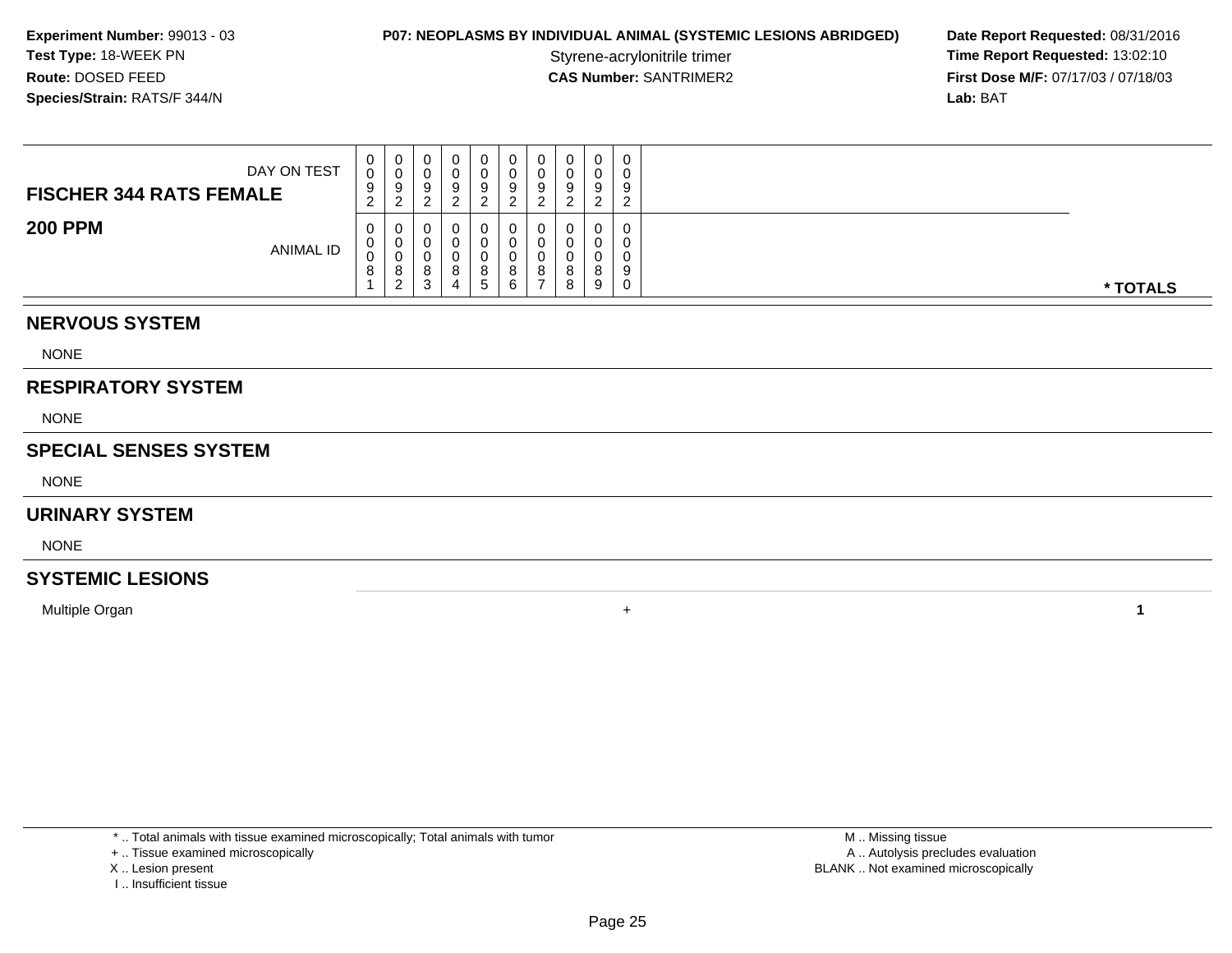## **P07: NEOPLASMS BY INDIVIDUAL ANIMAL (SYSTEMIC LESIONS ABRIDGED) Date Report Requested: 08/31/2016<br>Styrene-acrylonitrile trimer <b>Time Report Requested: 13:02:10**

Styrene-acrylonitrile trimer<br> **CAS Number:** SANTRIMER2<br> **CAS Number:** SANTRIMER2<br> **Time Report Requested:** 13:02:10 **First Dose M/F:** 07/17/03 / 07/18/03<br>Lab: BAT **Lab:** BAT

| DAY ON TEST<br><b>FISCHER 344 RATS FEMALE</b> | $\boldsymbol{0}$<br>$\mathsf 0$<br>$\frac{9}{2}$ | $\boldsymbol{0}$<br>$\mathbf 0$<br>9<br>$\overline{2}$ | 0<br>$\Omega$<br>9<br>2 | 0<br>0<br>9<br>$\overline{2}$      | 0<br>0<br>9<br>2             | 0<br>0<br>$\frac{9}{2}$ | 0<br>0<br>9<br>$\overline{2}$             | $\mathbf 0$<br>0<br>9<br>$\overline{2}$ | 0<br>0<br>9<br>$\overline{2}$ | 0<br>0<br>9<br>$\overline{c}$ |              |
|-----------------------------------------------|--------------------------------------------------|--------------------------------------------------------|-------------------------|------------------------------------|------------------------------|-------------------------|-------------------------------------------|-----------------------------------------|-------------------------------|-------------------------------|--------------|
| <b>400 PPM</b><br><b>ANIMAL ID</b>            | 0<br>0<br>0<br>9                                 | 0<br>0<br>$\mathbf 0$<br>$9\,$<br>$\overline{2}$       | 0<br>0<br>0<br>9<br>3   | 0<br>0<br>0<br>9<br>$\overline{4}$ | 0<br>0<br>0<br>$\frac{9}{5}$ | 0<br>0<br>0<br>$^9$ 6   | $\Omega$<br>0<br>0<br>9<br>$\overline{7}$ | 0<br>0<br>0<br>9<br>8                   | $\Omega$<br>0<br>0<br>9<br>9  | 0<br>0<br>1<br>0<br>0         | * TOTALS     |
| <b>ALIMENTARY SYSTEM</b>                      |                                                  |                                                        |                         |                                    |                              |                         |                                           |                                         |                               |                               |              |
| Liver                                         |                                                  |                                                        |                         |                                    |                              | $+$                     |                                           |                                         |                               |                               | $\mathbf{1}$ |
| <b>CARDIOVASCULAR SYSTEM</b>                  |                                                  |                                                        |                         |                                    |                              |                         |                                           |                                         |                               |                               |              |
| <b>NONE</b>                                   |                                                  |                                                        |                         |                                    |                              |                         |                                           |                                         |                               |                               |              |
| <b>ENDOCRINE SYSTEM</b>                       |                                                  |                                                        |                         |                                    |                              |                         |                                           |                                         |                               |                               |              |
| <b>NONE</b>                                   |                                                  |                                                        |                         |                                    |                              |                         |                                           |                                         |                               |                               |              |
| <b>GENERAL BODY SYSTEM</b>                    |                                                  |                                                        |                         |                                    |                              |                         |                                           |                                         |                               |                               |              |
| <b>NONE</b>                                   |                                                  |                                                        |                         |                                    |                              |                         |                                           |                                         |                               |                               |              |
| <b>GENITAL SYSTEM</b>                         |                                                  |                                                        |                         |                                    |                              |                         |                                           |                                         |                               |                               |              |
| <b>NONE</b>                                   |                                                  |                                                        |                         |                                    |                              |                         |                                           |                                         |                               |                               |              |
| <b>HEMATOPOIETIC SYSTEM</b>                   |                                                  |                                                        |                         |                                    |                              |                         |                                           |                                         |                               |                               |              |
| <b>NONE</b>                                   |                                                  |                                                        |                         |                                    |                              |                         |                                           |                                         |                               |                               |              |
| <b>INTEGUMENTARY SYSTEM</b>                   |                                                  |                                                        |                         |                                    |                              |                         |                                           |                                         |                               |                               |              |
| <b>NONE</b>                                   |                                                  |                                                        |                         |                                    |                              |                         |                                           |                                         |                               |                               |              |
| <b>MUSCULOSKELETAL SYSTEM</b>                 |                                                  |                                                        |                         |                                    |                              |                         |                                           |                                         |                               |                               |              |
| <b>NONE</b>                                   |                                                  |                                                        |                         |                                    |                              |                         |                                           |                                         |                               |                               |              |

\* .. Total animals with tissue examined microscopically; Total animals with tumor

+ .. Tissue examined microscopically

X .. Lesion present

I .. Insufficient tissue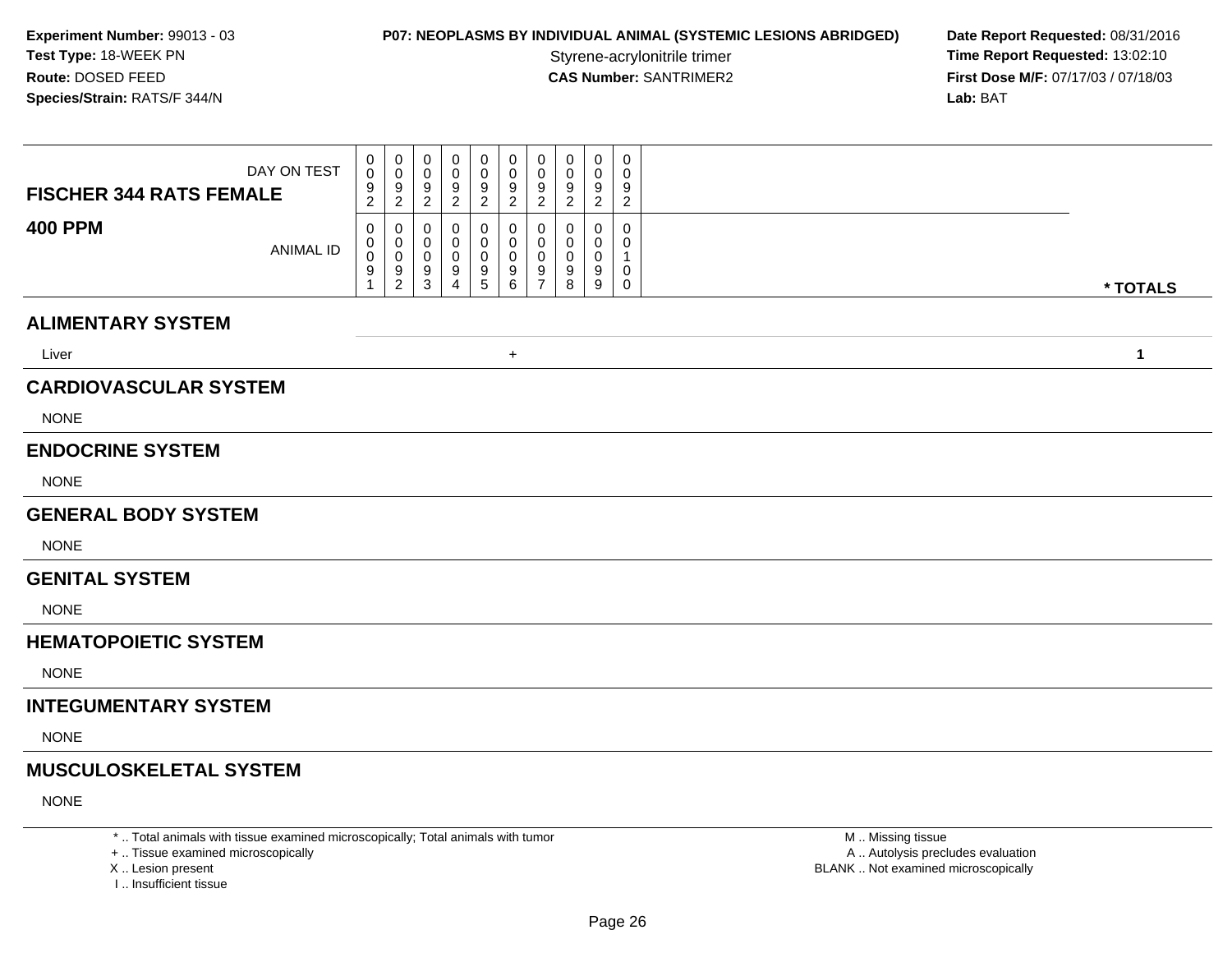### **P07: NEOPLASMS BY INDIVIDUAL ANIMAL (SYSTEMIC LESIONS ABRIDGED) Date Report Requested: 08/31/2016<br>Styrene-acrylonitrile trimer <b>Time Report Requested: 13:02:10**

Styrene-acrylonitrile trimer<br>
CAS Number: SANTRIMER2<br> **CAS Number:** SANTRIMER2<br> **Time Report Requested:** 13:02:10<br> **First Dose M/F:** 07/17/03 / 07/18/03 **First Dose M/F:** 07/17/03 / 07/18/03<br>**Lab:** BAT **Lab:** BAT

| DAY ON TEST<br><b>FISCHER 344 RATS FEMALE</b> | 0<br>0<br>9<br>$\sim$<br>$\epsilon$ | ູ        |   | u<br>▃      | 0<br>0<br>9           | 0<br>v           | 0<br>υ<br>9<br>ີ |   | $\Omega$<br>U<br>$\Omega$<br>_ | 0<br>0<br>9<br>$\sqrt{2}$<br><u>_</u> |          |
|-----------------------------------------------|-------------------------------------|----------|---|-------------|-----------------------|------------------|------------------|---|--------------------------------|---------------------------------------|----------|
| <b>400 PPM</b><br>ANIMAL ID                   | 0<br>0<br>0<br>9                    | 9<br>- 2 | ت | u<br>u<br>9 | 0<br>U<br>υ<br>9<br>5 | U<br>v<br>9<br>6 | 0<br>0<br>υ<br>9 | 8 | U<br>u<br>9<br>9               | 0<br>0<br>0<br>0                      | * TOTALS |

#### **NERVOUS SYSTEM**

NONE

### **RESPIRATORY SYSTEM**

NONE

#### **SPECIAL SENSES SYSTEM**

NONE

#### **URINARY SYSTEM**

NONE

### **SYSTEMIC LESIONS**

Multiple Organn  $+$ 

\* .. Total animals with tissue examined microscopically; Total animals with tumor

+ .. Tissue examined microscopically

X .. Lesion present

I .. Insufficient tissue

 M .. Missing tissuey the contract of the contract of the contract of the contract of the contract of the contract of the contract of  $A$ . Autolysis precludes evaluation Lesion present BLANK .. Not examined microscopically

**<sup>1</sup>**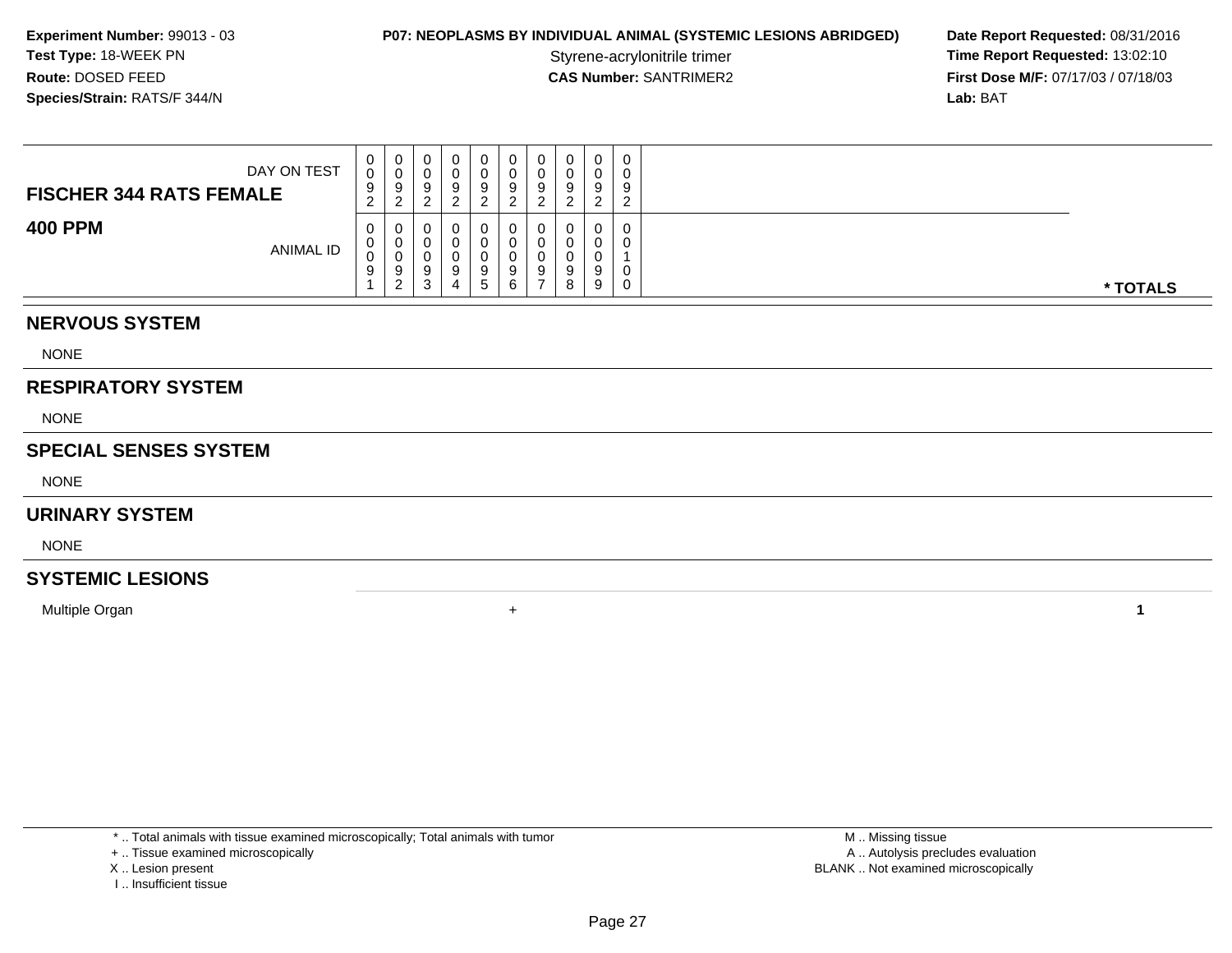## **P07: NEOPLASMS BY INDIVIDUAL ANIMAL (SYSTEMIC LESIONS ABRIDGED) Date Report Requested: 08/31/2016<br>Styrene-acrylonitrile trimer <b>Time Report Requested: 13:02:10**

Styrene-acrylonitrile trimer<br> **CAS Number:** SANTRIMER2<br> **CAS Number:** SANTRIMER2<br> **Time Report Requested:** 13:02:10 **First Dose M/F:** 07/17/03 / 07/18/03<br>Lab: BAT **Lab:** BAT

| <b>FISCHER 344 RATS FEMALE</b> | DAY ON TEST      | 0<br>0<br>$\frac{9}{2}$            | 0<br>$\mathbf 0$<br>$\boldsymbol{9}$<br>$\overline{c}$ | 0<br>0<br>9<br>$\overline{c}$    | 0<br>0<br>9<br>$\boldsymbol{2}$ | 0<br>0<br>$\frac{9}{2}$                                         | 0<br>0<br>$\frac{9}{2}$                                        | 0<br>0<br>$\frac{9}{2}$                 | 0<br>0<br>9<br>$\boldsymbol{2}$ | 0<br>0<br>9<br>$\overline{c}$ | $\mathbf 0$<br>0<br>9<br>$\overline{c}$ |              |
|--------------------------------|------------------|------------------------------------|--------------------------------------------------------|----------------------------------|---------------------------------|-----------------------------------------------------------------|----------------------------------------------------------------|-----------------------------------------|---------------------------------|-------------------------------|-----------------------------------------|--------------|
| <b>800 PPM</b>                 | <b>ANIMAL ID</b> | 0<br>0<br>$\overline{1}$<br>0<br>1 | 0<br>0<br>$\mathbf{1}$<br>$\pmb{0}$<br>$\overline{2}$  | 0<br>0<br>$\mathbf{1}$<br>0<br>3 | 0<br>0<br>$\mathbf 1$<br>0<br>4 | 0<br>0<br>$\mathbf{1}$<br>$\begin{array}{c} 0 \\ 5 \end{array}$ | 0<br>0<br>$\mathbf{1}$<br>$\begin{matrix} 0 \\ 6 \end{matrix}$ | 0<br>0<br>$\mathbf{1}$<br>$\frac{0}{7}$ | 0<br>-1<br>0<br>8               | 0<br>0<br>1<br>0<br>9         | 0<br>0<br>1<br>$\mathbf 0$              | * TOTALS     |
| <b>ALIMENTARY SYSTEM</b>       |                  |                                    |                                                        |                                  |                                 |                                                                 |                                                                |                                         |                                 |                               |                                         |              |
| Liver                          |                  |                                    |                                                        |                                  |                                 |                                                                 |                                                                |                                         |                                 | $\ddot{}$                     |                                         | $\mathbf{1}$ |
| <b>CARDIOVASCULAR SYSTEM</b>   |                  |                                    |                                                        |                                  |                                 |                                                                 |                                                                |                                         |                                 |                               |                                         |              |
| <b>NONE</b>                    |                  |                                    |                                                        |                                  |                                 |                                                                 |                                                                |                                         |                                 |                               |                                         |              |
| <b>ENDOCRINE SYSTEM</b>        |                  |                                    |                                                        |                                  |                                 |                                                                 |                                                                |                                         |                                 |                               |                                         |              |
| <b>NONE</b>                    |                  |                                    |                                                        |                                  |                                 |                                                                 |                                                                |                                         |                                 |                               |                                         |              |
| <b>GENERAL BODY SYSTEM</b>     |                  |                                    |                                                        |                                  |                                 |                                                                 |                                                                |                                         |                                 |                               |                                         |              |
| <b>NONE</b>                    |                  |                                    |                                                        |                                  |                                 |                                                                 |                                                                |                                         |                                 |                               |                                         |              |
| <b>GENITAL SYSTEM</b>          |                  |                                    |                                                        |                                  |                                 |                                                                 |                                                                |                                         |                                 |                               |                                         |              |
| Ovary                          |                  |                                    |                                                        | $\ddot{}$                        |                                 |                                                                 |                                                                |                                         |                                 |                               |                                         | 1            |
| <b>HEMATOPOIETIC SYSTEM</b>    |                  |                                    |                                                        |                                  |                                 |                                                                 |                                                                |                                         |                                 |                               |                                         |              |
| <b>NONE</b>                    |                  |                                    |                                                        |                                  |                                 |                                                                 |                                                                |                                         |                                 |                               |                                         |              |
| <b>INTEGUMENTARY SYSTEM</b>    |                  |                                    |                                                        |                                  |                                 |                                                                 |                                                                |                                         |                                 |                               |                                         |              |
| <b>NONE</b>                    |                  |                                    |                                                        |                                  |                                 |                                                                 |                                                                |                                         |                                 |                               |                                         |              |
| <b>MUSCULOSKELETAL SYSTEM</b>  |                  |                                    |                                                        |                                  |                                 |                                                                 |                                                                |                                         |                                 |                               |                                         |              |
| <b>NONE</b>                    |                  |                                    |                                                        |                                  |                                 |                                                                 |                                                                |                                         |                                 |                               |                                         |              |

\* .. Total animals with tissue examined microscopically; Total animals with tumor

+ .. Tissue examined microscopically

X .. Lesion present

I .. Insufficient tissue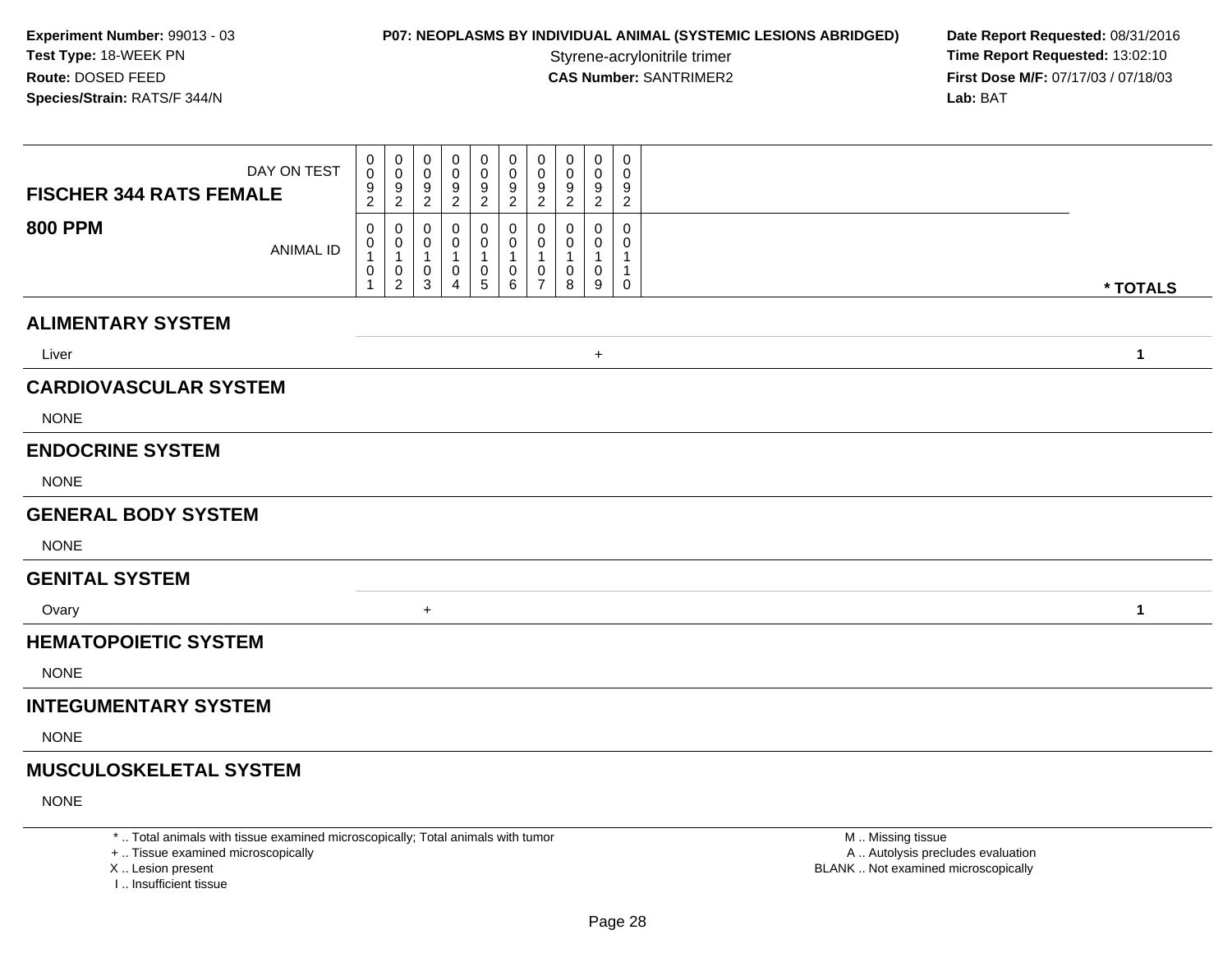### **P07: NEOPLASMS BY INDIVIDUAL ANIMAL (SYSTEMIC LESIONS ABRIDGED) Date Report Requested: 08/31/2016<br>Styrene-acrylonitrile trimer <b>Time Report Requested: 13:02:10**

Styrene-acrylonitrile trimer<br>
CAS Number: SANTRIMER2<br> **CAS Number:** SANTRIMER2<br> **Time Report Requested:** 13:02:10<br> **First Dose M/F:** 07/17/03 / 07/18/03 **First Dose M/F:** 07/17/03 / 07/18/03<br>**Lab:** BAT **Lab:** BAT

| DAY ON TEST<br><b>FISCHER 344 RATS FEMALE</b> | 0<br>0<br>9<br>$\sim$<br>$\epsilon$ | U<br>9<br>റ      | u | 0<br>9            | $\mathbf{0}$<br>9<br><u>.</u> | 0<br>0<br>9<br>ົ                        |   | 0<br>$\Omega$<br><u>.</u> | 0<br>0<br>9<br>$\Omega$<br><u>_</u> |          |
|-----------------------------------------------|-------------------------------------|------------------|---|-------------------|-------------------------------|-----------------------------------------|---|---------------------------|-------------------------------------|----------|
| <b>800 PPM</b><br>ANIMAL ID                   | $\mathbf{0}$<br>U<br>U              | U<br>υ<br>U<br>ົ |   | U<br>0.<br>0<br>5 | 0<br>0<br>6                   | U<br>0<br>0<br>$\overline{\phantom{a}}$ | 8 | 0<br>9                    | 0<br>0<br>0                         | * TOTALS |

#### **NERVOUS SYSTEM**

NONE

### **RESPIRATORY SYSTEM**

NONE

#### **SPECIAL SENSES SYSTEM**

NONE

#### **URINARY SYSTEM**

NONE

### **SYSTEMIC LESIONS**

Multiple Organn  $+$ 

\* .. Total animals with tissue examined microscopically; Total animals with tumor

#### + .. Tissue examined microscopically

- X .. Lesion present
- I .. Insufficient tissue

<sup>+</sup> **<sup>2</sup>**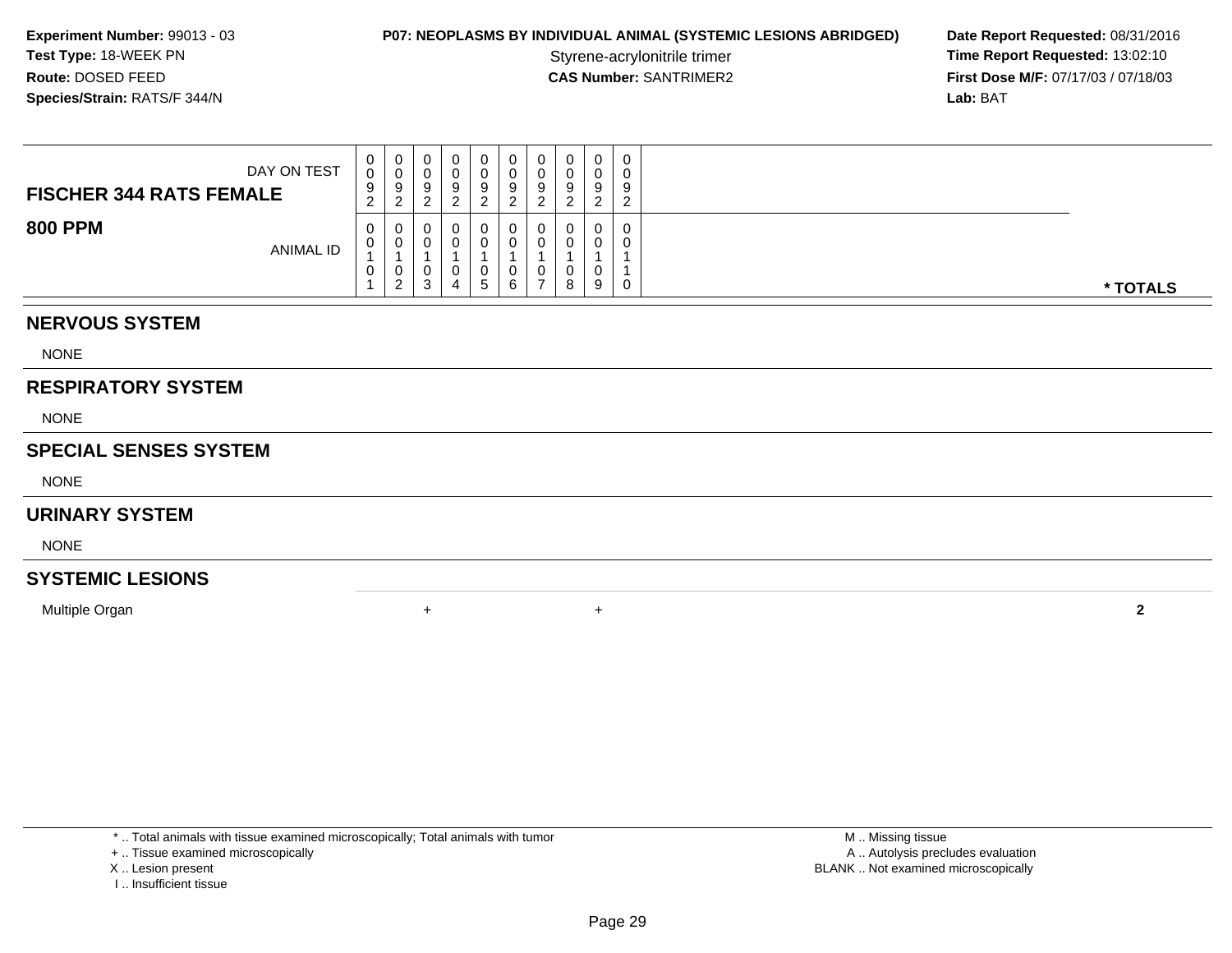**P07: NEOPLASMS BY INDIVIDUAL ANIMAL (SYSTEMIC LESIONS ABRIDGED) Date Report Requested: 08/31/2016<br>Styrene-acrylonitrile trimer <b>Time Report Requested: 13:02:10** Styrene-acrylonitrile trimer<br>
CAS Number: SANTRIMER2<br>
CAS Number: SANTRIMER2<br>
Tirst Dose M/F: 07/17/03 / 07/18/03 **First Dose M/F:** 07/17/03 / 07/18/03<br>Lab: BAT **Lab:** BAT

| <b>FISCHER 344 RATS FEMALE</b>                                                                                                                                        | DAY ON TEST      | 0<br>$\tilde{0}$<br>$\frac{9}{2}$                                  | $_{\rm 0}^{\rm 0}$<br>$\frac{9}{2}$                             | $\begin{smallmatrix} 0\\0 \end{smallmatrix}$<br>$\frac{9}{2}$                | $\pmb{0}$<br>$\pmb{0}$<br>$\boldsymbol{9}$<br>$\overline{c}$                         | $\pmb{0}$<br>$\overline{0}$<br>$\frac{9}{2}$                       | $\begin{smallmatrix} 0\\0 \end{smallmatrix}$<br>$\frac{9}{2}$         | $\pmb{0}$<br>$\pmb{0}$<br>$\boldsymbol{9}$<br>$\overline{2}$                 | $\pmb{0}$<br>$\mathsf{O}\xspace$<br>$\boldsymbol{9}$<br>$\overline{2}$ | $\begin{smallmatrix} 0\\0 \end{smallmatrix}$<br>$\frac{9}{2}$   | 0<br>$\Omega$<br>9<br>$\sqrt{2}$                              |                                                                                               |          |
|-----------------------------------------------------------------------------------------------------------------------------------------------------------------------|------------------|--------------------------------------------------------------------|-----------------------------------------------------------------|------------------------------------------------------------------------------|--------------------------------------------------------------------------------------|--------------------------------------------------------------------|-----------------------------------------------------------------------|------------------------------------------------------------------------------|------------------------------------------------------------------------|-----------------------------------------------------------------|---------------------------------------------------------------|-----------------------------------------------------------------------------------------------|----------|
| <b>1600 PPM</b>                                                                                                                                                       | <b>ANIMAL ID</b> | $\mathbf 0$<br>0<br>$\mathbf{1}$<br>$\mathbf{1}$<br>$\overline{1}$ | 0<br>$\pmb{0}$<br>$\mathbf{1}$<br>$\mathbf 1$<br>$\overline{c}$ | $\mathbf 0$<br>$\mathbf 0$<br>$\mathbf{1}$<br>$\overline{1}$<br>$\mathbf{3}$ | $\mathbf 0$<br>$\mathbf 0$<br>$\mathbf{1}$<br>$\mathbf{1}$<br>$\boldsymbol{\Lambda}$ | 0<br>$\mathbf 0$<br>$\mathbf{1}$<br>$\mathbf{1}$<br>$\overline{5}$ | $\pmb{0}$<br>$\mathsf{O}\xspace$<br>$\mathbf{1}$<br>$\mathbf{1}$<br>6 | $\mathbf 0$<br>$\mathbf 0$<br>$\mathbf{1}$<br>$\mathbf{1}$<br>$\overline{7}$ | $\mathbf 0$<br>$\mathbf 0$<br>$\mathbf{1}$<br>$\mathbf{1}$<br>8        | $\mathbf 0$<br>$\mathbf 0$<br>$\mathbf{1}$<br>$\mathbf{1}$<br>9 | $\mathbf 0$<br>0<br>$\mathbf{1}$<br>$\sqrt{2}$<br>$\mathbf 0$ |                                                                                               | * TOTALS |
| <b>ALIMENTARY SYSTEM</b>                                                                                                                                              |                  |                                                                    |                                                                 |                                                                              |                                                                                      |                                                                    |                                                                       |                                                                              |                                                                        |                                                                 |                                                               |                                                                                               |          |
| Esophagus                                                                                                                                                             |                  | $+$                                                                | $\ddot{}$                                                       |                                                                              |                                                                                      | $\div$                                                             |                                                                       |                                                                              |                                                                        |                                                                 | $+$                                                           |                                                                                               | 10       |
| Intestine Large, Cecum                                                                                                                                                |                  |                                                                    |                                                                 |                                                                              |                                                                                      |                                                                    |                                                                       |                                                                              |                                                                        |                                                                 | $+$                                                           |                                                                                               | 10       |
| Intestine Large, Colon                                                                                                                                                |                  |                                                                    |                                                                 |                                                                              |                                                                                      |                                                                    |                                                                       |                                                                              |                                                                        |                                                                 | $\div$                                                        |                                                                                               | 10       |
| Intestine Large, Rectum                                                                                                                                               |                  | $+$                                                                |                                                                 |                                                                              |                                                                                      |                                                                    |                                                                       |                                                                              |                                                                        |                                                                 | $+$                                                           |                                                                                               | 10       |
| Intestine Small, Duodenum                                                                                                                                             |                  |                                                                    |                                                                 |                                                                              |                                                                                      |                                                                    |                                                                       |                                                                              |                                                                        |                                                                 | $\ddot{}$                                                     |                                                                                               | 10       |
| Intestine Small, Ileum                                                                                                                                                |                  |                                                                    |                                                                 |                                                                              |                                                                                      |                                                                    |                                                                       |                                                                              |                                                                        |                                                                 | $\ddot{}$                                                     |                                                                                               | 10       |
| Intestine Small, Jejunum                                                                                                                                              |                  | $\pm$                                                              | <b>+</b>                                                        |                                                                              |                                                                                      |                                                                    |                                                                       |                                                                              |                                                                        | $\div$                                                          | $+$                                                           |                                                                                               | 10       |
| Liver                                                                                                                                                                 |                  |                                                                    |                                                                 |                                                                              |                                                                                      |                                                                    |                                                                       |                                                                              |                                                                        |                                                                 | $+$                                                           |                                                                                               | 10       |
| Pancreas                                                                                                                                                              |                  |                                                                    |                                                                 |                                                                              |                                                                                      |                                                                    |                                                                       |                                                                              |                                                                        |                                                                 | $\ddot{}$                                                     |                                                                                               | 10       |
| Salivary Glands                                                                                                                                                       |                  |                                                                    |                                                                 |                                                                              |                                                                                      |                                                                    |                                                                       |                                                                              |                                                                        |                                                                 | $\ddot{}$                                                     |                                                                                               | 10       |
| Stomach, Forestomach                                                                                                                                                  |                  |                                                                    |                                                                 |                                                                              |                                                                                      |                                                                    |                                                                       |                                                                              |                                                                        |                                                                 | $+$                                                           |                                                                                               | 10       |
| Stomach, Glandular                                                                                                                                                    |                  | $+$                                                                |                                                                 |                                                                              |                                                                                      |                                                                    |                                                                       |                                                                              |                                                                        |                                                                 | $\overline{+}$                                                |                                                                                               | 10       |
| <b>CARDIOVASCULAR SYSTEM</b>                                                                                                                                          |                  |                                                                    |                                                                 |                                                                              |                                                                                      |                                                                    |                                                                       |                                                                              |                                                                        |                                                                 |                                                               |                                                                                               |          |
| <b>Blood Vessel</b>                                                                                                                                                   |                  |                                                                    |                                                                 |                                                                              |                                                                                      |                                                                    |                                                                       |                                                                              |                                                                        |                                                                 | $\pm$                                                         |                                                                                               | 10       |
| Heart                                                                                                                                                                 |                  |                                                                    |                                                                 |                                                                              |                                                                                      |                                                                    |                                                                       |                                                                              |                                                                        |                                                                 | $+$                                                           |                                                                                               | 10       |
| *  Total animals with tissue examined microscopically; Total animals with tumor<br>+  Tissue examined microscopically<br>X  Lesion present<br>L., Insufficient tissue |                  |                                                                    |                                                                 |                                                                              |                                                                                      |                                                                    |                                                                       |                                                                              |                                                                        |                                                                 |                                                               | M  Missing tissue<br>A  Autolysis precludes evaluation<br>BLANK  Not examined microscopically |          |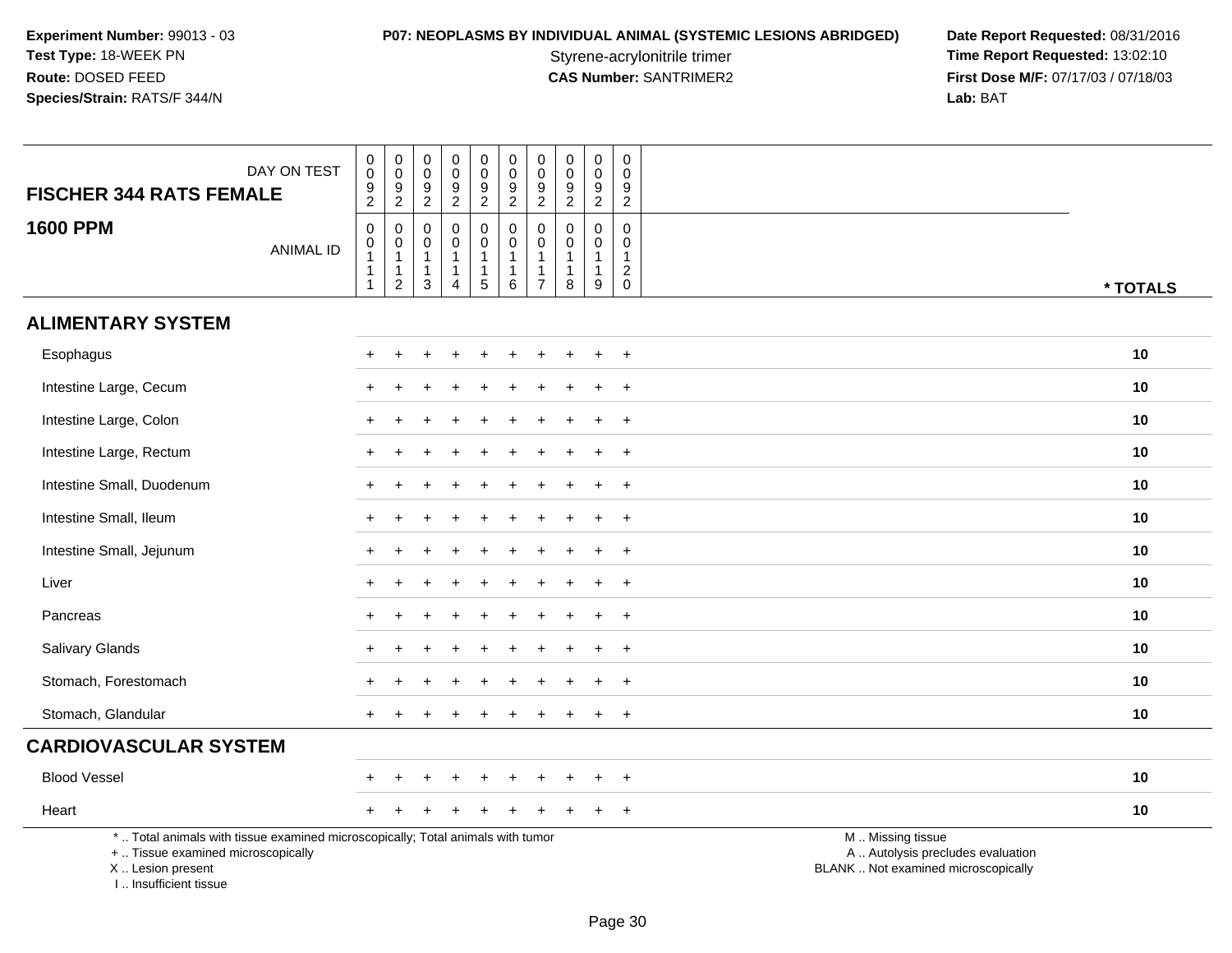# **P07: NEOPLASMS BY INDIVIDUAL ANIMAL (SYSTEMIC LESIONS ABRIDGED) Date Report Requested: 08/31/2016<br>Styrene-acrylonitrile trimer <b>Time Report Requested: 13:02:10**

Styrene-acrylonitrile trimer<br> **CAS Number:** SANTRIMER2 **Time Report Requested:** 13:02:10<br> **Time Report Requested:** 13:02:10 **First Dose M/F:** 07/17/03 / 07/18/03<br>Lab: BAT **Lab:** BAT

| DAY ON TEST<br><b>FISCHER 344 RATS FEMALE</b>                                                                         | $\pmb{0}$<br>$\pmb{0}$<br>$\frac{9}{2}$                         | $\pmb{0}$<br>$\mathbf 0$<br>$\frac{9}{2}$                                | $\pmb{0}$<br>$\mathsf{O}\xspace$<br>$\frac{9}{2}$                          | 0<br>$\mathsf 0$<br>$\frac{9}{2}$                       | $\pmb{0}$<br>$\pmb{0}$<br>$\frac{9}{2}$                                            | $\pmb{0}$<br>$\mathbf 0$<br>$\boldsymbol{9}$<br>$\overline{2}$                  | $\pmb{0}$<br>$\pmb{0}$<br>9<br>$\overline{2}$         | $\pmb{0}$<br>$\pmb{0}$<br>9<br>$\overline{2}$     | $\pmb{0}$<br>$\mathsf{O}\xspace$<br>9<br>$\overline{2}$  | $\pmb{0}$<br>$\mathbf 0$<br>9<br>$\overline{2}$                           |                                                        |              |
|-----------------------------------------------------------------------------------------------------------------------|-----------------------------------------------------------------|--------------------------------------------------------------------------|----------------------------------------------------------------------------|---------------------------------------------------------|------------------------------------------------------------------------------------|---------------------------------------------------------------------------------|-------------------------------------------------------|---------------------------------------------------|----------------------------------------------------------|---------------------------------------------------------------------------|--------------------------------------------------------|--------------|
| <b>1600 PPM</b><br><b>ANIMAL ID</b>                                                                                   | $\pmb{0}$<br>$\pmb{0}$<br>$\overline{1}$<br>1<br>$\overline{1}$ | $\pmb{0}$<br>$\pmb{0}$<br>$\mathbf{1}$<br>$\mathbf{1}$<br>$\overline{2}$ | $\mathbf 0$<br>$\mathbf 0$<br>$\mathbf{1}$<br>$\mathbf{1}$<br>$\mathbf{3}$ | 0<br>0<br>$\mathbf{1}$<br>$\mathbf 1$<br>$\overline{4}$ | $\pmb{0}$<br>$\mathsf{O}\xspace$<br>$\mathbf{1}$<br>$\mathbf{1}$<br>$\overline{5}$ | $\mathbf 0$<br>$\mathsf{O}\xspace$<br>$\overline{1}$<br>$\mathbf{1}$<br>$\,6\,$ | $\mathbf{0}$<br>0<br>$\overline{1}$<br>$\overline{7}$ | $\mathbf 0$<br>$\Omega$<br>$\mathbf{1}$<br>1<br>8 | 0<br>$\mathbf 0$<br>$\mathbf{1}$<br>$\mathbf 1$<br>$9\,$ | $\pmb{0}$<br>$\mathbf 0$<br>$\mathbf{1}$<br>$\overline{c}$<br>$\mathbf 0$ |                                                        | * TOTALS     |
| <b>ENDOCRINE SYSTEM</b>                                                                                               |                                                                 |                                                                          |                                                                            |                                                         |                                                                                    |                                                                                 |                                                       |                                                   |                                                          |                                                                           |                                                        |              |
| <b>Adrenal Cortex</b>                                                                                                 |                                                                 |                                                                          |                                                                            |                                                         |                                                                                    |                                                                                 |                                                       |                                                   |                                                          | $+$                                                                       |                                                        | 10           |
| Adrenal Medulla                                                                                                       |                                                                 |                                                                          |                                                                            |                                                         |                                                                                    |                                                                                 |                                                       |                                                   | $\ddot{}$                                                | $\ddot{}$                                                                 |                                                        | 10           |
| Parathyroid Gland                                                                                                     |                                                                 |                                                                          |                                                                            |                                                         |                                                                                    |                                                                                 |                                                       |                                                   | $\div$                                                   | $\overline{+}$                                                            |                                                        | 10           |
| <b>Pituitary Gland</b>                                                                                                |                                                                 |                                                                          |                                                                            |                                                         |                                                                                    |                                                                                 |                                                       |                                                   | $\div$                                                   | $\overline{+}$                                                            |                                                        | 10           |
| <b>Thyroid Gland</b>                                                                                                  |                                                                 |                                                                          |                                                                            |                                                         |                                                                                    |                                                                                 |                                                       |                                                   |                                                          | $\ddot{}$                                                                 |                                                        | 10           |
| <b>GENERAL BODY SYSTEM</b>                                                                                            |                                                                 |                                                                          |                                                                            |                                                         |                                                                                    |                                                                                 |                                                       |                                                   |                                                          |                                                                           |                                                        |              |
| <b>NONE</b>                                                                                                           |                                                                 |                                                                          |                                                                            |                                                         |                                                                                    |                                                                                 |                                                       |                                                   |                                                          |                                                                           |                                                        |              |
| <b>GENITAL SYSTEM</b>                                                                                                 |                                                                 |                                                                          |                                                                            |                                                         |                                                                                    |                                                                                 |                                                       |                                                   |                                                          |                                                                           |                                                        |              |
| <b>Clitoral Gland</b>                                                                                                 |                                                                 |                                                                          |                                                                            |                                                         |                                                                                    |                                                                                 |                                                       |                                                   |                                                          | $\overline{+}$                                                            |                                                        | 10           |
| Ovary                                                                                                                 |                                                                 |                                                                          |                                                                            |                                                         |                                                                                    |                                                                                 |                                                       |                                                   |                                                          | $\overline{+}$                                                            |                                                        | 10           |
| Uterus                                                                                                                |                                                                 |                                                                          |                                                                            |                                                         |                                                                                    |                                                                                 |                                                       |                                                   | $\ddot{}$                                                | $+$                                                                       |                                                        | 10           |
| <b>HEMATOPOIETIC SYSTEM</b>                                                                                           |                                                                 |                                                                          |                                                                            |                                                         |                                                                                    |                                                                                 |                                                       |                                                   |                                                          |                                                                           |                                                        |              |
| <b>Bone Marrow</b>                                                                                                    |                                                                 |                                                                          |                                                                            |                                                         |                                                                                    |                                                                                 |                                                       |                                                   |                                                          | $\ddot{}$                                                                 |                                                        | 10           |
| Lymph Node                                                                                                            |                                                                 |                                                                          |                                                                            |                                                         |                                                                                    |                                                                                 |                                                       |                                                   |                                                          | $+$                                                                       |                                                        | $\mathbf{1}$ |
| Lymph Node, Mandibular                                                                                                | M                                                               | M                                                                        | M                                                                          | M                                                       | M                                                                                  | M                                                                               | M                                                     |                                                   | M M M                                                    |                                                                           |                                                        | $\mathbf 0$  |
| *  Total animals with tissue examined microscopically; Total animals with tumor<br>+  Tissue examined microscopically |                                                                 |                                                                          |                                                                            |                                                         |                                                                                    |                                                                                 |                                                       |                                                   |                                                          |                                                                           | M  Missing tissue<br>A  Autolysis precludes evaluation |              |

X .. Lesion present

I .. Insufficient tissue

Lesion present BLANK .. Not examined microscopically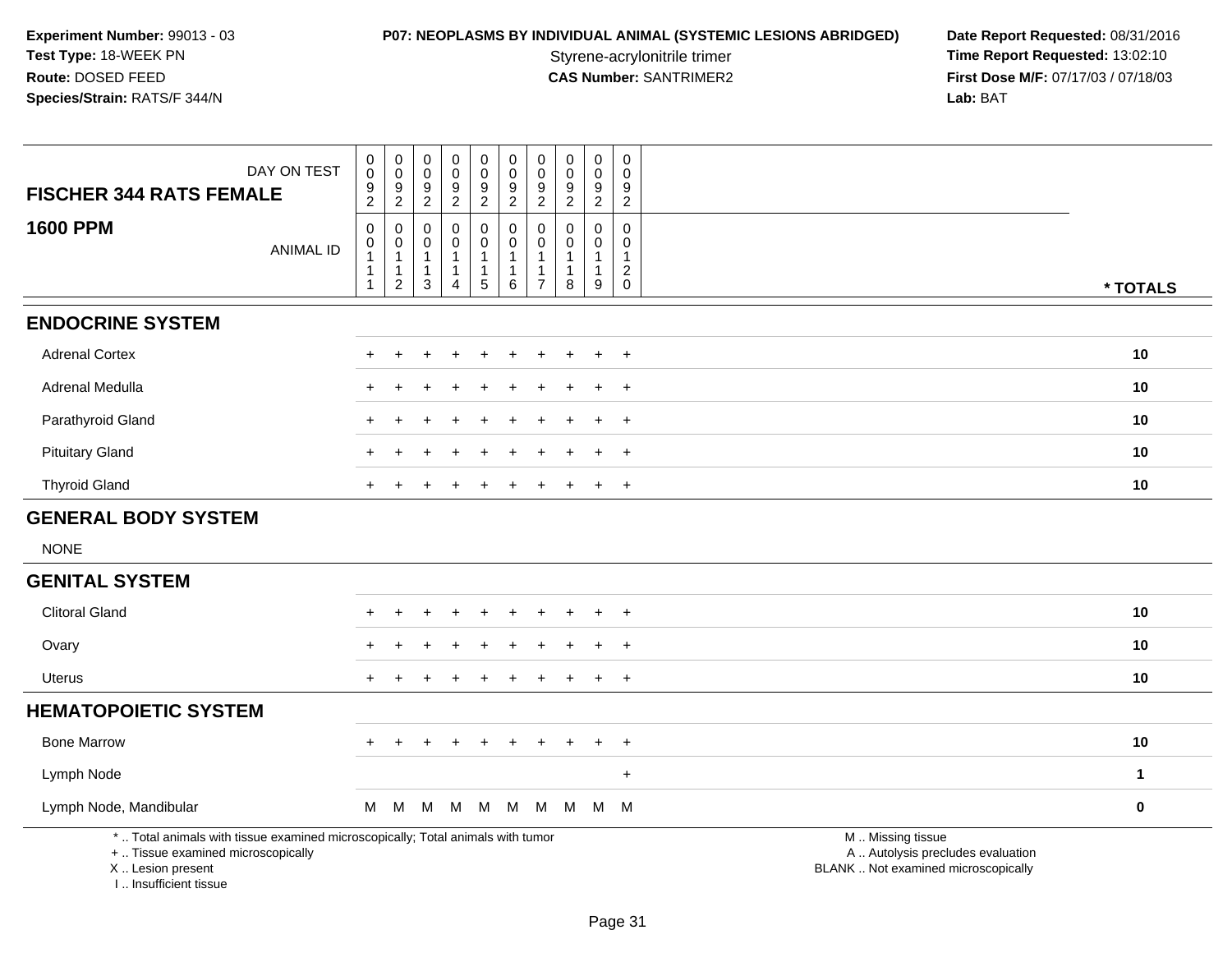# **P07: NEOPLASMS BY INDIVIDUAL ANIMAL (SYSTEMIC LESIONS ABRIDGED) Date Report Requested: 08/31/2016<br>Styrene-acrylonitrile trimer <b>Time Report Requested: 13:02:10**

Styrene-acrylonitrile trimer<br>
CAS Number: SANTRIMER2<br>
CAS Number: SANTRIMER2<br>
Tirst Dose M/F: 07/17/03 / 07/18/03 **First Dose M/F:** 07/17/03 / 07/18/03<br>Lab: BAT **Lab:** BAT

| DAY ON TEST<br><b>FISCHER 344 RATS FEMALE</b>                                                                                                                         | $\pmb{0}$<br>$\mathsf 0$<br>$\boldsymbol{9}$<br>$\overline{2}$               | $\,0\,$<br>$\mathbf 0$<br>$\overline{9}$<br>$\overline{2}$               | $\pmb{0}$<br>$\mathbf 0$<br>$\boldsymbol{9}$<br>$\sqrt{2}$              | $\pmb{0}$<br>$\frac{0}{9}$<br>$\overline{2}$ | $\pmb{0}$<br>$\mathbf 0$<br>$\frac{9}{2}$                                            | $\pmb{0}$<br>$\mathsf{O}\xspace$<br>$\boldsymbol{9}$<br>$\overline{2}$  | $\pmb{0}$<br>$\mathbf 0$<br>$\boldsymbol{9}$<br>$\overline{2}$ | $\pmb{0}$<br>$\mathsf{O}\xspace$<br>9<br>$\overline{2}$ | $\pmb{0}$<br>$\mathbf 0$<br>$\overline{9}$<br>$\overline{2}$         | $\mathsf{O}\xspace$<br>$\mathbf 0$<br>9<br>$\overline{2}$         |                                                                                               |  |
|-----------------------------------------------------------------------------------------------------------------------------------------------------------------------|------------------------------------------------------------------------------|--------------------------------------------------------------------------|-------------------------------------------------------------------------|----------------------------------------------|--------------------------------------------------------------------------------------|-------------------------------------------------------------------------|----------------------------------------------------------------|---------------------------------------------------------|----------------------------------------------------------------------|-------------------------------------------------------------------|-----------------------------------------------------------------------------------------------|--|
| <b>1600 PPM</b><br><b>ANIMAL ID</b>                                                                                                                                   | $\mathbf 0$<br>$\pmb{0}$<br>$\overline{1}$<br>$\mathbf{1}$<br>$\overline{1}$ | $\mathbf 0$<br>$\pmb{0}$<br>$\overline{1}$<br>$\mathbf{1}$<br>$\sqrt{2}$ | $\mathbf 0$<br>$\pmb{0}$<br>$\mathbf{1}$<br>$\mathbf{1}$<br>$\mathsf 3$ | 0<br>0<br>$\mathbf{1}$<br>$\mathbf{1}$<br>4  | $\mathbf 0$<br>$\mathsf{O}\xspace$<br>$\mathbf{1}$<br>$\mathbf{1}$<br>$\overline{5}$ | $\mathbf 0$<br>$\mathbf 0$<br>$\mathbf{1}$<br>$\overline{1}$<br>$\,6\,$ | $\Omega$<br>0<br>$\overline{1}$<br>-1<br>$\overline{7}$        | $\mathbf 0$<br>$\Omega$<br>1<br>1<br>8                  | $\mathbf 0$<br>0<br>$\mathbf{1}$<br>$\mathbf{1}$<br>$\boldsymbol{9}$ | 0<br>$\mathbf 0$<br>$\mathbf{1}$<br>$\overline{c}$<br>$\mathbf 0$ | * TOTALS                                                                                      |  |
| Lymph Node, Mesenteric                                                                                                                                                |                                                                              |                                                                          |                                                                         |                                              |                                                                                      |                                                                         |                                                                |                                                         | $\ddot{}$                                                            | $\ddot{}$                                                         | 10                                                                                            |  |
| Spleen                                                                                                                                                                |                                                                              |                                                                          |                                                                         |                                              |                                                                                      |                                                                         |                                                                |                                                         |                                                                      | $\ddot{}$                                                         | 10                                                                                            |  |
| Thymus                                                                                                                                                                |                                                                              |                                                                          |                                                                         |                                              |                                                                                      |                                                                         |                                                                |                                                         | $\ddot{}$                                                            | $+$                                                               | 10                                                                                            |  |
| <b>INTEGUMENTARY SYSTEM</b>                                                                                                                                           |                                                                              |                                                                          |                                                                         |                                              |                                                                                      |                                                                         |                                                                |                                                         |                                                                      |                                                                   |                                                                                               |  |
| Mammary Gland                                                                                                                                                         |                                                                              | $\div$                                                                   |                                                                         | $\ddot{}$                                    | $\ddot{}$                                                                            | $\div$                                                                  | $\pm$                                                          |                                                         | $\ddot{}$                                                            | $+$                                                               | 10                                                                                            |  |
| Skin                                                                                                                                                                  |                                                                              |                                                                          |                                                                         |                                              |                                                                                      |                                                                         |                                                                |                                                         |                                                                      | $\ddot{}$                                                         | 10                                                                                            |  |
| MUSCULOSKELETAL SYSTEM                                                                                                                                                |                                                                              |                                                                          |                                                                         |                                              |                                                                                      |                                                                         |                                                                |                                                         |                                                                      |                                                                   |                                                                                               |  |
| Bone                                                                                                                                                                  | $+$                                                                          | $\ddot{}$                                                                |                                                                         | $+$                                          | $\ddot{}$                                                                            | $\ddot{}$                                                               | $\ddot{}$                                                      | $\pm$                                                   | $+$                                                                  | $+$                                                               | 10                                                                                            |  |
| <b>NERVOUS SYSTEM</b>                                                                                                                                                 |                                                                              |                                                                          |                                                                         |                                              |                                                                                      |                                                                         |                                                                |                                                         |                                                                      |                                                                   |                                                                                               |  |
| <b>Brain</b>                                                                                                                                                          |                                                                              |                                                                          |                                                                         | $\div$                                       | $\pm$                                                                                | $+$                                                                     | $\pm$                                                          | $+$                                                     | $\pm$                                                                | $+$                                                               | 10                                                                                            |  |
| <b>RESPIRATORY SYSTEM</b>                                                                                                                                             |                                                                              |                                                                          |                                                                         |                                              |                                                                                      |                                                                         |                                                                |                                                         |                                                                      |                                                                   |                                                                                               |  |
| Lung                                                                                                                                                                  |                                                                              |                                                                          |                                                                         |                                              |                                                                                      |                                                                         |                                                                |                                                         |                                                                      | $\ddot{}$                                                         | 10                                                                                            |  |
| Nose                                                                                                                                                                  |                                                                              |                                                                          |                                                                         |                                              |                                                                                      |                                                                         |                                                                |                                                         | $\ddot{}$                                                            | $\overline{+}$                                                    | 10                                                                                            |  |
| Trachea                                                                                                                                                               |                                                                              |                                                                          |                                                                         |                                              |                                                                                      |                                                                         |                                                                |                                                         | $\ddot{}$                                                            | $+$                                                               | 10                                                                                            |  |
| <b>SPECIAL SENSES SYSTEM</b>                                                                                                                                          |                                                                              |                                                                          |                                                                         |                                              |                                                                                      |                                                                         |                                                                |                                                         |                                                                      |                                                                   |                                                                                               |  |
| Eye                                                                                                                                                                   |                                                                              |                                                                          |                                                                         |                                              |                                                                                      |                                                                         |                                                                |                                                         |                                                                      | $\ddot{}$                                                         | 10                                                                                            |  |
| *  Total animals with tissue examined microscopically; Total animals with tumor<br>+  Tissue examined microscopically<br>X  Lesion present<br>I., Insufficient tissue |                                                                              |                                                                          |                                                                         |                                              |                                                                                      |                                                                         |                                                                |                                                         |                                                                      |                                                                   | M  Missing tissue<br>A  Autolysis precludes evaluation<br>BLANK  Not examined microscopically |  |